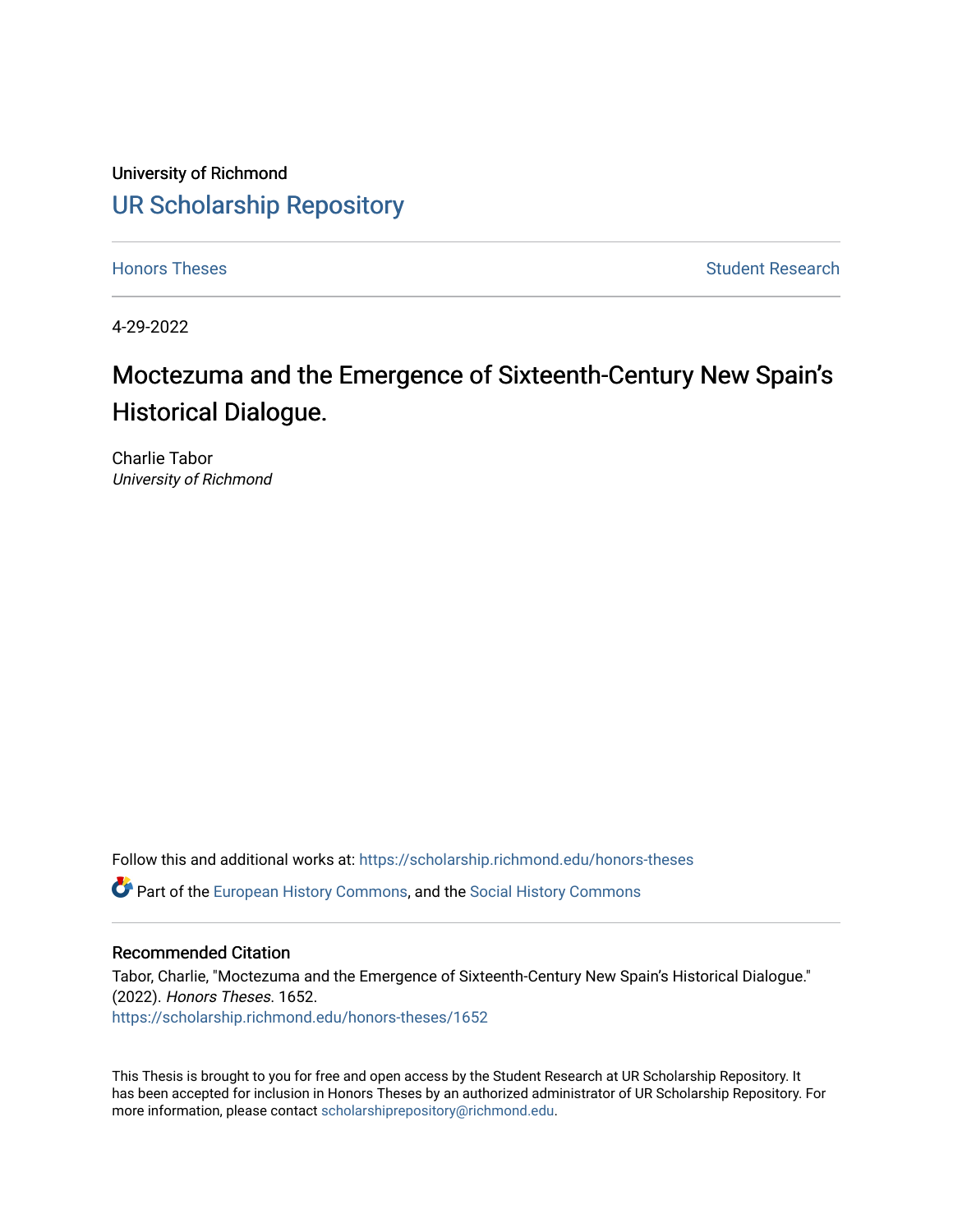Moctezuma and the Emergence of Sixteenth-Century New Spain's Historical Dialogue by Charlie Tabor

Honors Thesis

Submitted to:

History Department University of Richmond Richmond, VA

April 29, 2022

Advisor: Dr. Manuella Meyer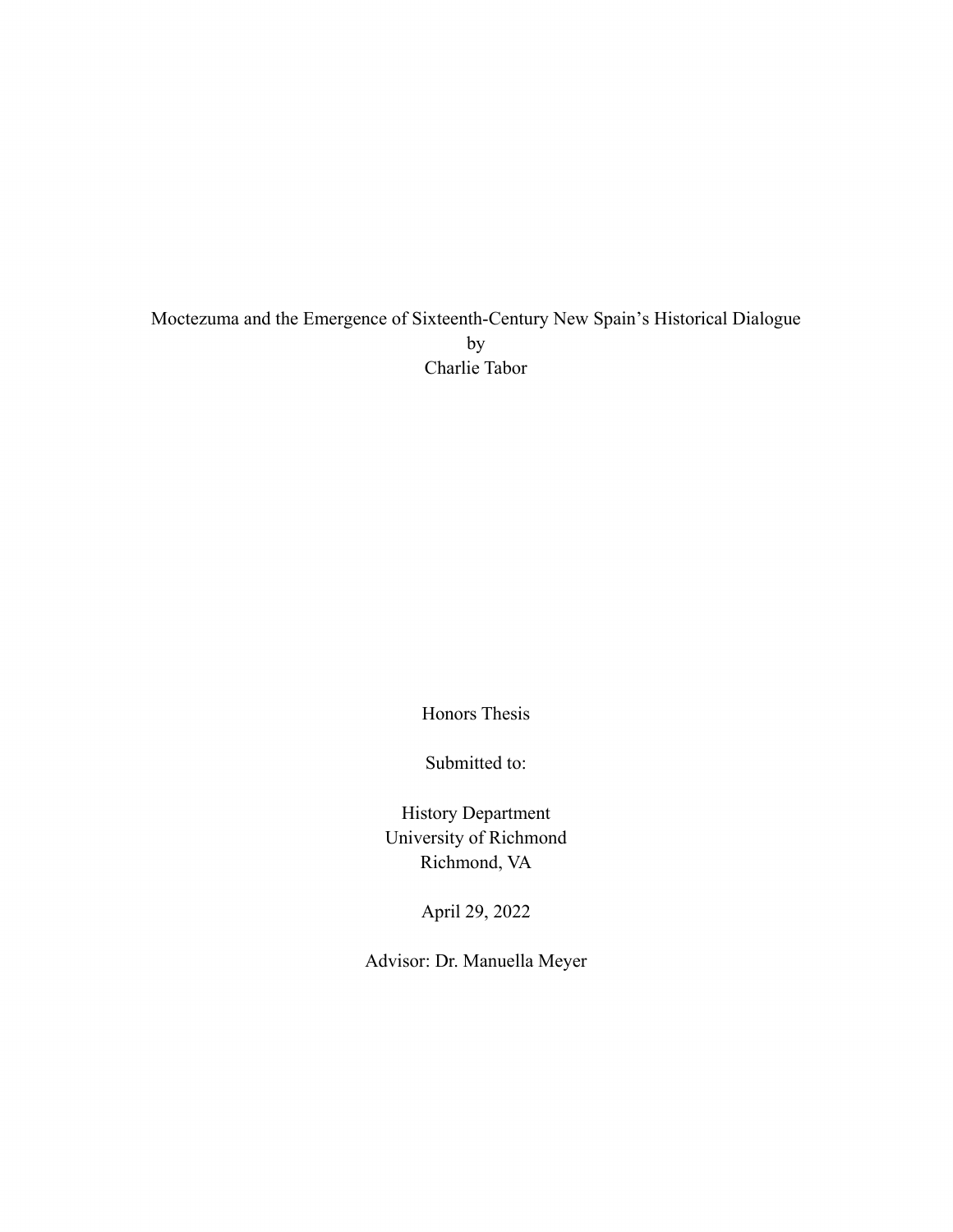#### Abstract

In August 1521, Hernan Cortés entered the city of Tenochtitlan, declared it conquered, and announced the creation of the new colonial territory New Spain. Over the course of the subsequent sixteenth century Spain would rapidly expand its influence across the American continents.

 Spanish colonialism in the Americas is historically distinct for a rapid process of globalization which linked previously isolated European and indigenous societies. Analysis of chronicles documenting the Conquest of Mexico written in the later half of the 1500's reveal that colonialism corresponded to new ways of thinking informed by, but also distinct from, Aztec and Spanish world views. In particular, history in New Spain distinguished itself from colonizer and colonized conceptions of interpreting the past through combining both societies' historical legacies into a product distinct from the sum of its parts. The character of Moctezuma is an excellent frame around which to organize this historiographical analysis.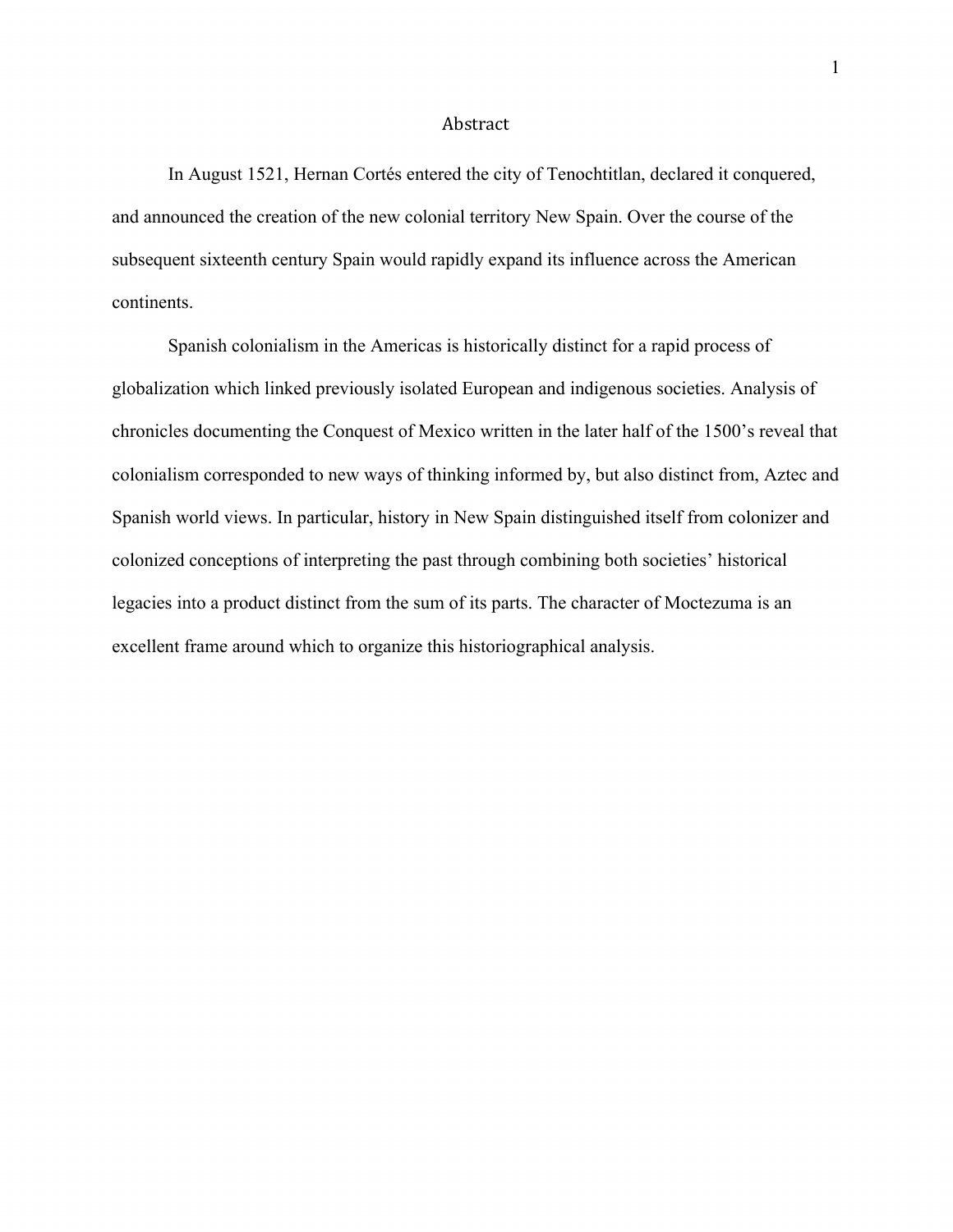## **Table of Contents**

| Moctezuma and the Emergence of Sixteenth-Century New Spain's Historical Dialogue  3 |  |
|-------------------------------------------------------------------------------------|--|
|                                                                                     |  |
|                                                                                     |  |
|                                                                                     |  |
|                                                                                     |  |
|                                                                                     |  |

|--|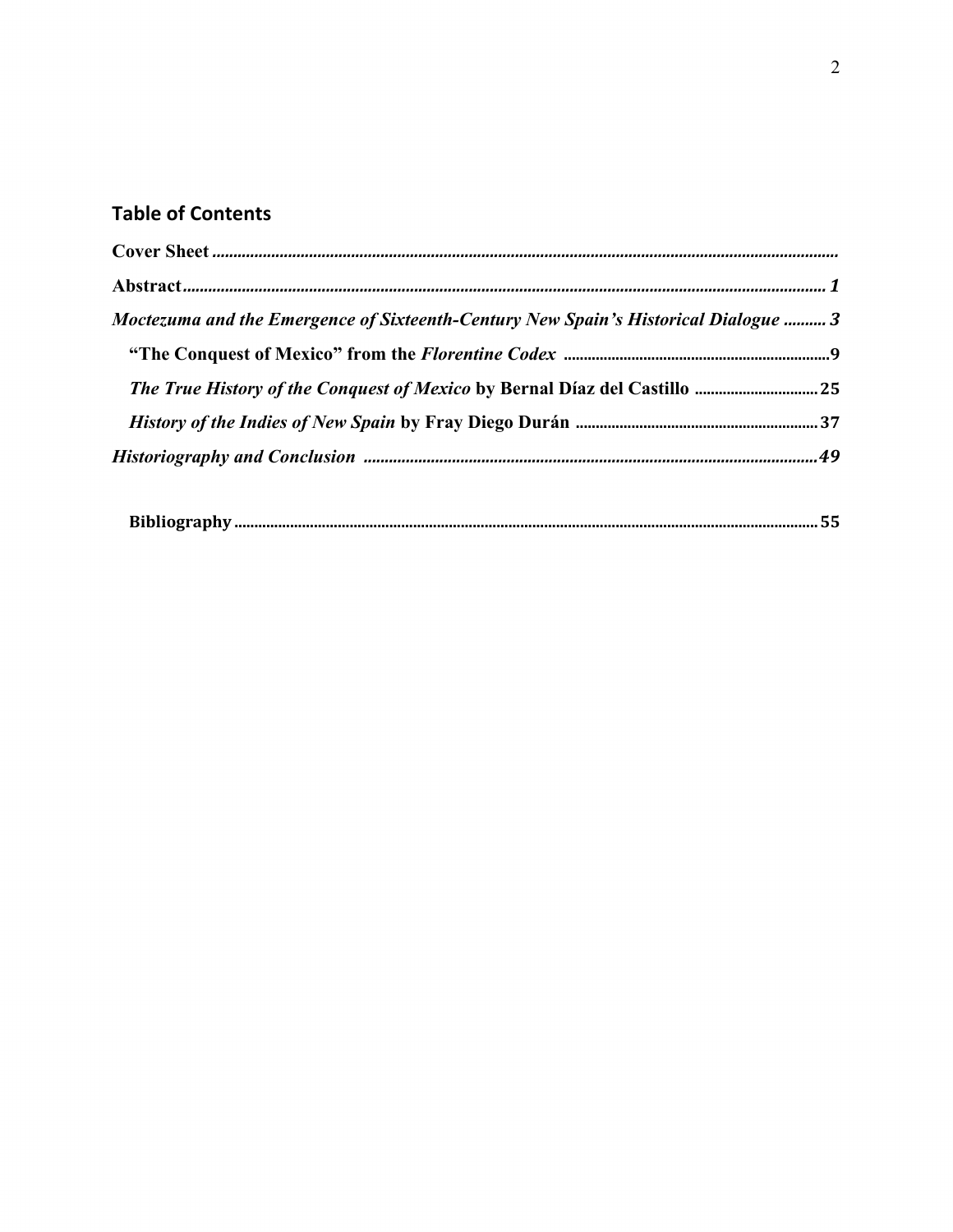Moctezuma and the Emergence of Sixteenth-Century New Spain's Historical Dialogue

 In English, the word "history" can describe "what happened," "that which is said to have happened," or the process of historians constructing new historical accounts to rectify incongruity between narratives and the events they describe.<sup>1</sup> Historian Michel-Rolph Trouillot noted this ambivalent definition of the word "history" in his historiographical analysis *Silencing the Past*. Like *Silencing the Past*, this paper demonstrates that historical production reveals underlying truths about the societies in which historians operate: truths which scholars may not have desired or felt the need to explain in their own time. But, which are of the utmost importance for understanding who in the past held power and how they wielded it. As a historiographical analysis, this paper focuses on the history of historical productions documenting a single event: the Conquest of Mexico, the most salient instance in history of alien societies coming into contact through colonialism.

 In 1519 Hernán Cortés and five hundred conquerors, or conquistadors in Spanish, departed from an island known as Cuba and continued the process of American colonization initiated in 1492 upon Mesoamerican civilizations. The arrival of Europeans in the Americas marked an end to centuries of relative isolation between the Old and New Worlds, beginning one of history's most rapid globalization processes.2 In the Caribbean, where Spanish colonization first took place, the cultural and biological shock of intercontinental contact wiped out nearly the

<sup>1</sup> Michel-Rolph Trouillot, *Silencing the Past: Power and the Production of History*, (Boston: Beacon Press, 2015), 2, 3.

<sup>&</sup>lt;sup>2</sup> Nicole Boivin, Dorian Q. Fuller, and Alison Crowther, "Old World Globalization and the Columbian Exchange: Comparison and Contrast," *World Archaeology* 44, no .3 (2012), 452, 453.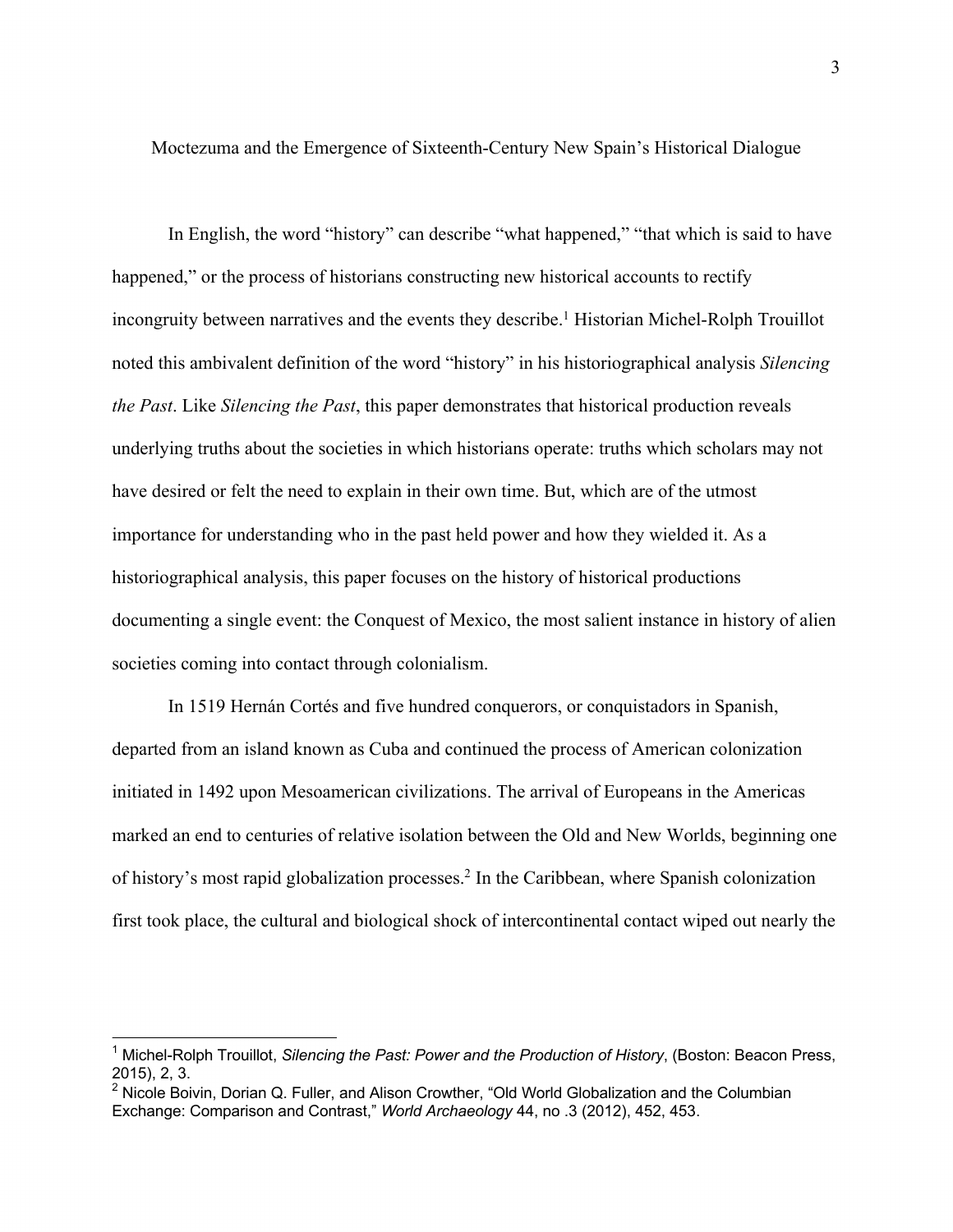entire Native American population.<sup>3</sup> This limited the capacity of the indigenous peoples' beliefs, practices and customs to affect the Spanish colonial society which developed on top of them.

On the continental mainland, however, Native American societies would be central to every aspect of the colonial experience. Soon after leaving port, Cortés and the conquistadors traveled throughout the Yucatan and central Mexico, met with the most powerful Mesoamerican leaders, initiated the fall of the Aztec Empire, and managed to establish the new territorial entity New Spain.4 At each step in this journey, Native Americans' participation was essential towards transforming Spanish ambitions into socio-political reality. Indigenous people forged alliances with the conquistadors and fought alongside them, providing necessary military aid when outright war broke out between Spain and the Aztecs. Then under the newly established colonial authority, Native Americans resisted and adapted, but also accommodated Spanish rule.<sup>5</sup> Still, in written records Cortés called this the Conquest of Mexico, which would become the prevailing term to describe the invasion over the next five centuries.

 Colonialism in Mesoamerica corresponded to a revolution in historical production which is the focus of this analysis. Because Europeans and Native Americans worked so closely in the colonial context, cultural contact made apparent that both societies held radically different world views. Therefore, the Mexican Conquest stands out as revolutionary for bringing into focus, and competition, alien interpretations of history itself. At the moment of contact Spaniards and Aztecs conceived of different manners to frame history as a structure to navigate time and space.

<sup>&</sup>lt;sup>3</sup> Stuart McCook, "The Neo-Columbian Exchange: The Second Conquest of the Greater Caribbean, 1720-1930." *Latin American Research Review* 46, no. 4 (2011), 12.

<sup>&</sup>lt;sup>4</sup> New Spain changed in geography over the centuries. At certain points New Spain encompassed Most of North America, Florida, and the Philippines. However, the territories most closely associated with New Spain's geography are modern day Mexico, the Southwest United States territories ceded in the Treaty of Guadalupe Hidalgo, Central America, and Caribbean Islands such as Cuba, the Dominican Republic and Puerto Rico.

<sup>5</sup> Stuart B. Schwartz, *Victors and Vanquished: Spanish and Nahua Views of the Conquest of Mexico*, (Boston: Bedford/St. Martin's, 2000), vi.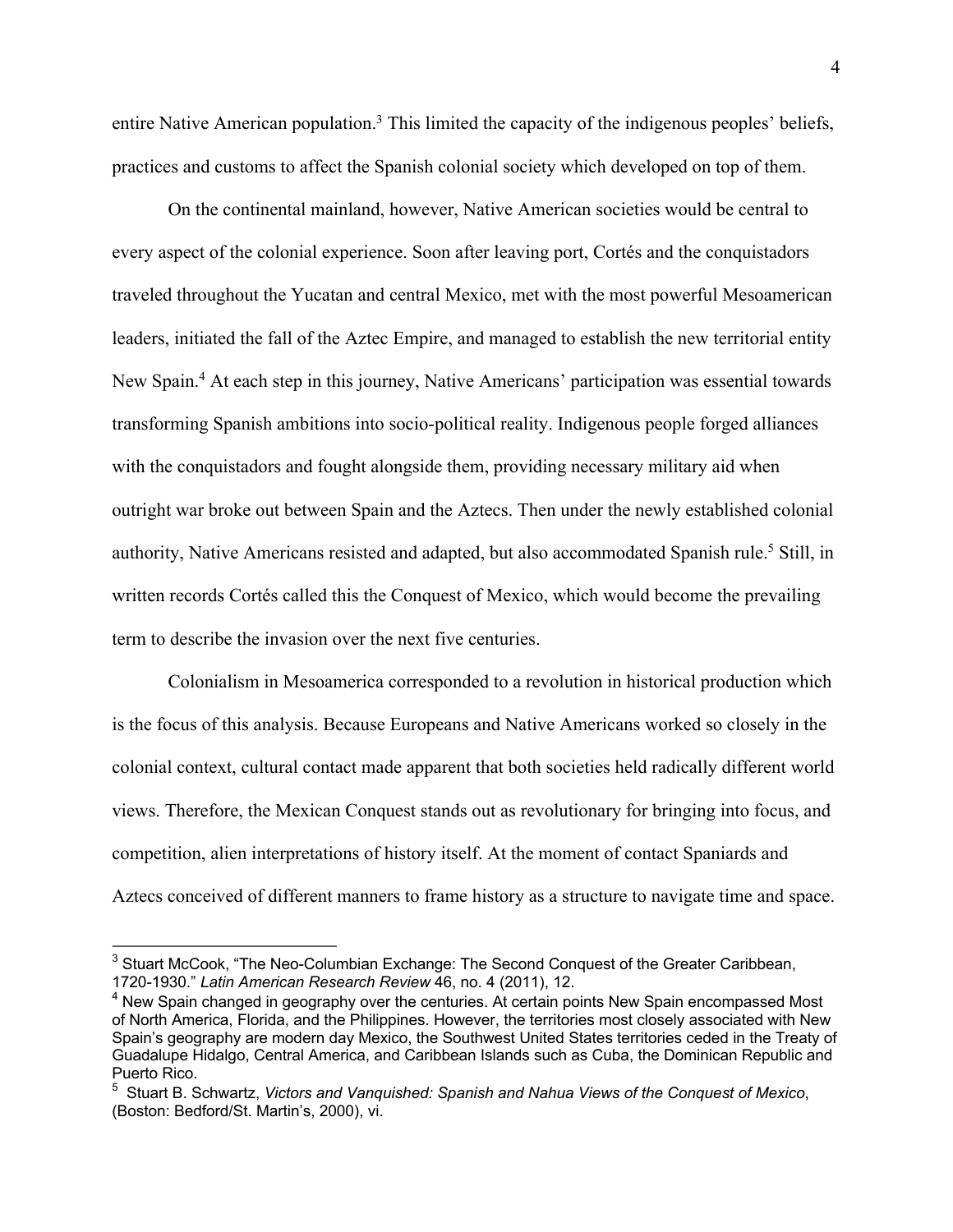Historian Lynn Hunt points out that sixteenth century Western societies perceive the past yoked between twin beliefs in simultaneity, that humans traverse a "homogenous, empty," temporal landscape, and modernity: that approaching modern life constitutes "an ongoing process of social acceleration."6 In this system, societies move through time in a straightforward fashion towards an ideal destination, accelerating their pace as they socially improve. Historians such as Stuart B. Schwartz believe that the Nahuatl-speakers who populated Mexico interpreted time as a cycle in which events reoccurred. The Western historical tradition catalogs past events to aid acceleration towards modernity while the Nahua tradition of history intends to identify contemporary placement in time and predict the future.7

 The Conquest initiated an overlap between such incongruent Western and Native American historical conceptions. To study how Nahua and Spanish histories managed to intersect, adapt, and emerge as a mutually-comprehensible matrix for explaining the past, Moctezuma serves as an emblematic focal point. In nearly every sixteenth century retelling, Moctezuma, head of the Aztec Empire, is the most powerful Nahua leader and contacts Cortés upon the conquistadors' arrival in Mexico. He invites them into his personal palace at Tenochtitlan's center; for a short period the Spaniards reside peacefully alongside the Aztec state's inner organs. However, wide scale warfare breaks out in the capital once conquistadors massacre high-ranking nobles attending a festival dedicated to the god Huitzilopochtli. This precipitates Moctezuma's death in Spanish captivity and open warfare throughout Mexico. To analyze how Western and Nahua histories intersected within the context of New Spain, this paper studies Moctezuma's depiction in three different sixteenth century chronicles: book twelve

<sup>6</sup> Lynn Hunt, *Measuring Time, Making History*, (Budapest; Central European University Press, 2007), 13, 14, 18.

<sup>7</sup> Schwartz, *Victors and Vanquished*, 20.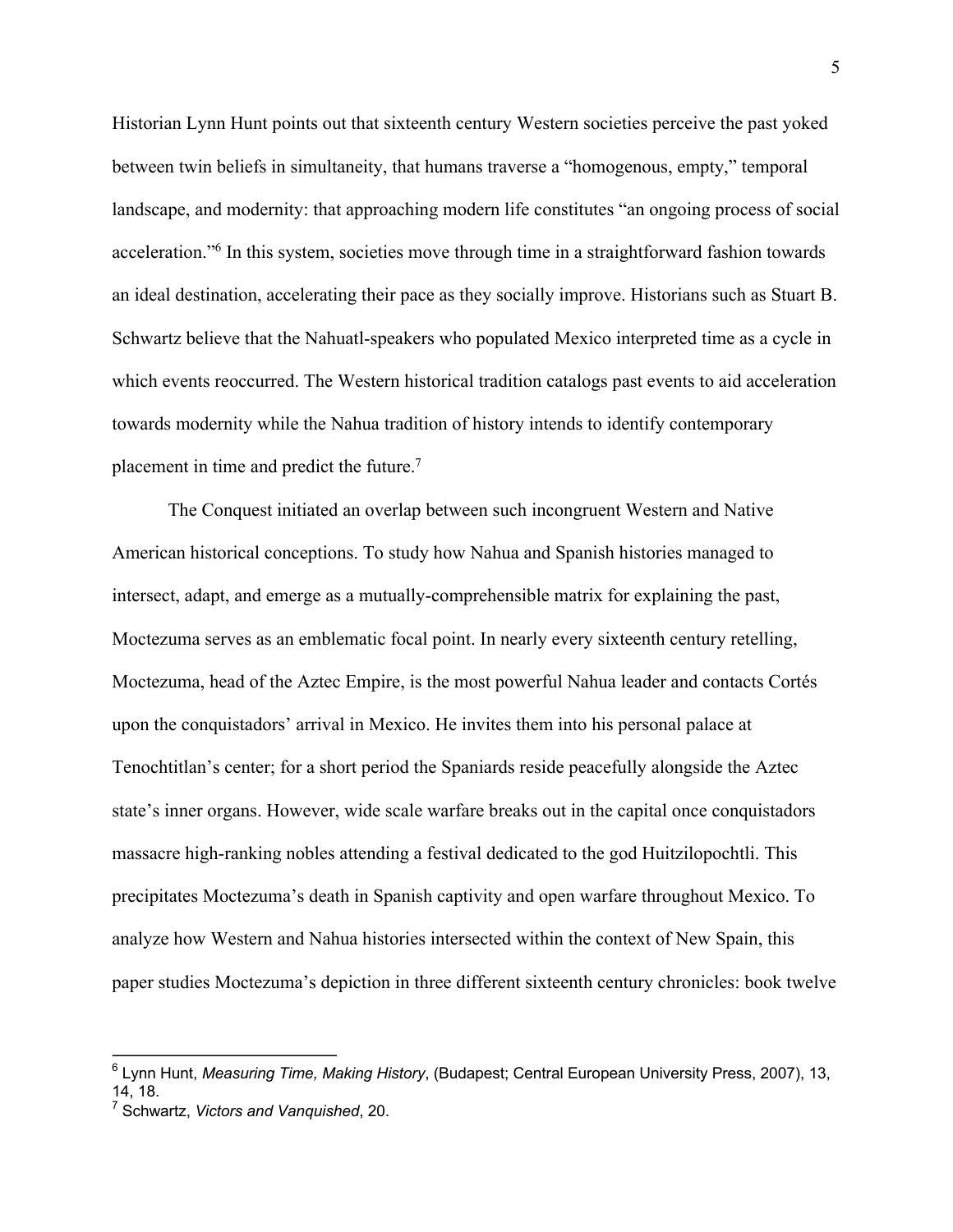of the *Florentine Codex* titled "The Conquest of Mexico," *The True History of the Conquest of New Spain* by Bernal Díaz, and *History of the Indies of New Spain* by fray Diego Durán.

 "The Conquest of Mexico" is significant for revealing how Nahua historical retelling adapted in response to Western history. The *Florentine Codex*, composed between 1578-90, is an encyclopedic history of Nahua culture. Under the supervision of Franciscan friar Bernardino de Sahagún a number of young, elite Nahuas compiled an account of the Conquest in the Codex's twelfth book.<sup>8</sup> This narrative relies on the oral and eyewitness accounts of elders from the city of Tlatelolco and therefore depicts the way in which Native Americans during the 1570s recalled war with Spain.<sup>9</sup> "The Conquest of Mexico" demonstrates that Nahuas likewise realigned their interpretation of history in response to Spanish contact within the context of New Spain.

Díaz was a conquistador who accompanied Cortés and his chronicle, started in the 1550s and completed in late 1560, is distinct for its attention to detail and firsthand information.<sup>10</sup> It is necessary to investigate *The True History* since among popular and academic historians it is one of the most prevalently cited primary source on the Conquest.11 Essential to analyzing Díaz's chronicle is understanding his social position while writing, as an *encomendero.*Spain's primary instrument for extracting wealth from American colonies were *encomenderos*, holders of an *encomienda*, etymologically derived from the Spanish word *encomendar*, to entrust. Based on a system first created to consolidate authority in Moorish Spain, *encomenderos* received grants from the Crown which bound a territory's residents in service to the holder. *Encomenderos* did not own the property of their holding, but wielded enormous powers for profiting off natural and

 $8$  Anja Bröchler, "Revisioning the Conquest of Mexico: Image and Text in the Florentine Codex (1578-80.)" *The Medieval History Journal* 12, no.1 (January 2009): 48.

<sup>&</sup>lt;sup>9</sup> Bröchler, "Revisioning the Conquest of Mexico," 62.

<sup>10</sup> Bernal Díaz del Castillo, *The True History of the Conquest of New Spain; translated with an Introduction and Notes by Janet Burke and Ted Humphery*, (Indianapolis: Hackett Pub. Co., 2012), xxxi. <sup>11</sup> Díaz, *The True History of the Conquest of New Spain*, xii.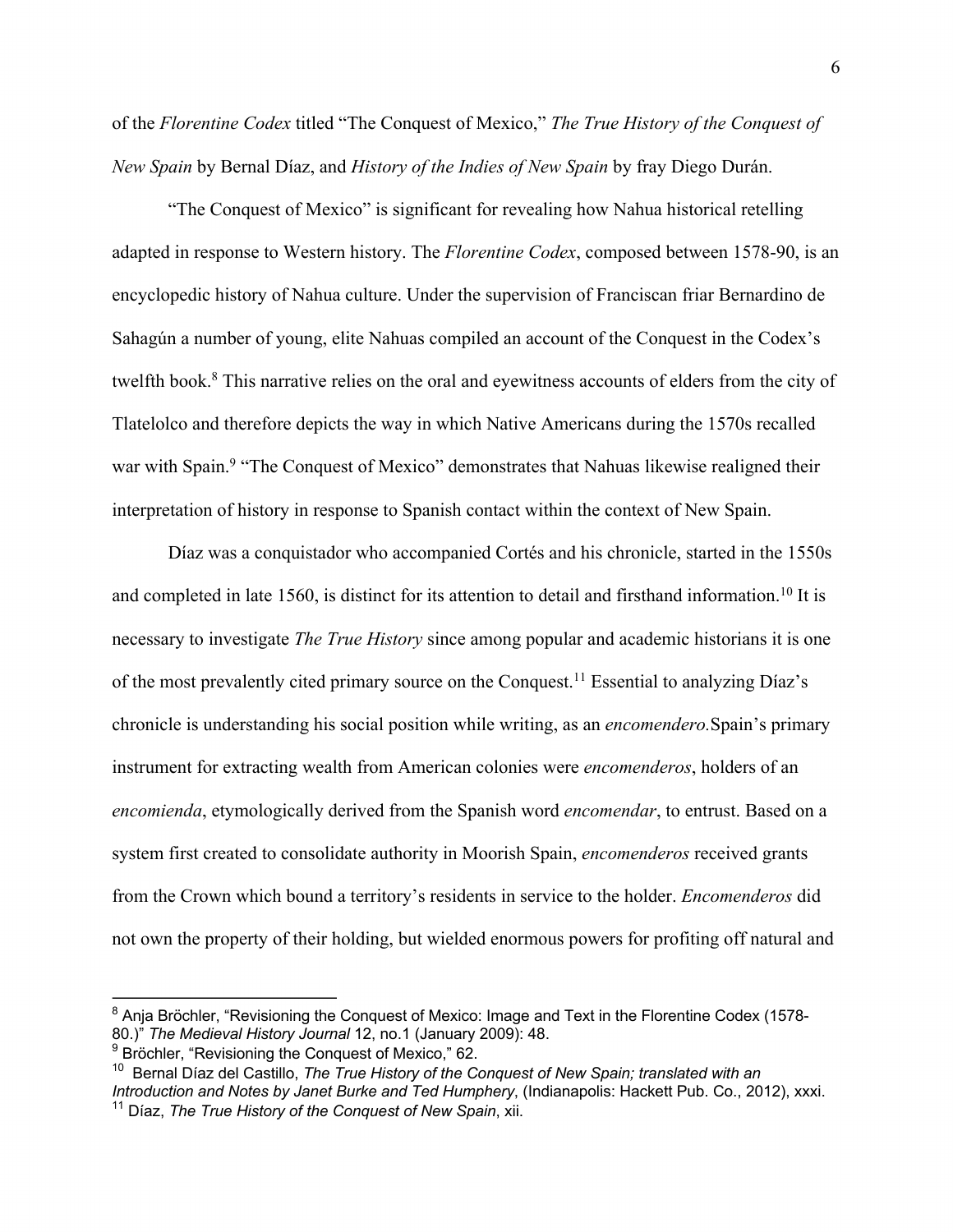human resources. In exchange for overseeing conversions to Catholicism and bringing civilization to the Americas, *encomenderos* maintained the rights to set taxes, profit from land use, and compel residents into forced labor.<sup>12</sup> Since Díaz participated in colonization as a conquistador and *encomendero*, the fact that he cedes to indigenous knowledge in his chronicle showcases that contact compelled even empowered New Spain subjects to reinterpret history alongside Spanish and Nahuatl concepts.

*History of the Indies*, completed in 1581, is a chronicle which displays the clearest fusion between Nahua and Spanish conceptions of history. Its author, fray Diego Durán was born on the mainland but grew up in New Spain. Just as he developed bilingual fluency in the Spanish and Nahuatl languages he understood American and Western cultural concepts natively. *History of the Indies* seamlessly transitions between ideas from two distinct historical traditions, revealing how sixteenth century chronicles from New Spain are indicative of new perspectives on history which resulted from colonial contact.

These three chronicles depict a historical dialogue emerging within New Spain since previously mutually exclusive Native American and Spanish systems of knowledge take part in forming distinct, new historical structures. Moreover, Moctezuma's actions and roles serve to frame contact between conquistadors and the Aztec Empire in these narratives. Therefore, characterization of the Aztec sovereign in these chronicles demonstrates that in the context of sixteenth century New Spain, European and Native American historical structures blended into a new mode of historical representation.

To prove its thesis this paper contains five separate sections. Each chronicle has an individual section devoted towards relating one text to the thesis and two supplementary parts

<sup>&</sup>lt;sup>12</sup> Rebecca M. Seaman, *Conflict in the Early Americas: An Encyclopedia of the Spanish Empire's Aztec, Inca, and Mayan Conquests*, (Santa Barbara, California: ABC-CLIO, 2013), 133, 134.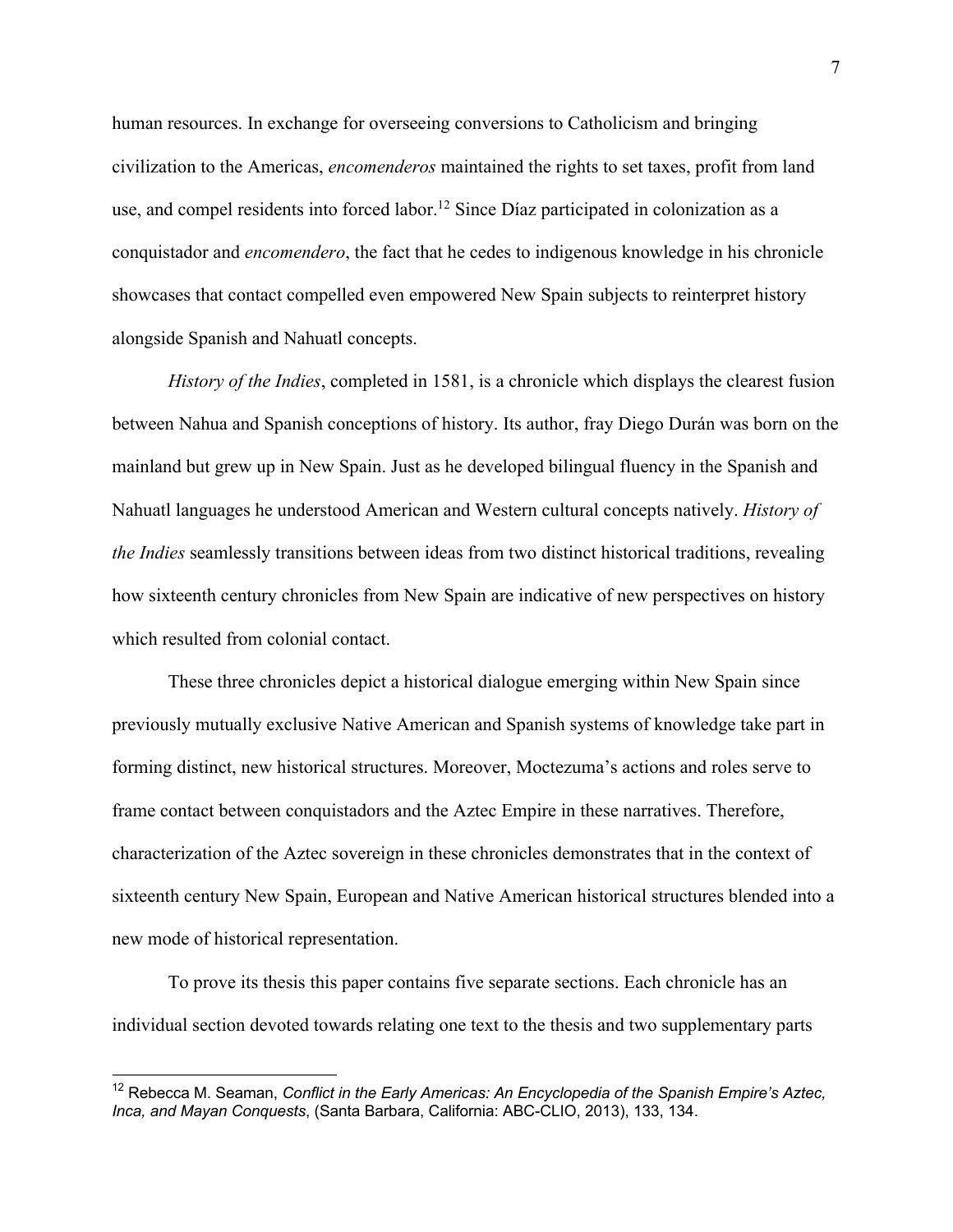communicating the significance of studying New Spain's historiography. The present introduction explains the Conquest's historical background, why Moctezuma is an appropriate object of analysis between three noteworthy chronicles, and introduces the thesis which the remaining essay will argue. The following section analyzes "The Conquest of Mexico" from the *Florentine Codex* while describing different physical and narrative structures through which Native Americans and Europeans conceived of history prior to contact.

What comes next is a study of *The True History*, which illustrates that even the most protected and Spanish-aligned colonists reconceived of history after living in the colonies. Then, a section on *History of the Indies* which articulates clearly the process of learning and differentiating from the histories of the two societies which contacted each other through colonialism. This fourth section also addresses a moment where divisions between colonized and colonists persist in *The True History* and "The Conquest of Mexico"; by addressing and intersecting these contentious, incongruent narratives, *History of the Indies* proves itself the best historiographical hybrid representation of New Spain's historical tradition.

Finally, the conclusion of this thesis doubles as a historiographical review, highlighting how contemporary historians overlook the opportunity to analyze New Spain's chronicles collectively despite possessing the tools to do so.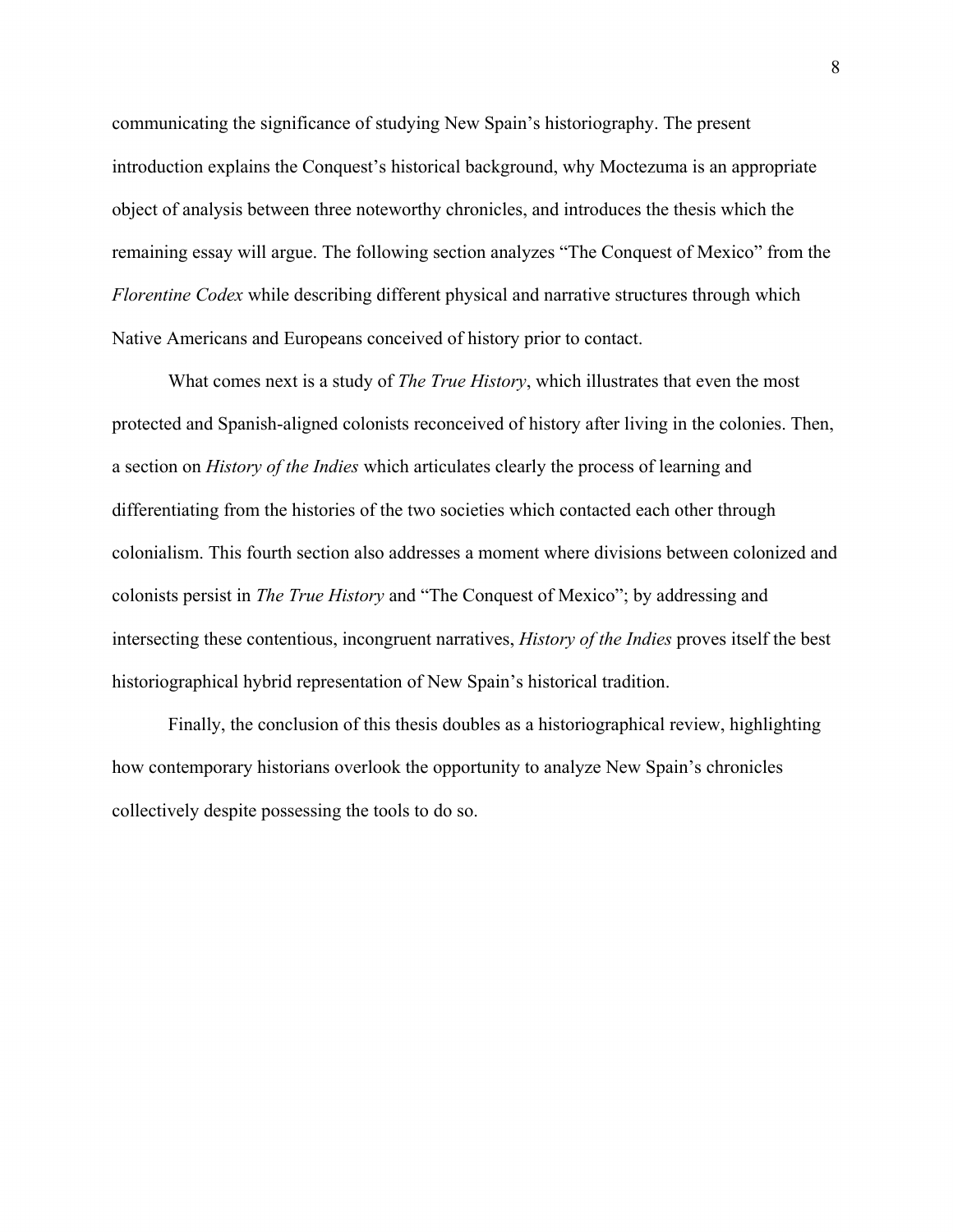### "The Conquest of Mexico" from the *Florentine Codex*

 Of preserved sixteenth century chronicles, the twelfth book in the *Florentine Codex*  contains possibly the most indigenously inspired account of Spain's invasion of America. The "Conquest of Mexico" enlisted Nahua youths trained at a European-style college within the Americas to construct the title. These scholars, Antonio Valeriano, Alonso Vegerano, Pedro San Buenaventura and Martín Jacobita interviewed ten to twelve Nahua elders from the city-state Tlatelolco, some of whom contributed firsthand memories of their experiences within Tenochtitlan at the time of the conquistadors' arrival.<sup>13</sup>

 "The Conquest of Mexico" demonstrates that a new historical tradition emerged during New Spain's sixteenth century since Native American and European historical institutions intersect within the context of this text's creation and narrative. Native Americans trained under and learned from European guidance to gain the skills to create this book. But, the history this text tells remains deeply rooted to Nahua story structure. Since Moctezuma plays the literary role of the *tlatoani* and his fall corresponds to a cosmic realigning, "The Conquest of Mexico" recounts a Nahua history within a European record; the story itself is of Nahua style, but the *Florentine Codex* contains it through Spanish record keeping practices. Native American record keeping does affect the physical shape of the *Florentine Codex* and "The Conquest of Mexico" borrows from some European tropes. But, the manner through which Spanish writing binds a Nahua tale most clearly illustrates the creation of a new historical methodology during colonial contact.

<sup>&</sup>lt;sup>13</sup> Rebecca Dufendach, "'As if His Heart Died': A Reinterpretation of Moteuczoma's Cowardice in the Conquest History of the Florentine Codex" *Ethnohistory* 66, no.4 (2019): 626.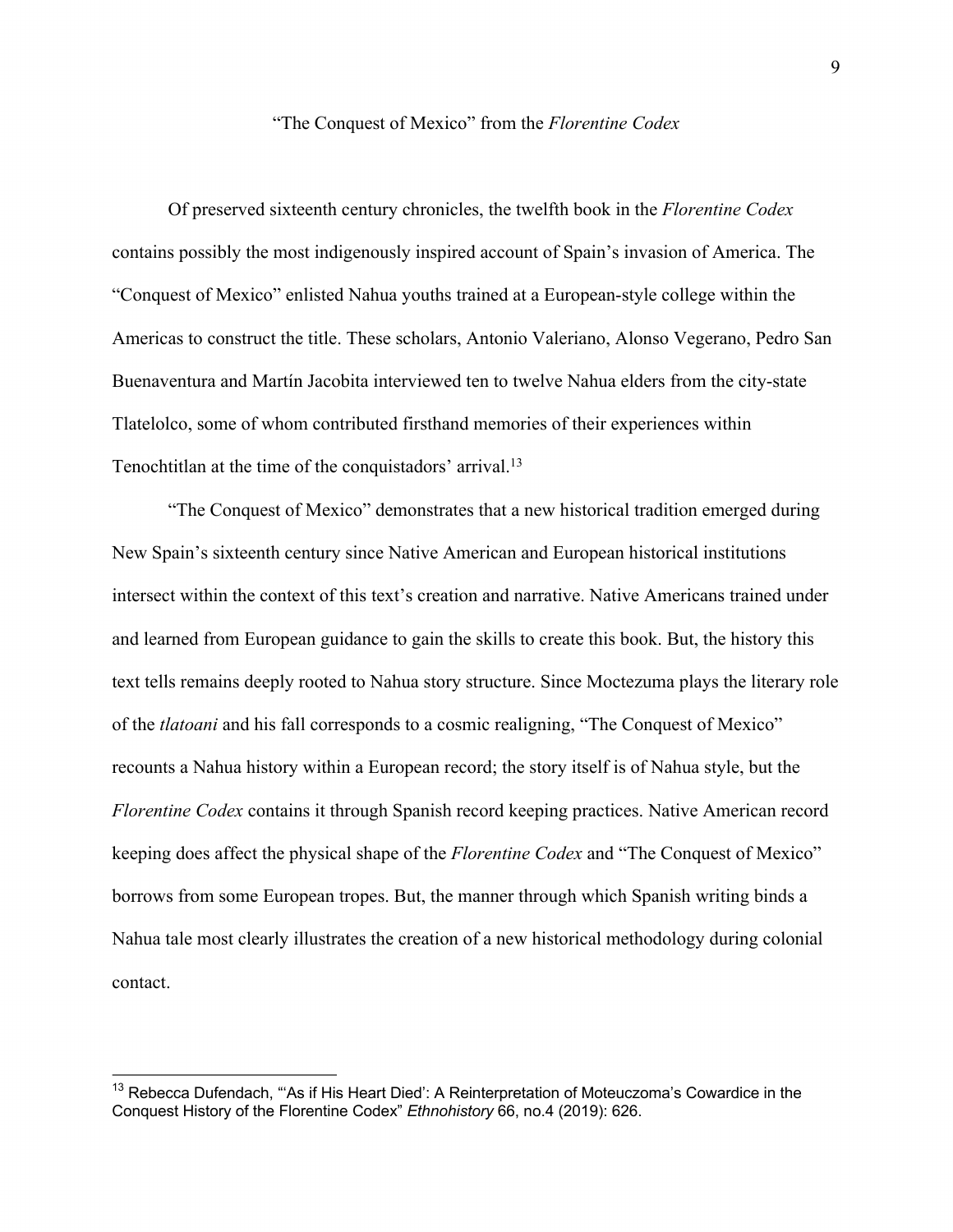In 1536, a group of Fransciscans including Friar Bernardino de Sahagún established the College of Santa Cruz in Tlatelolco, the first European-style school to exist in the Americas. The College, sponsored by Mexico's first bishop don Juan de Zumárraga and first Viceroy don Antonio de Mendoza, enlisted youths from elite Nahua families.<sup>14</sup> Famously, Sahagún appreciated Nahua culture and compiled the *Florentine Codex* to defend against Spanish cultural genocide. His and the College of Santa Cruz's mission was to expedite the spread of Christianity. Historian Anja Bröchler argues "The friar saw himself as a doctor sent out to cure the disease of idolatry. In order to be able to heal, he needed to know the patient."

While students preserved their knowledge of Nahuatl, their professors' emphasis on literacy reveals that the College's lessons unequivocally positioned Nahua youths toward the discourses of Spain and Europe.<sup>15</sup> Nahuas did not traditionally keep records through a phonetic alphabet system; the expression *in tlilli in tlapalli* ("in black and red ink") refers to how the Aztec Empire preserved history with pictographic, syllabic characters. Sahagún once wrote that to investigate sources or the *Florentine Codex*, "Everything that we discussed was given to me by means of pictures… and the grammarians [students] explained them in their language, writing the explanation at the foot of the picture."<sup>16</sup> This event does describe a transcultural process, since Sahagún and his students combined pictographic and alphabetic structures into a new record. Still, the process heavily favors Spanish over Nahua institutions of historical production. Sahagún and associated professors expected Nahuas to learn literacy but did not envision a similar responsibility for themselves to understand pictographs. Instead, Sahagún instructed his student to explain and transmute the sources into a form favorable for European consumption.

<sup>&</sup>lt;sup>14</sup> Anja Bröchler, "Revisioning the Conquest of Mexico: Image and Text in the Florentine Codex (1578-80.)" *The Medieval History Journal* 12, no.1 (January 2009): 49, 50.

<sup>&</sup>lt;sup>15</sup> Bröchler, "Revisioning the Conquest of Mexico," 49.

<sup>&</sup>lt;sup>16</sup> Bröchler, "Revisioning the Conquest of Mexico," 50.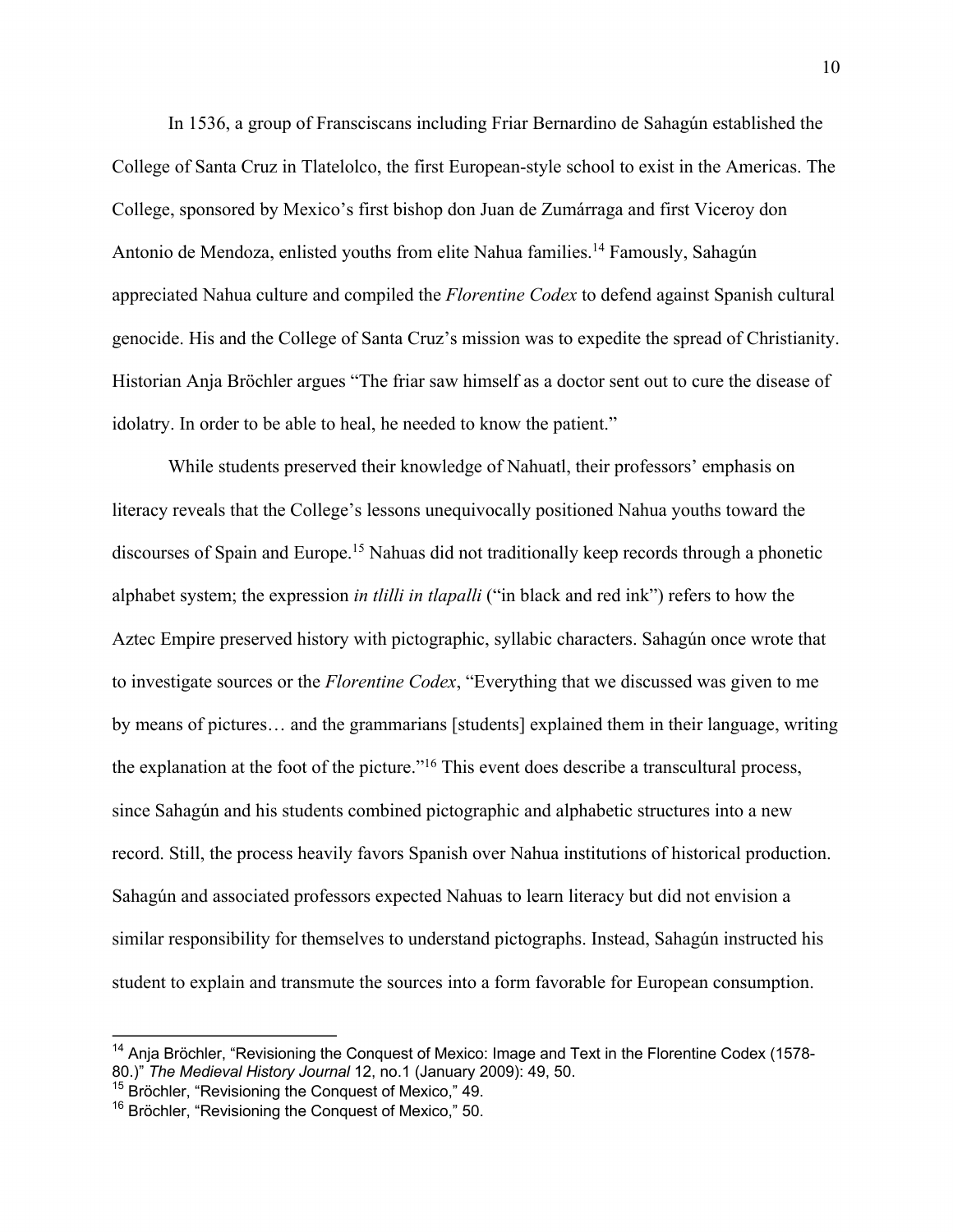Drawings resembling Aztec records *in tlilli in tlapalli* appear in "The Conquest of Mexico," but adapt to fit alongside the favored European forms of documentation. On April 22, 1577 the Viceroy of Mexico relayed an imperial order to Sahagún that he deliver the *Florentine Codex* to Spain which rushed the completion of the anthology's twelfth book "The Conquest of Mexico."17 The position of imagery versus text illustrates which method of historical record keeping received prioritization. While the book boasts a complete written account of the conquest in transcribed Nahuatl and Spanish, the accompanying pictographs received less attention. "The Conquest of Mexico" only includes a few colored illustrations out ot 158 drawings and a large section of space allotted to imagery in the Spanish section's final third remains blank.18 As a result, at the College of Santa Cruz Aztec and Spanish systems of recording collided unevenly. Though Nahua systems managed to considerably impact the students' curriculum and construction of the *Florentine Codex*, the physical form which preserves "The Conquest of Mexico" ultimately appeals mainly to European institutions.

While Sahagún commonly receives credit for the *Florentine Codex* the nahua scholars who assisted him performed vital roles. Bröchler points out that because the students at College of Santa Cruz "[were] Educated in the western humanist tradition and knowledgeable about their own world… it is difficult to distinguish where their work ends and Sahagún's begins."19 In fact, while the physical document of the *Florentine Codex* appeals decisively to the European historical tradition of preservation and categorization, the narrative of "The Conquest of Mexico" contains story-telling elements unique to Native America.

<sup>&</sup>lt;sup>17</sup> Bröchler, "Revisioning the Conquest of Mexico," 53, 54.

<sup>&</sup>lt;sup>18</sup> Bröchler, "Revisioning the Conquest of Mexico," 53.

<sup>&</sup>lt;sup>19</sup> Bröchler, "Revisioning the Conquest of Mexico," 49, 50.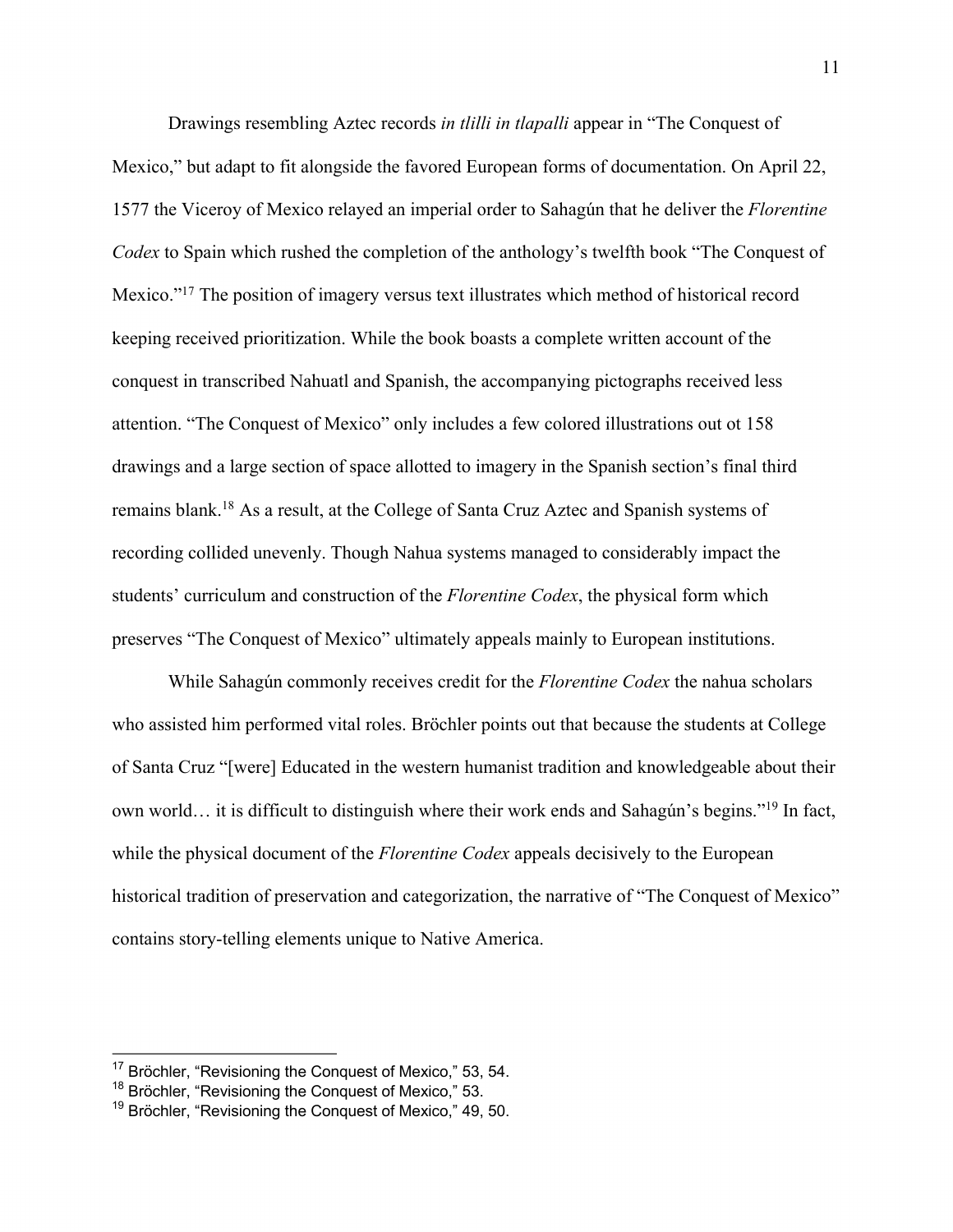"The Conquest of Mexico" narrates a redefining of the world's order between earthly and godly domains." The first of the forty one chapters describes omens precluding the Spaniards: a comet which appears for a full year, the temple of Huitzilopochtli spontaneously combusting, a crane-like bird which reveals the future in a vision to Moctezuma and the appearance of a twoheaded man.20 Through each of these signs aspects of the world's natural order, the cosmos, the divine, and the human form distort in preparation of a chaotic, destructive power.

The *Florentine Codex* then depicts conquistadors as the inhuman force capable of enacting such catastrophic change. Hernan Cortés and his entourage counter all Nahua efforts to stop them as they march toward Tenochtitlan and their progress corresponds to the death of the Aztec Empire. When ambassadors from Tenochtitlan first meet with Cortés they gift to him priceless treasures and adornments made of gold, gemstones, and animal parts. But, the conquistadors' captain complains, "Are these all your [gifts of] greeting, your [gifts for] approaching one," and demands that the Mexica prepare to fight them.<sup>21</sup> From this point forward, an insatiable desire for killing and treasure characterizes the conquistadors.

Following chapters document the Spaniards' terrible capacity for violence. When reporting to Moctezuma the ambassadors' describe "how the gun… resounded as if it thundered… And when it discharged… a tree was pulverized; it was as if it vanished." In appearance, "All iron was their war array. In iron they clothed themselves. With iron they covered their heads… And those which bore them upon their backs, their deer, were as tall as roof terraces."22 In battle, the Spaniards "completely annihilated [their enemies]. They

<sup>20</sup> Bernardino de Sahagún, *General History of the Things of New Spain; Florentine Codex, Translated from the Aztec into English, with Notes and Illus., by Arthur J.O. Anderson [and] Charles E. Dibble*. (Santa Fe, N.M.: School of American Research, 1975.), 1-3.

<sup>21</sup> Sahagún, *Florentine Codex*, 15, 16.

<sup>22</sup> Sahagún, *Florentine Codex*, 19.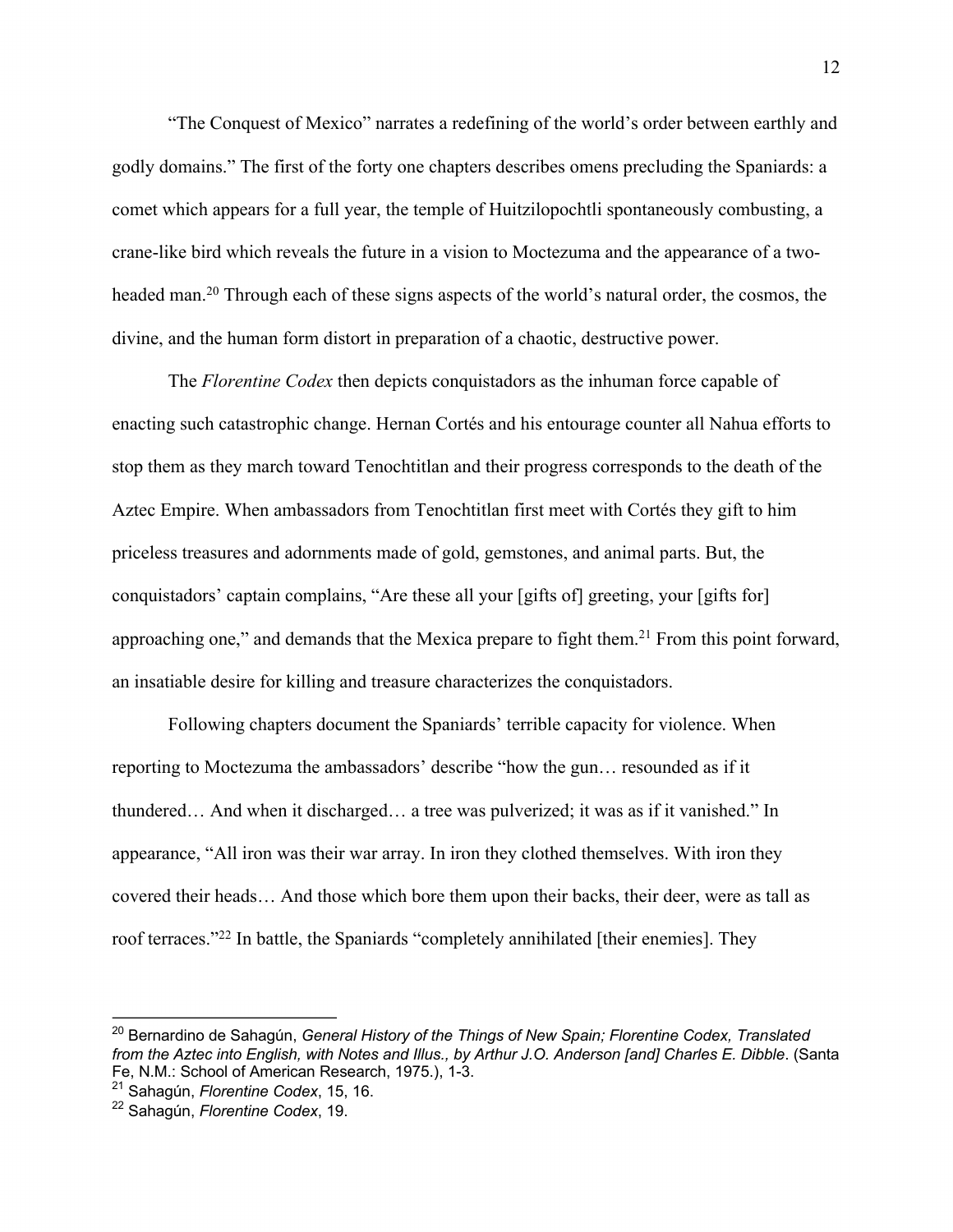completely destroyed them. They trampled upon them… They shot them with their guns… Not just a few but great numbers of them were destroyed."<sup>23</sup>

Aside from warfare, gluttony for wealth is a defining characteristic of the conquistadors. The twelfth chapter describes how, when Moctezuma gifts them "golden banners, precious feather streamers, and golden necklaces… they appear to smile… As if they were monkeys they seized upon the gold… For in truth they thirsted mightily for gold; they stuffed themselves with it; they starved for it; they lusted for it like pigs."24 So, in the "Conquest of Mexico" the Spaniards appear as an inhuman, unnatural force. The destruction they sew permeates so deeply that the natural world mutates and malfunctions in preparation of their arrival; in warfare they wear armor which hides their human features, ride animals larger than nearly any species native to Mesoamerica and use weapons which "vanished" "annihilated [and] destroyed," their targets; and when they finally show desire for anything other than violence the conquistadors react with a gluttonous, beastial urge for treasure.

Studying how "The Conquest of Mexico" invokes traditional Nahuatl historical dialogues through Moctezuma requires understanding sixteenth century Nahua conceptions of his political title: the *tlatoani*. The historiographical investigation *Historias de la conquista: Aspectos de la historiografía de tradición náhuatl* by historian Miguel Pastrana Flores determines that Mexica histories portray the title of *tlatoani* as a divine gift which tasks the receiver with intense holy, personal, and communal responsibilities. "The Conquest of Mexico" fits neatly within Nahuatl historical traditions because Moctezuma's reactions and characterization during the Conquest reflect this established, Native American trope.

<sup>23</sup> Sahagún, *Florentine Codex*, 27.

<sup>24</sup> Sahagún, *Florentine Codex*, 31.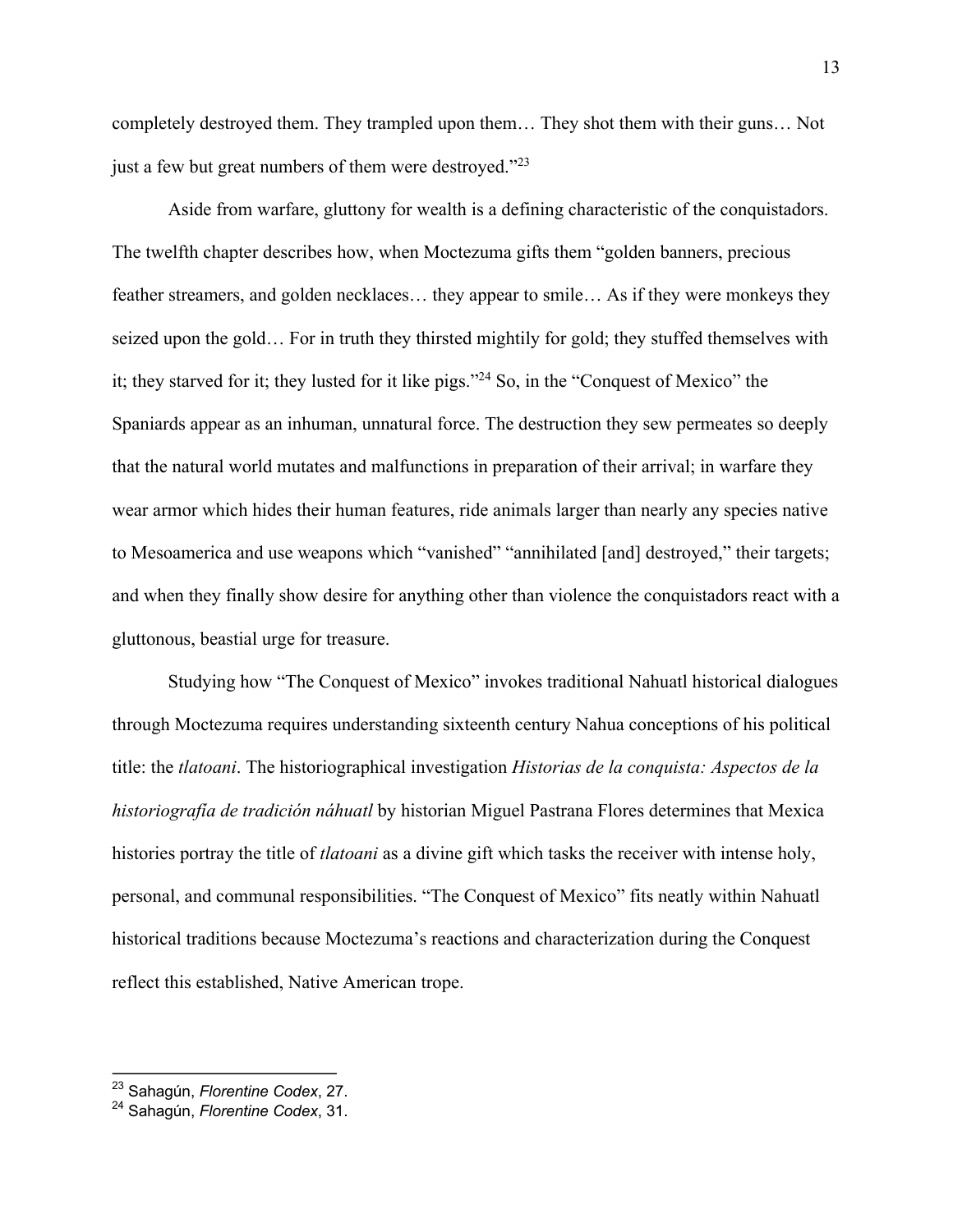As a gift from divinity, the position of *tlatoani* is so overwhelmingly valuable that holding the title charges a Nahua leader with an immense duty to honor their gifter. Under the name Tloque Nahuaque, Tezcatlipoca, the central Aztec deity which embodies earthly political power, would "lend 'the mat and chair '" to an earthly ruler. Even for the *tlatoani*, the most powerful person in existence, this authority is never truly his to command, and "only is a dream." He becomes "the human, transitory, and earthly manifestation of the divinity's power," and "a flute which touches the god," by receiving this gift."<sup>25</sup> Though he receives the gift of embodying a divinity on earth and having his body, organs, and senses be the ones through which Tezcatlipoca touches the corporeal world, human limits still bind the *tlatoani*. 26

This divine status does not grant him the right to wield godly authority or conflate his judgment with that of the divine; it indebts the *tlatoani* to watch over his material form and the empire under him as if entrusted to care for the body and domain of a being whose importance surpasses that of humanity. Since Tezcatlipoca embodies the link between divinity and humanity which allows political power to exist, any neglect, mistreatment, or misbehavior by the *tlatoani* of these valuable trappins gifted to him weakens or ruptures the connection that allows statecraft to exist. Still, the *tlatoani* remains human and therefore has limited control over the fate of the universe. The growth or destruction of the state reflects his diligence in embodying the divine, but he cannot redirect fate, truly surpass the limits of humanity, or know why Tezcatlipoca chose him for such a task.

In Nahuatl literature the conflict which the *tlatoani* faces between reconciling with his divine duty and earthly limits causes him great affliction and anxiety, costing him his human

 $25$  "La manifestación humana, transitoria y terrenal del poder de la divinidad"; "una flauta que toca el dios" <sup>26</sup> Miguel Pastrana Flores, *Historias de la conquista Aspectos de la historiografía de tradición náhuatl*, (México, Universidad Nacional Autónoma de México, Instituto de Investigaciones Históricas, 2009), 129.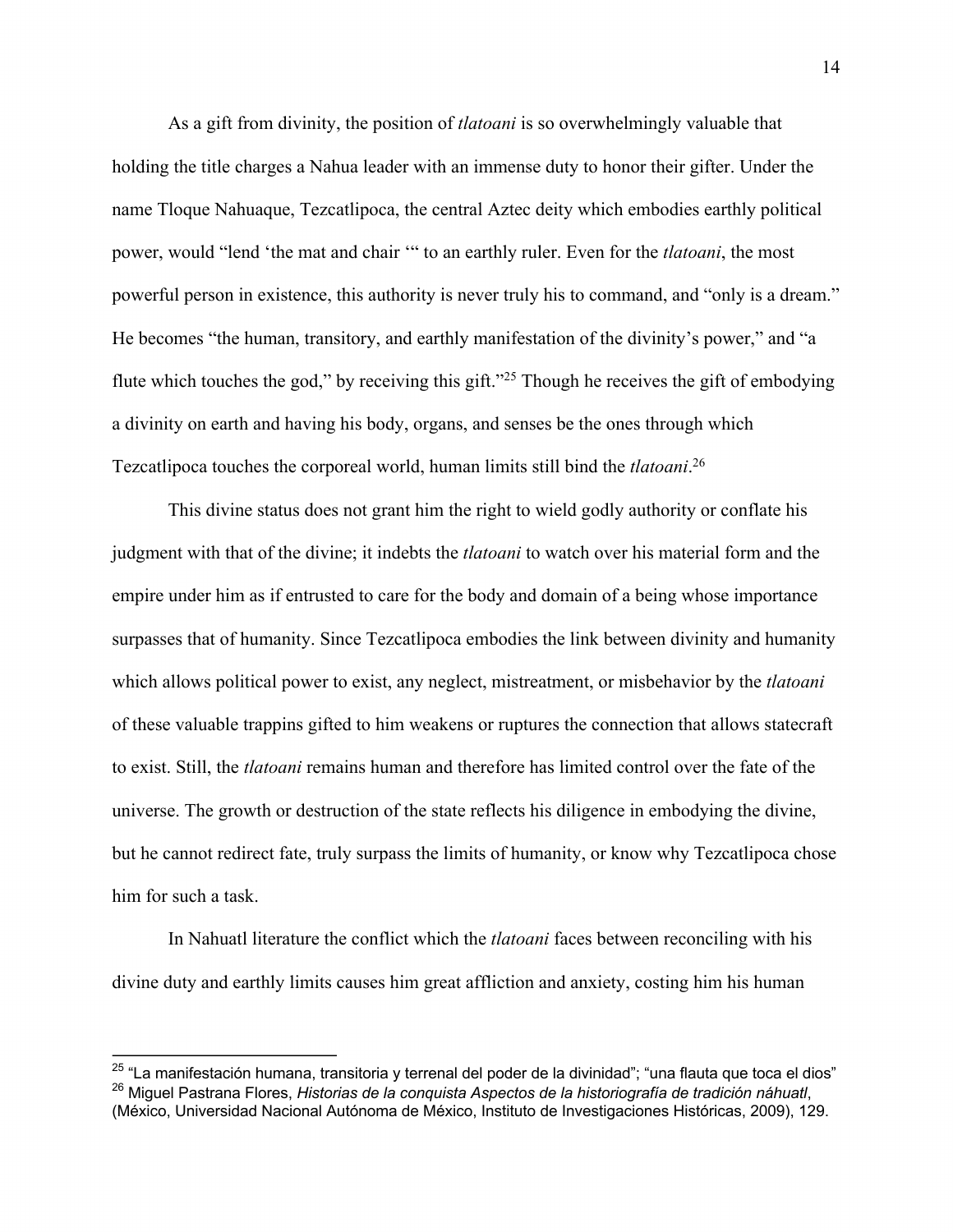energy and willpower to perform imperfectly as the vessel for a god. Therefore, the *tlatoani* must perform a series of duties to maximize this link and his ability to embody the image of a god. His principal responsibility, in addition to attending to matters of war, requires strengthening the empire's spiritual might through conducting rituals, praying, and contemplating divinity in public displays.27

The metaphysical implications of the *tlatoani* extend to the state of the nation itself, as he is "the center of the emotion and consciousness of the community," who must raise the community like his child."28 The status of the state is intertwined with his emotions and actions as a person, and the entire Aztec Empire will reflect his behavior and sentiments. The role of a *tlatoani* is incredibly public and demands he abide by a strict moral code to stay humble and teach those surrounding to properly behave.<sup>29</sup> This involves cultivating a mien of great self control, remaining serious and having respect for the dignity of his position, those who preceded him, and humanity as a whole.<sup>30</sup>

At the start of "The Conquest of Mexico" Moctezuma embodies literary portrayals of the *tlatoani* by residing at an unquestioned position of Mexica authority. When anomalies preceding the conquistadors' arrival appear throughout Mexico, Nahua hunters capture and immediately deliver to Moctezuma the "seventh evil omen:... an ashen bird like a brown crane… [which] On its head was… a mirror… [on] There appeared… the Fire Drill [constellation]." On the bird's forehead Moctezuma sees a vision of what comes next: "people… coming as conquerors… Deer bor[ing] them upon their backs." But, when soothsayers and advisors inspect the bird "that which they looked at vanished." Following the "eighth evil omen: thistle-men having two heads [but]

<sup>27</sup> Flores, *Historias de la conquista*, 130.

 $28$  "El centro anímico y de conciencia de la comunidad"

<sup>29</sup> Flores, *Historias de la conquista*, 131.

<sup>30</sup> Flores, *Historias de la conquista*, 132.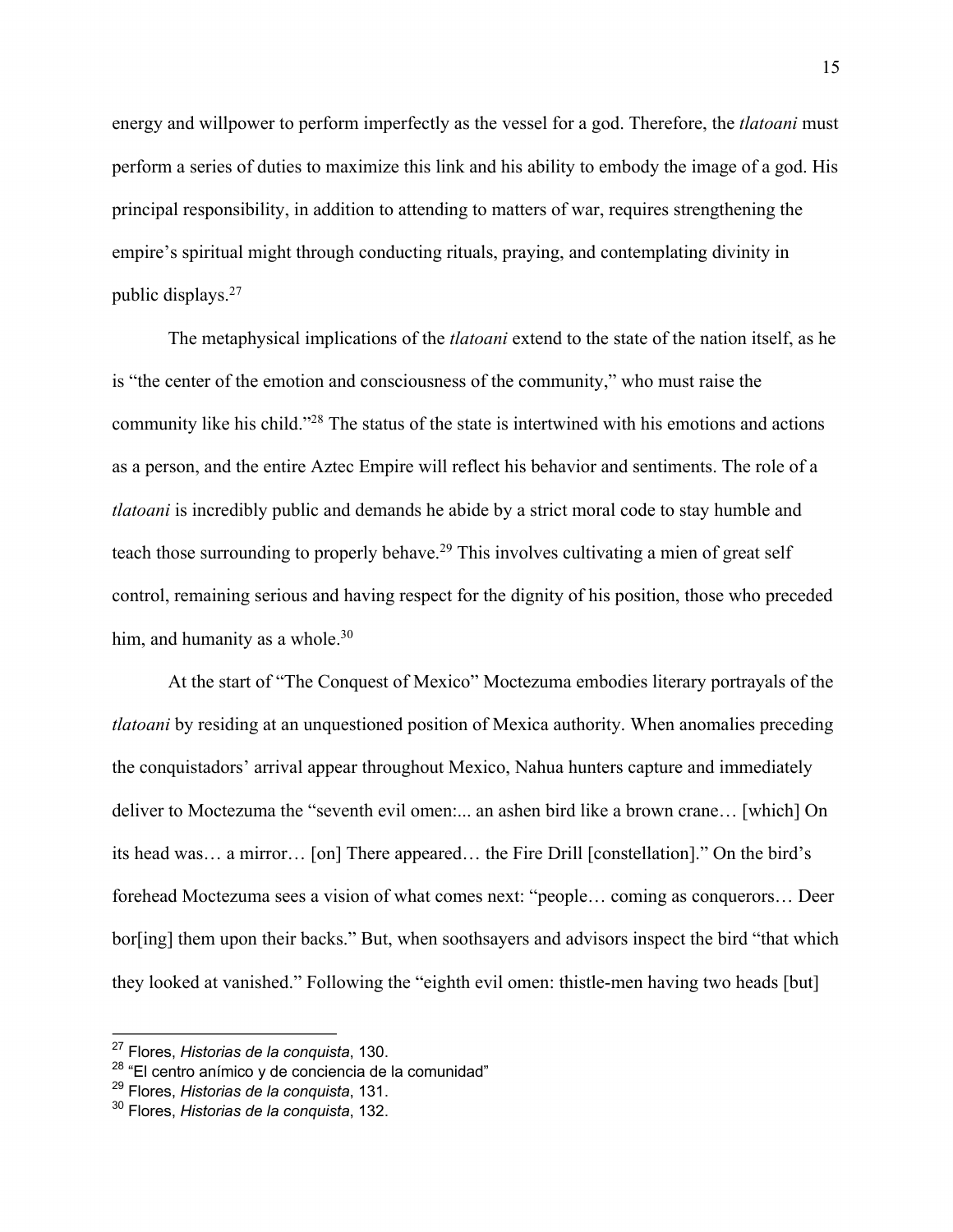only one body," Nahuas bring these people to Moctezuma and, "When he had beheld them, then they vanished."<sup>31</sup>

During this period of prosperity Moctezuma sits at the utmost center of the Aztec Empire. Not only do the people he rules over urgently deliver the most important news and creatures to him but in his presence these omens sometimes reveal secret information not available to any other human. The disappearance of visions on the seventh omen's head and the bodies of the eighth omens signifies that Moctezuma embodies the Aztec's *tlatoani*. After being seen by him there is no more powerful source to whom they might reveal themselves so as to warn the Nahua of what is coming.

When messengers meet with an initial, expeditionary crew of Spaniards who appear in "The Conquest of Mexico," Moctezuma proves himself as *tlatoani* by possessing the authority to counter this unknown threat. Despite this welcome party consisting of high-ranking officials, "Pinotl of Cuetlaxtlan, the high steward… the steward of Mictlanquauhtl- Yaotzin… the steward of Teocinyocan, named Teocinyacatl… Cuitlalpitoc [and Teudilli]," they are overwhelmed and terrified in the face of their counterparts. "The Conquest of Mexico" describes how, "[the Spaniards] said to them: 'Go!... We shall not tarry in going to reach Mexico" which motivates these powerful men "[to go] direct to Mexico. Day by day, night by night they traveled in order to come to warn Moctezuma, in order to tell him exactly of its circumstances."32

Already those close to the pinnacle of Aztec authority cannot resist even this small fraction of Spanish authority and see their only recourse as turning to their state's absolute highest figure with as much speed as possible. These stewards reveal that the encounter strained them greatly when they first address Moctezuma by stating, "O our lord,... may thou destroy us.

<sup>31</sup> Sahagún, *Florentine Codex*, 3.

<sup>32</sup> Sahagún, *Florentine Codex*, 6.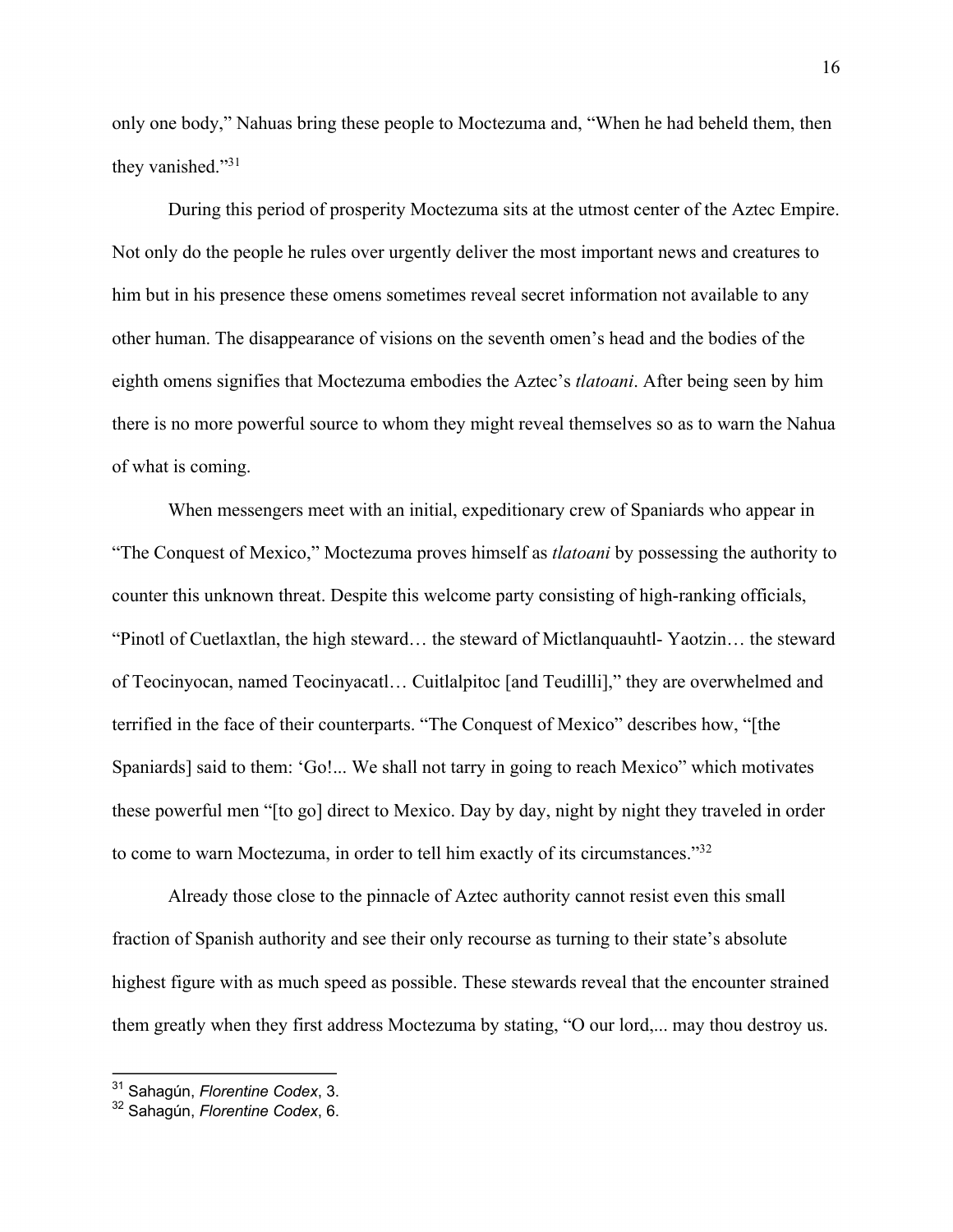For behold what we have seen." Moctezuma proves himself as *tlatoani* capable of overshadowing any known authority when he comforts and orders them to keep this news a secret: "You have suffered fatigue you; you have become exhausted. Rest. What I have seen has been in secret. No one shall speak anything [of this]."<sup>33</sup>

In the next encounter, the Spaniards prove to possess a more terrifying power which Moctezuma fails to match. The effects of Cortés' arrival on Moctezuma leads him and the Aztec Empire to suffer in a manner unique to the narrative role of *tlatoani*. For introductions, Moctezuma arranges an even more prestigious group than before: "the *teohua*, whose lordly name, whose princely name was Yoalli ichan… the ruler of Tepoztlan… Tiçua… the ruler of Ueuetlan [and] Ueicamecatl."34 He entrusts to them gifts for the Spanirads in the form of "the gods' array," gorgeous outfits with deep political and religious significances; clearly, Moctezuma intends that these emissaries do not panic and meet the conquistadors well prepared.<sup>35</sup> But although this party of emissaries includes the cream of the crop of Nahua nobility and despite them possessing priceless national treasures, these conquistadors inspire an even more terrified reaction.

Learning that the conquistadors desire war and violence, this group of ambassadors returns to Moctezuma as quickly as possible. The sixth chapter of "The Conquest of Mexico" describes how, "[once Cortés] left them… Each one rowed as hard as he could; some paddled with their hands. With all their force they fled."<sup>36</sup> But this time, Moctezuma lacks the authority to dispel their fears: "when he had so heard what the messengers reported, he was terrified, he

<sup>33</sup> Sahagún, *Florentine Codex*, 6, 7.

<sup>34</sup> Sahagún, *Florentine Codex*, 10.

<sup>35</sup> Sahagún, *Florentine Codex*, 11, 12, 13.

<sup>36</sup> Sahagún, Florentine Codex, 17.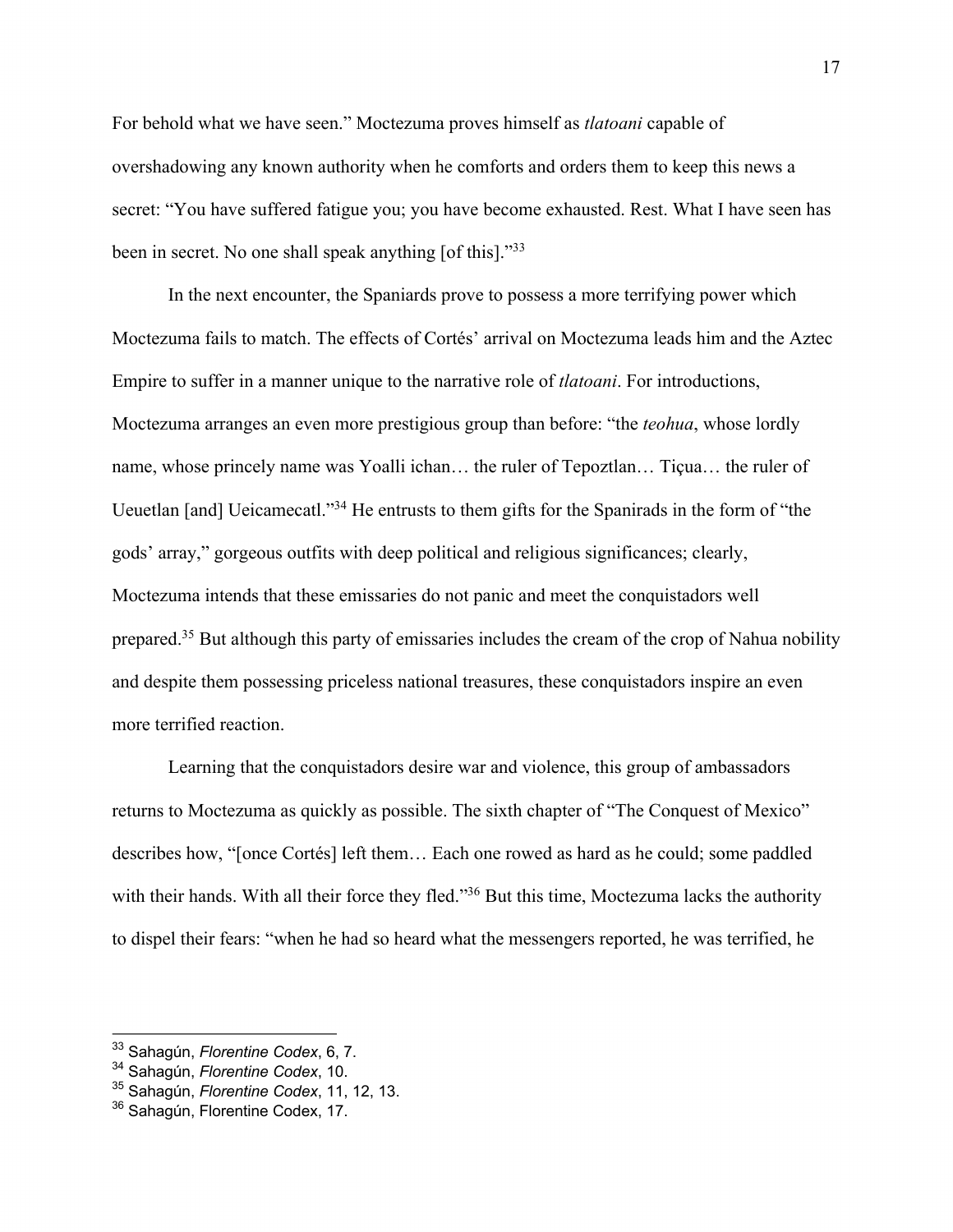was astounded."37 Here Moctezuma reflects the *tlatoani* trope by failing to overcome the overwhelming emotions of terror emanating from the Spanish presence. The conquistadors possess a new power to which even the highest Nahua authority succumbs, foreshadowing the imminent end of the Aztec Empire as a political institution.

"As if His Heart Died" by ethnohistorian Rebecca Dufendach determines that one way "The Conquest of Mexico" portrays Moctezuma according to traditional Nahua concepts is by drawing a link between the physical affliction of the *tlatoani* and suffering in the Aztec state. Her research studies a concept which existed among Nahuas during the early colonial times of fright as an illness capable of causing spiritual and physical affliction unless properly treated.38 In the sixth chapter of "The Conquest of Mexico" Moctezuma takes measures to protect himself from the "fright illness" which infected the ambassadors who met with Cortés: "captives were slain… with their blood they sprinkled the messengers. For this reason… that they had gone to very perilous places."39 Still, the terror which Spaniards inspire overpowers the rituals cleansing abilities since Moctezuma displays symptoms of physical trauma when news of the conquistadors aggravates his "fright illness." Dufendach points out that the Nahuatl text includes the expression "*iuhquin patzmiquia yiollo* and *iolpatzmiquia*, which can be translated literally 'as if his heart was killed by crushing or bruising'" and is closely associated with diagnoses of "fright illness."<sup>40</sup>

The effects of "fright illness" so exhaust Moctezuma that despite being *tlatoani*, traditionally the strongest willed noble among all Nahua nobility, he consigns himself to fate. In the ninth chapter Moctezuma learns of the conquistadors' interest in meeting him, which he

<sup>37</sup> Sahagún, *Florentine Codex*, 19.

<sup>38</sup> Dufendach, "As if His Heart Died," 631, 632.

<sup>39</sup> Dufendach, "As if His Heart Died," 624, 626-7: Sahagún, *Florentine Codex*, 18.

<sup>&</sup>lt;sup>40</sup> Dufendach, "As if His Heart Died," 627.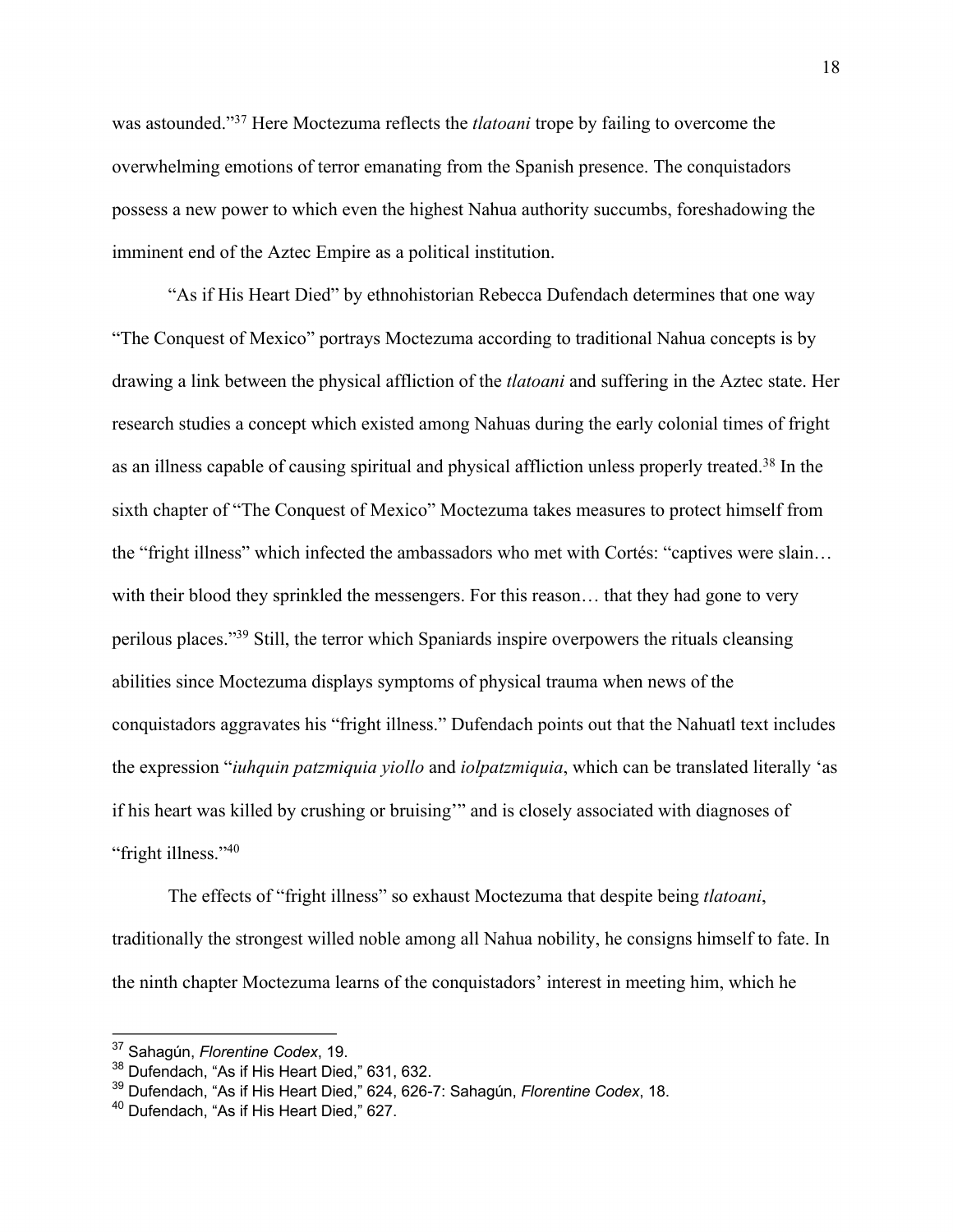correctly interprets as spelling the imminent end of the Aztec Empire. The lines "when Moctezuma had thus heard that [the conquistadors] wished to look upon his face, it was as if his heart was afflicted," describes his fright illness" worsening. The *Florentine Codex* narrates "He would hide himself… he wished to take refuge from the gods… But this he could not do… No longer had he strength." Moctezuma instead "only awaited [the Spaniards]; he made himself resolute; he put forth great effort; he quieted, he controlled his heart; he submitted himself entirely to whatsoever he was to see, at which he was to marvel."<sup>41</sup>

Moctezuma's "fright illness" spreads throughout the Aztec Empire, illustrating that "The Conquest of Mexico" employs the Nahua trope of describing *tlatoani* as the community's metaphysical center. Following fruitless attempts to curse, bribe, or defeat the conquistadors in battle, the god Tezcatlipoca visits earth to inform soothsayers of the Spaniards' inevitable destruction of the Aztec state. When Moctezuma learns of this news, "The Conquest of Mexico" describes how "No longer did he speak aloud; he only sat dejected for a long time, as if he had lost hope... He only answered them... 'we are [at the end]... What is to be done, in vain?'"<sup>42</sup> In the fourteenth chapter the Aztec Empire as a whole mirrors his bitter acceptance. As the conquistadors approach Tenochtitlan, "here it was as if Mexico lay silent… The common folk said: 'Let it be thus… What more will it be that you do? For already we are to die… Yea, already we await our death."<sup>43</sup>

When the conquistadors enter into Tenochtitlan the cosmic realigning nears completion and the authority of the Aztec Empire shatters. Whereas Moctezuma initially possessed enough authority to receive immediate notice of omens from across the world, "when he summoned

<sup>41</sup> Sahagún, *Florentine Codex*, 26.

<sup>42</sup> Sahagún, *Florentine Codex*, 34, 35.

<sup>43</sup> Sahagún, *Florentine Codex*, 38.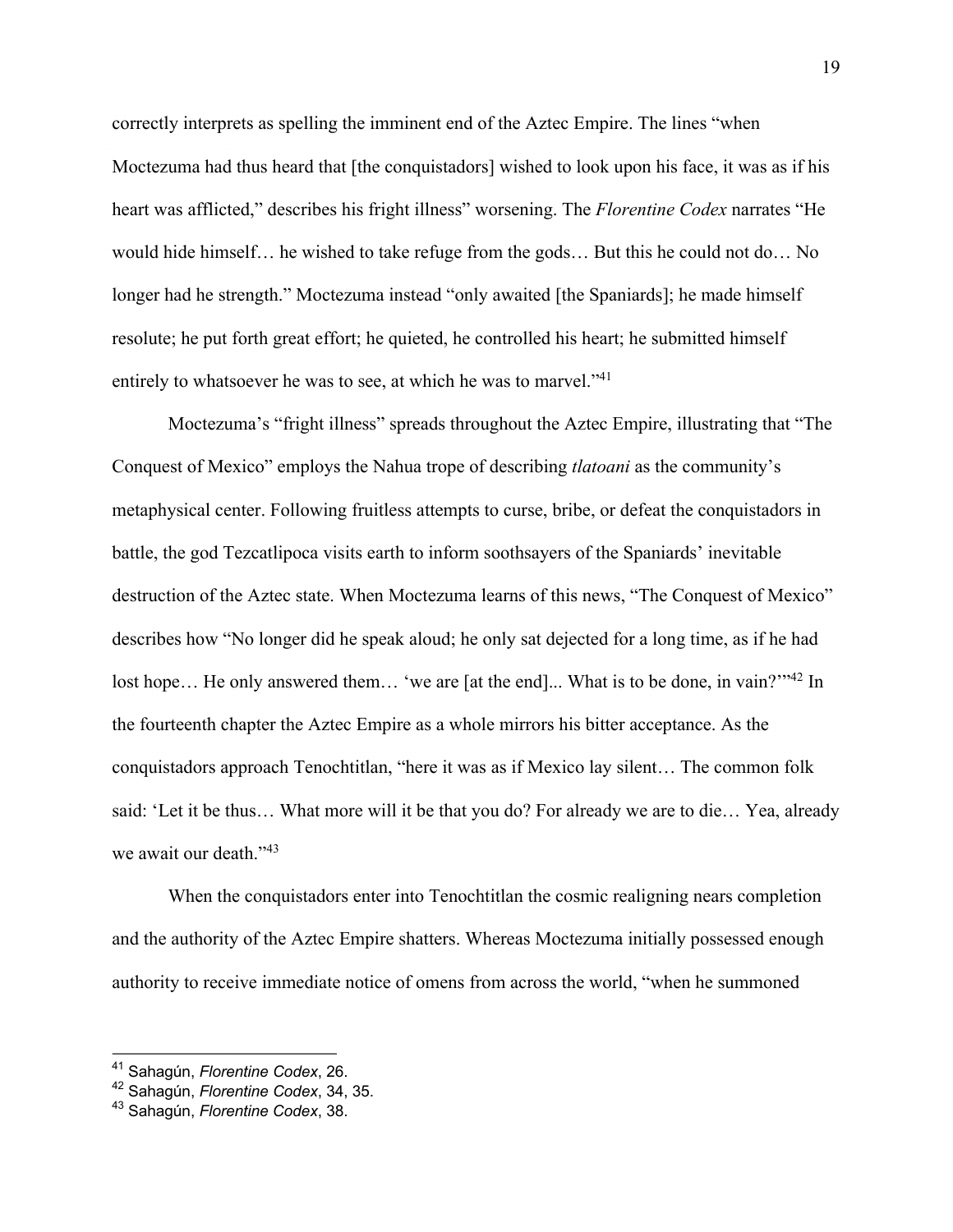forth the noblemen, no longer did they obey him... No longer was he heeded."<sup>44</sup> Even after the conquistadors murder him and discard his body he receives little respect at his funeral: "as [his body] burned, only with fury, no longer with much of the people's good will, some chid him… And still many... groaned, cried out, shook their heads in disapproval."<sup>45</sup>

Through depicting Moctezuma grappling with "fright illness," casting these symptoms as indicative of a power greater than the Aztec Empire emerging, but still portraying the sovereign as facing fate resolutely "The Conquest of Mexico" describes a uniquely Nahua narrative. Moctezuma represents the *tlatoani* according to depictions of such characters in traditional Nahua histories: a figure who embodies the utmost political authority and struggles fallibly to confront a cosmic realigning. The manner through which he suffers while embodying *tlatoani* tropes further asserts that "The Conquest of Mexico" speaks in the style of Nahua histories because Moctezuma's suffering harkens to Nahua beliefs about illness and society. While "The Conquest of Mexico" records the Conquest through Spanish institutions, the narrative contained therein speaks in a uniquely Nahuatl voice.

Some Spanish influence does affect the shape of the story in "The Conquest of Mexico," but overall this book contains a narrative dominated by the Nahua worldview. Spanish narratives of the Conquest, particularly the one popularized by Cortés' biographer Francisco Lopez de Gómara, depict the people of Mexico mistaking the conquistadors for gods upon their arrival. "The Conquest of Mexico" includes this trope in which Moctezuma believes the conquistadors correspond to the prophecy of Huitzilopochtli returning from the east, but only according to strict Native American conceptions of godliness.

<sup>44</sup> Sahagún, *Florentine Codex*, 47.

<sup>45</sup> Sahagún, *Florentine Codex*, 66.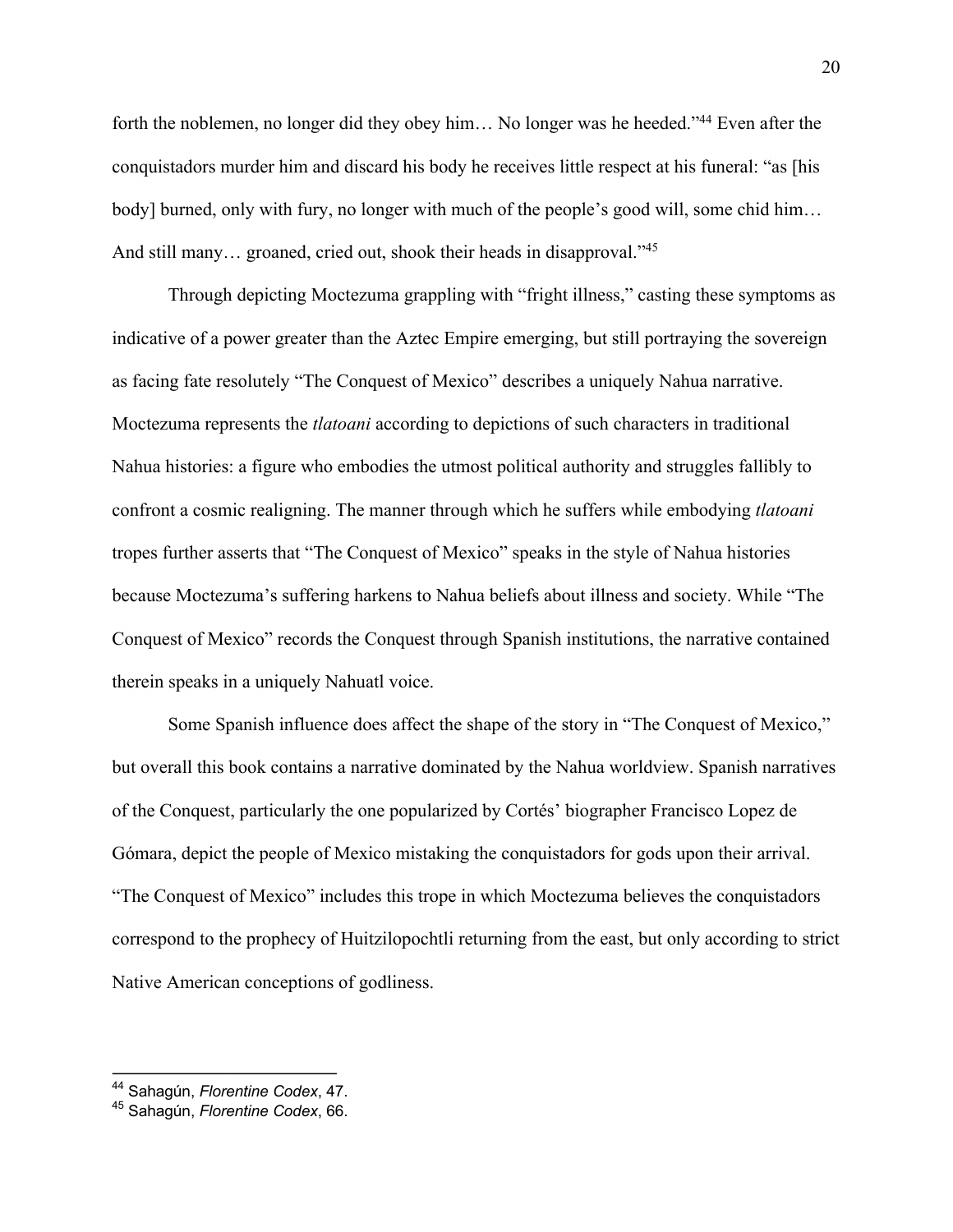In the third chapter, as messengers relay to Moctezuma news of their meeting with the first Spanish expedition, "When [Moctezuma] heard of it… he thought… that this was Topiltzin Quetzalcoatl who had come to land… to find his mat, his seat. For he had traveled there [eastward] when he departed."<sup>46</sup> This influences his decision to gift to Cortés the "gods' array" upon the conquistadors' arrival which consists of clothing crafted specifically for Huitzilopochtli.<sup>47</sup> "The Conquest of Mexico" asserts that Moctezuma continues to mistake the conquistadors for divine beings after their arrival on the mainland, describing how "Moctezuma had acted thus because he thought them gods, he took them to be gods, he worshipped them as gods."48 His reaction is based on the terror of conquistadors as an unknown, unpredictable force which composes itself almost inhumanly. This distinguishes the depiction of Spaniards as gods in "The Conquest of Mexico" from representations of this myth in Western histories where Native Americans immediately respond to colonists with adulation and deference.

In her article "Burying the White Gods," historian Camilla Townsend addresses the origins of this Spanish myth that reappears in "The Conquest of Mexico" and discusses how Nahua people interpreted Spaniards as different beings. She distinguishes the "story of the white gods" as anti historical, not for claiming that the Native American side of first contact framed their vision of Europeans in cultural concepts of divinity, but for enabling "relatively powerful conquistadors and their cultural heirs… to dwell on the Indians' adulation for them, rather than on their pain, rage, or attempted military defense."49

<sup>46</sup> Sahagún, *Florentine Codex*, 9.

<sup>47</sup> Sahagún, *Florentine Codex*,11-13.

<sup>48</sup> Sahagún, *Florentine Codex*, 21.

<sup>49</sup> Camilla Townsend "Burying the White Gods: New Perspectives on the Conquest of Mexico" *The American Historical Review*, vol. 108 (2003): 4.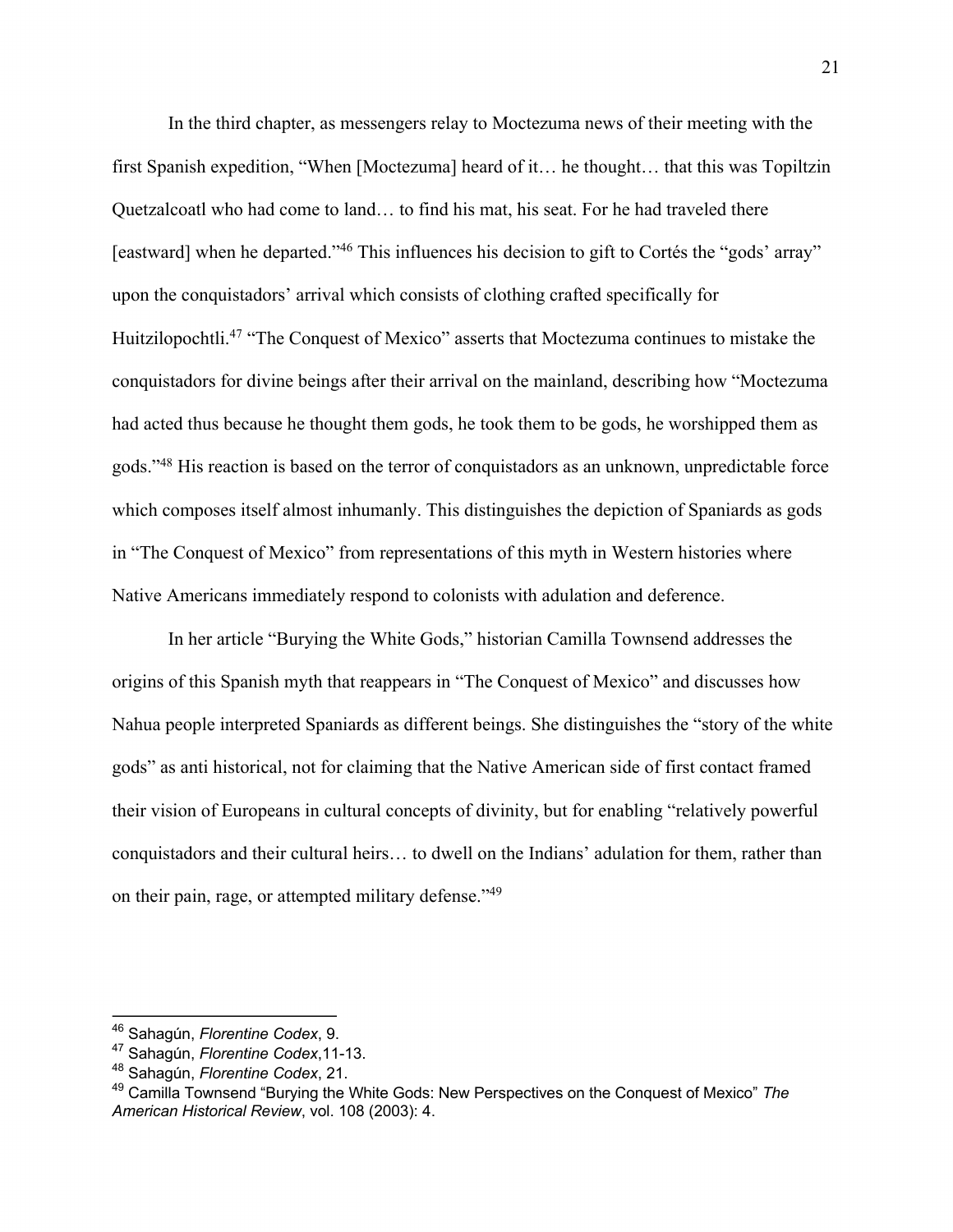Townsend argues to distinguish the "story of the white gods" from actual academic discussion of colonial New Spain by drawing an analogy to pornography. In pornography, "What most males say they find so enticing… is not violent imagery… but rather the idea that the female is not concerned about any potential for violence or indeed any problematic social inequalities [and] unquestioningly adores… the male." Just as pornography validates the patriarchal system while ignoring all socioeconomic implications of inequality or the way in which non-males actually react to sexual scenarios, a similarly imbalanced system of power governs the "story of the white gods." In the "story of the white gods" Native Americans are excessively deferential and expressive of adulation so that colonists and their descendents can avoid confronting the violence committed during the Conquest. This contradicts the diverse, confusing, and conflicting ways in which colonists actually appear as godly in "The Conquest of Mexico."

In the European tradition the trope that Nahuas believed Spaniards to be gods accompanies political infantilization of the Aztec Empire in which Native American harbor adoration for their oppressors and possess character traits of inherent inferiority.<sup>50</sup> However, in "The Conquest of Mexico" Moctezuma's belief in the conquistadors' divinity inflicts him not with adoration but with "fright illness"; the Spaniards' undefeatable military might and weapons do not inspire admiration but "went causing great astonishment… great fear… hence they were dreaded."51

Representations of the conquistadors as gods correspond to their terrifying strangeness, rather than laudable qualities. In the seventh chapter of "The Conquest of Mexico" messengers depict the Spanish with inhuman, negative imagery. Particularly, they describe how when the

<sup>50</sup> Townsend "Burying the White Gods," 3.

<sup>51</sup> Sahagún, *The Florentine Codex*, 30.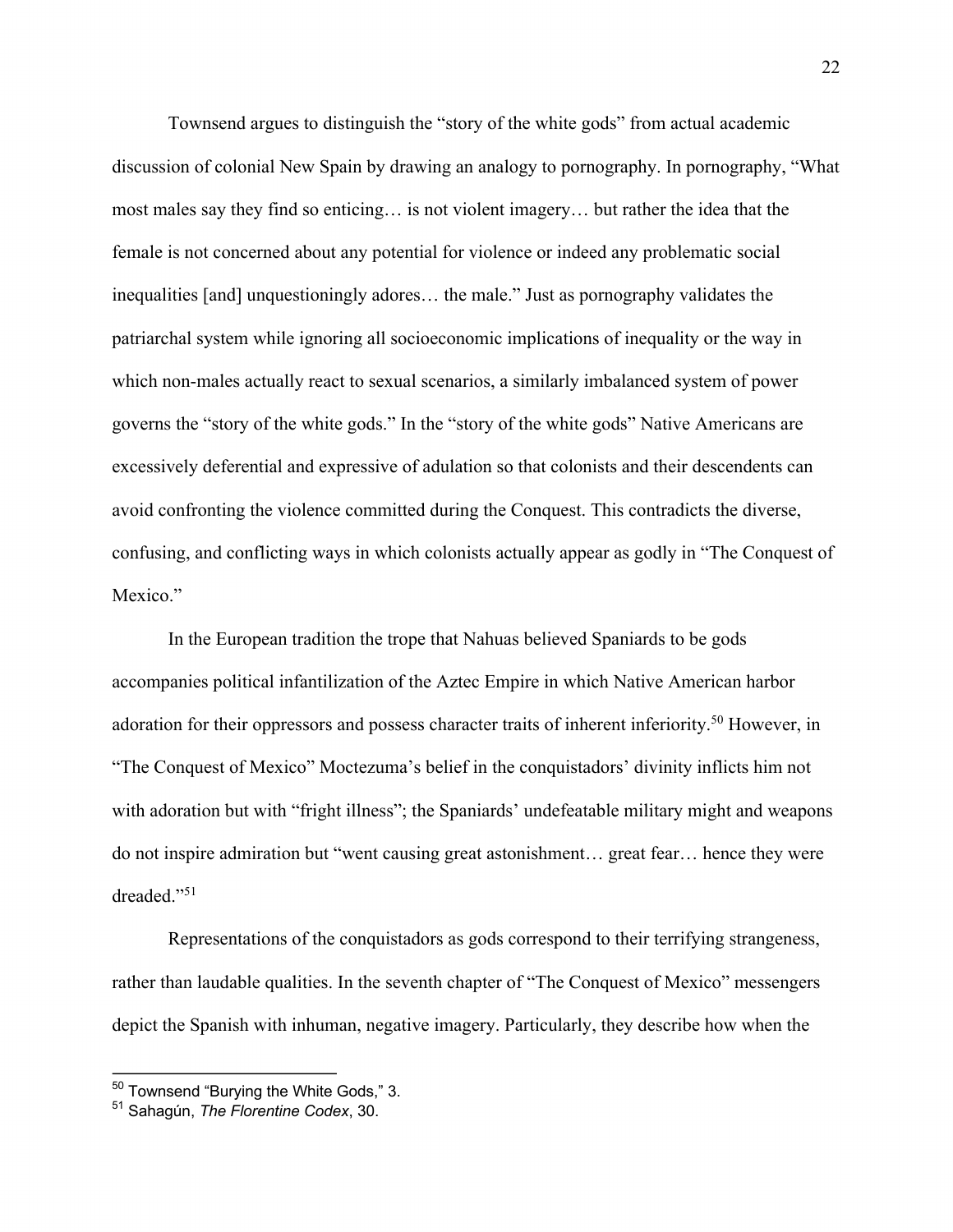Spanish guns fired, "its smoke smelled very foul; it had a fetid odor which verily wounded the head." The imagery that "All iron was their war array... With iron they covered their heads" represents the Spaniards without facial features and thereby emotionally removed from their surroundings.<sup>52</sup> Notably, "The Conquest of Mexico" reports that "their dogs were very large... They had fiery eyes- blazing eyes… They had gaunt stomachs… They were nervous; they went about panting, with tongues hanging."53 As Moctezuma decides that the Spaniards are gods in the subsequent chapter it must be this imagery that influences his decision: of strange outsiders covered in metal, wielding weapons which make ordinary people sick to look at and possessing ferocious beasts at their disposal.54

While European histories in which the conquistadors appear as gods rearrange authority so power structures appear as unbalanced as those appearing in pornography, in "The Conquest of Mexico" the association of Spaniards with divinity frames them as a foreign, powerful force to which Moctezuma must respond. The Spanish presence while training Nahua scholars to compose the *Florentine Codex* and compiling their records into book format likely influenced "The Conquest of Mexico" to adopt the European trope of Spaniards as gods. But, the narrative of this text remains deeply and mainly invested in the Nahua historical tradition.

 "The Conquest of Mexico" in the *Florentine Codex* demonstrates new institutions to retell the past emerging between the metropole and the colonies. European and Native American influences largely dominate this history's physical structure and narrative respectively. The Spanish and Nahua structures in this source confronted each other with unequal levels of power

<sup>52</sup> Sahagún, *The Florentine Codex*, 19.

<sup>53</sup> Sahagún, *The Florentine Codex*, 20.

<sup>54</sup> Sahagún, *The Florentine Codex*, 21.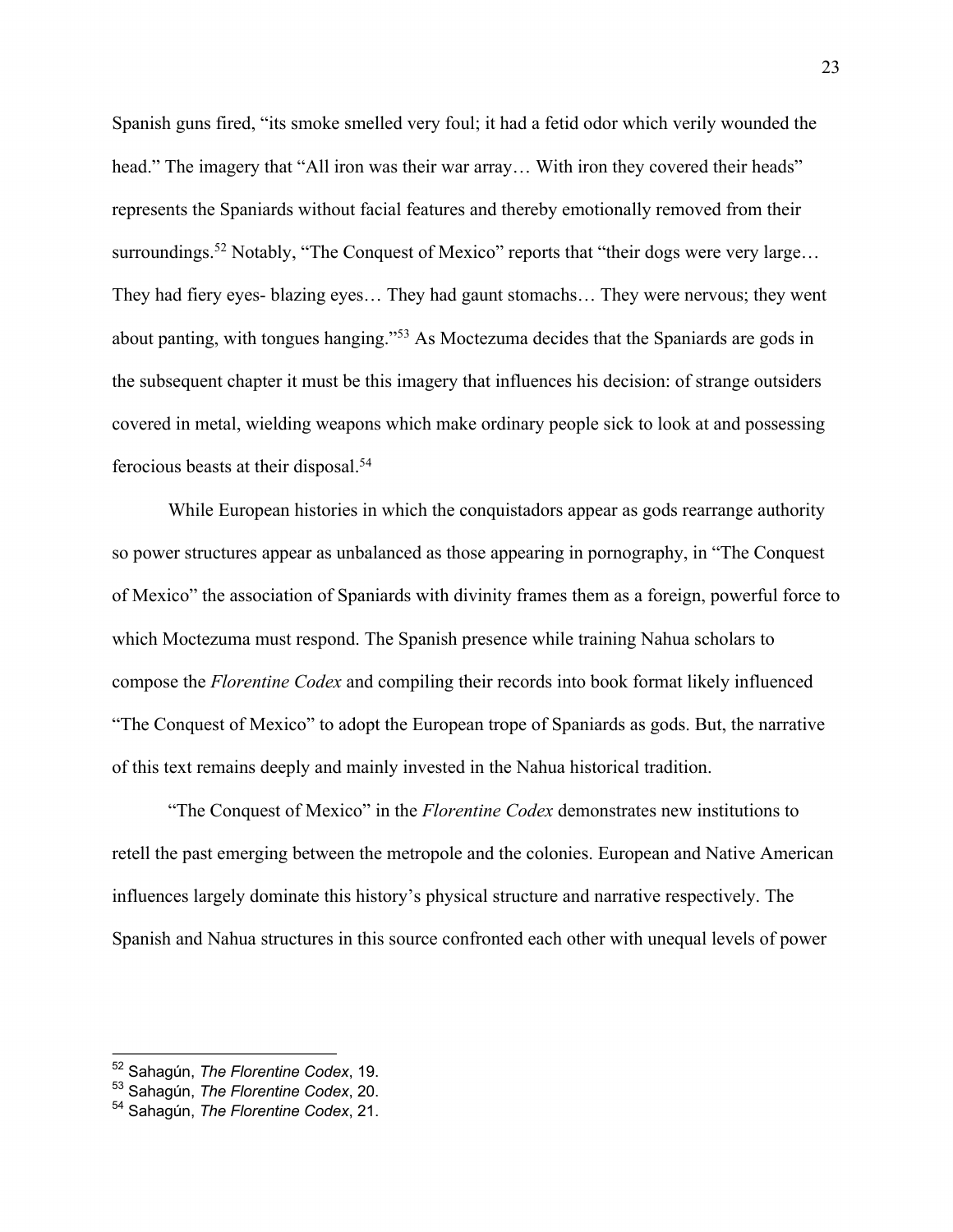during the process of historical production. But, that "The Conquest of Mexico" does not completely submit speaks to the new historical dialogue emerging within New Spain.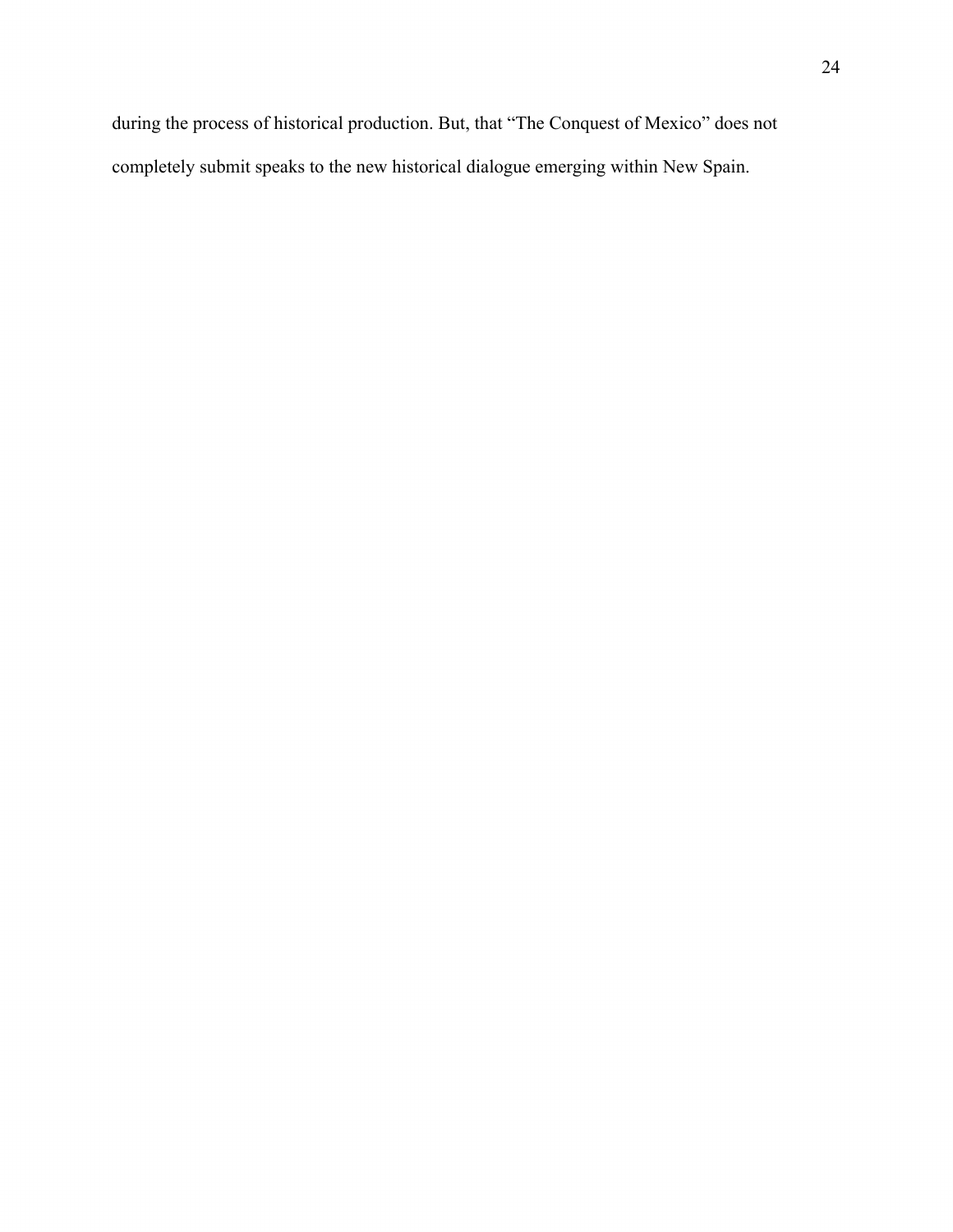#### *The True History of the Conquest of Mexico* by Bernal Díaz del Castillo

Chronicler Bernal Díaz del Castillo occupies a unique position in the historiography of New Spain. As a former conquistador who accompanied Hernan Cortés and profited from an *encomienda*, Díaz's historical writings aim to preserve his legacy by affirming he contributed to Spanish colonization. Still, he asserts that his residency in the colonies grants him access to a presumably more "truthful" account of the history of the Conquest. By challenging the validity of mainland narratives, legitimizing *The True History* based on his experience in America, and engaging in local academic discussions with Native sources Díaz distinguishes his chronicle from Spain.

The influence of Native American in conjunction with Díaz's native Spanish historical practices, characteristic of sixteenth century New Spain's history, is less visible in *The True History*. Although Díaz's chronicle differentiates itself from Spanish voices, his social, economic, and historical identity is rooted to colonization. Therefore, he lacks direct knowledge of how to apply the methodology of Native American historical traditions into his analyses and argument. But, historical production involves utilizing an expansive network of knowledge matrices. Expanding slightly our understanding of what constitutes history enables a clearer view of how *The True History* incorporates American and European historical structures. This illustrates that Díaz participated in New Spain's emerging, independent historical dialogue by drawing from Nahua and Spanish elements for narrating history.

Díaz's status as an *encomendero* served as his primary source of attachment and conflict with Spain when writing *The True History*. Following decades of widespread abuse by *encomenderos*, information of violence flowed back to the mainland. Advocates such as friar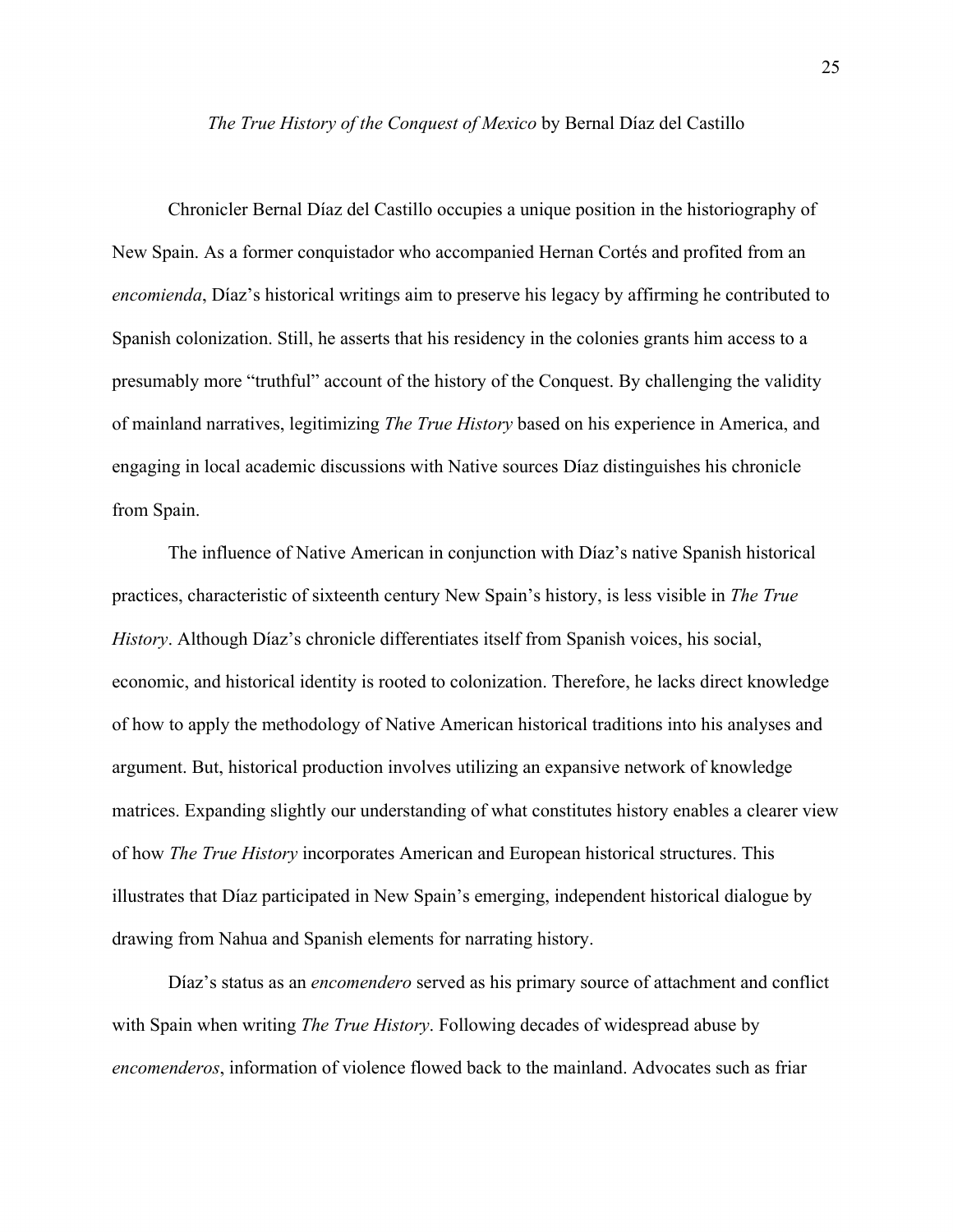Bartolomé de las Casas called for the *encomienda* system's abolition, helping to inspire the New Laws by Charles V in 1542. These rulings, which provided abused subjects limited legal representation and rights, inadvertently helped fortify the practice of slavery in New Spain and motivated colonists to bind subjects through more creative, abstract practices. But to Díaz, the metropole's interference with *encomienda* management inspired his historiographical breach from the mainland.

From 1550 to 1551, Díaz left the colonies and visited Spain for the second and last time in his life. His mission was to argue before the Royal Council of Indies a proposal to ratify *encomienda* holdings in perpetuity, assuring his heirs benefited from the same royal grant as himself. Instead, he faced a court including las Casas that struck down his request. In her essay "Bernal Díaz del Castillo: Soldier, Eyewitness, Polemicist" humanities scholar Rolena Adorno argues that this moment "either awakened or confirmed his worst forebodings about the future prospects of the encomendero class."55 Despite having killed, plundered and enslaved in the name of Spain, the Crown which Díaz had served for so long now turned on him.

In Spain, Díaz likely heard repetitions of the claims from Cortés's letters to the emperor, which served as the most popular primary source for Conquest literature at the time. Soon after he read Francisco López de Gómara's 1552 chronicle, which the biographer wrote on the directive of Cortés and his heirs.<sup>56</sup> These accounts attribute all the glory of the Conquest to Cortés while overlooking the contributions of common conquistadors. As a result, Díaz's recent trip and the aftermath caused him to fear for his material and historical legacy.

<sup>55</sup> Rolena Adorno, "Bernal Díaz del Castillo: Soldier, Eyewitness, Polemicist," in *The History of the Conquest of New Spain by Bernal Díaz del Castillo* ed. Davíd Carrasco, (Albuquerque: University of New Mexico Press, 2008), 390.

<sup>56</sup> Díaz, *The True History of the Conques*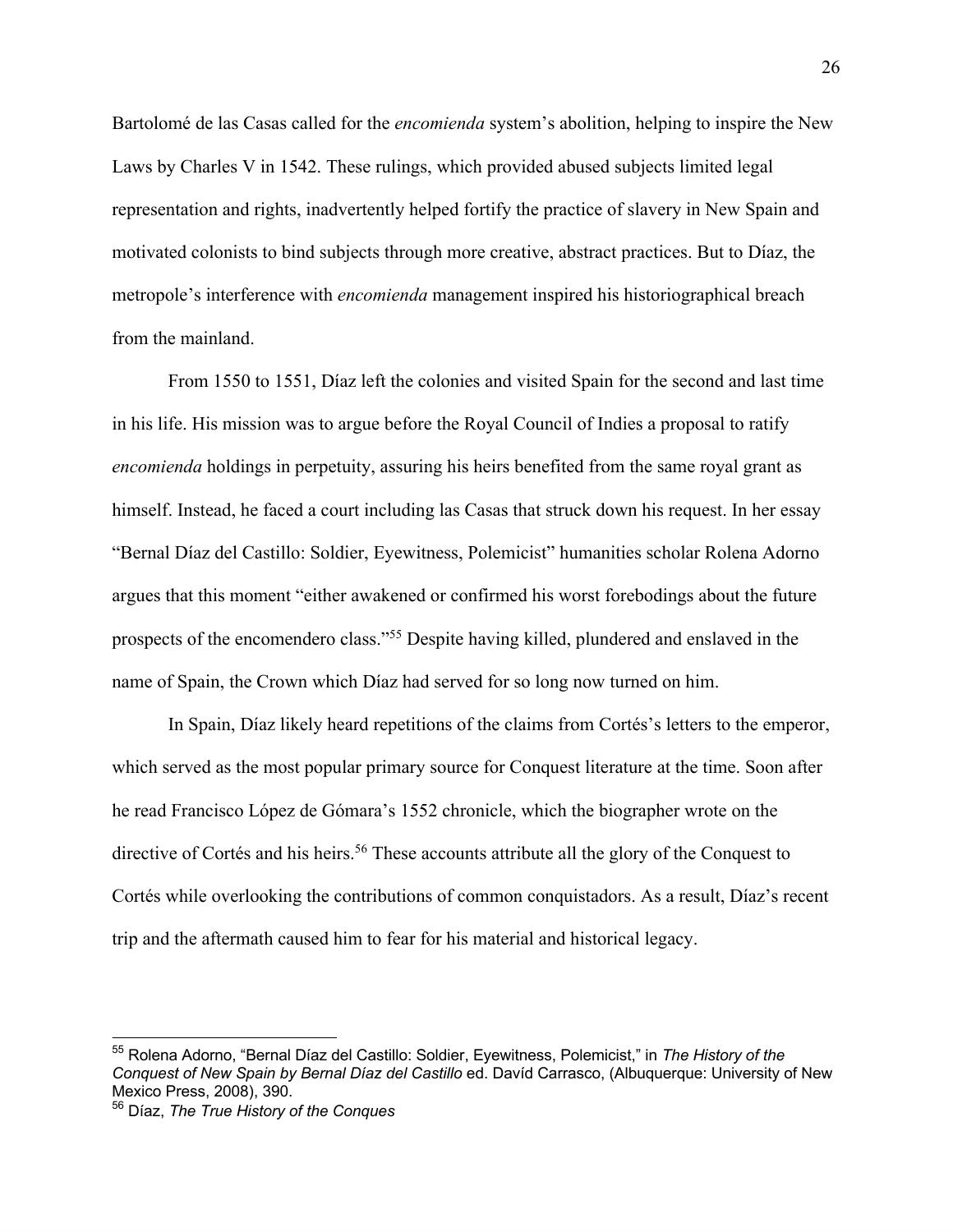Adorno illuminates that in this moment, Díaz "understood that, regarding the conquest of Mexico, there was a second [battle] to be fought and won: it would take place at the court, and… it had to be engaged on the battlefield of the documentary record and especially in historical accounts of those events."57 In reaction to these legal and historical attacks against his identity, Díaz prepared to chronicle a more truthful version of the Conquest which would reaffirm his prestigious position. Through titling his narrative *The True History* and emphasizing the presumed accuracy of his narrative, Díaz launched his grievances against the mainland by "[disguising] polemic argumentation as neutral historical narration."58

The opening announcements of *The True History* highlight the historical and legal struggles orienting Díaz into conflict with the Spanish Empire. By stating, "I am an old man… [and] have no other wealth to leave to my children and descendants save this... account," he explains the personal damage done by Spain's *encomienda* policies. He contends "To extol our heroic feats… in the company of the valiant and courageous captain don Hernando Cortés… would require an eloquence… greater than mine." This statement links Díaz to legal and historical entitlement by emphasizing his participation and heroism in the events of the Conquest. Together, these two announcements establish the stakes of his narrative and indicate that *The True History* speaks to greater power deserved by Díaz as an *encomendero* and former conquistador.

Then, Díaz legitimizes his account over contemporary historical narration by determining these two factors grant his history greater truthfulness. He announces "I will write very plainly what I saw and experienced fighting in [the Conquest], without twisting it one way or another," and "I will do nothing more than tell and inform about my country, where I was born… and

<sup>57</sup> Adorno, "Bernal Díaz del Castillo," 392-393.

<sup>58</sup> Adorno, "Bernal Díaz del Castillo," 393-394.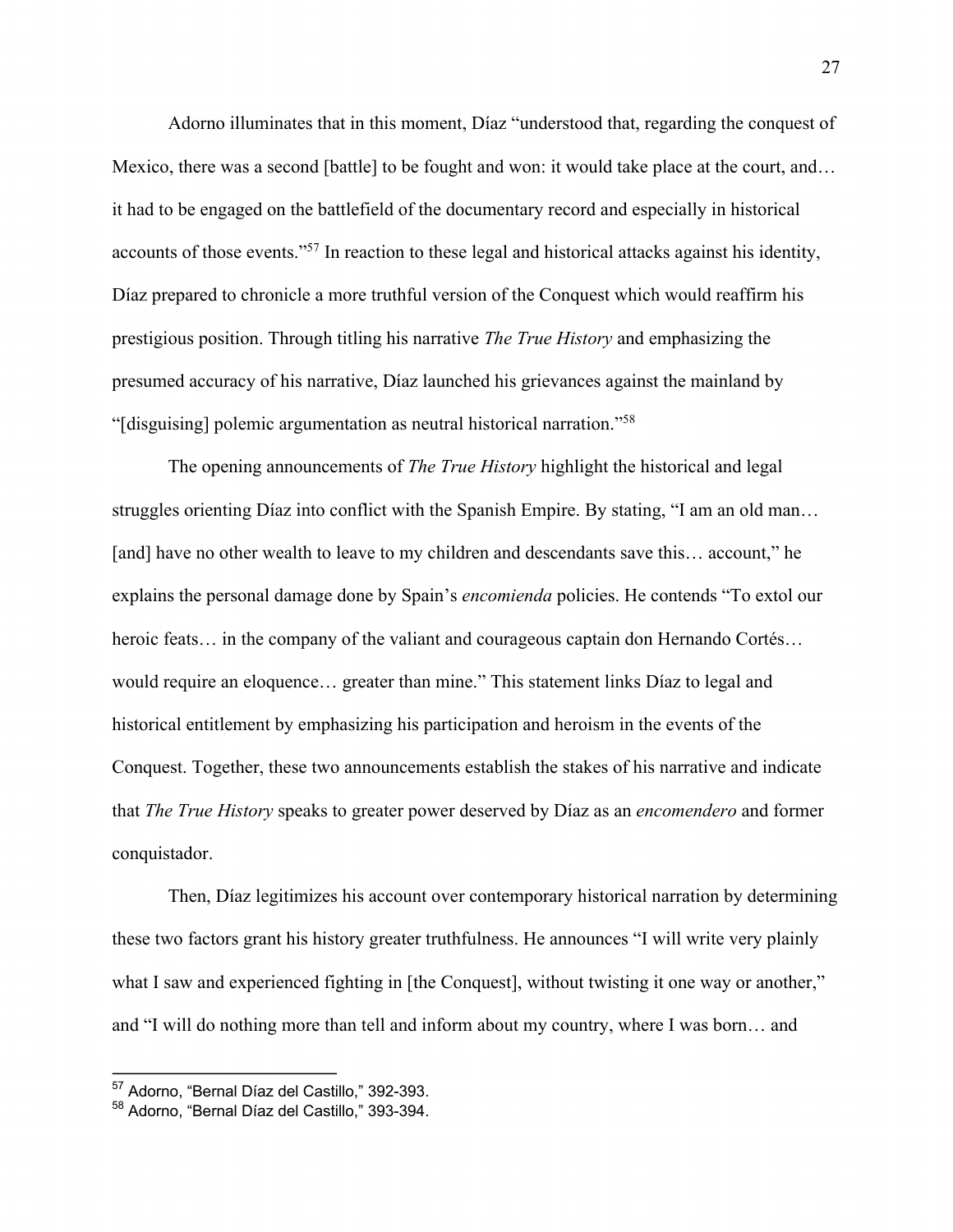where I am now established [in New Spain] and have my dwelling."<sup>59</sup> By backing up his assertions of deserved legal and historical recognition with firsthand information, Díaz contends that his personal experiences have transmitted to him a more valid voice. Linking this claim to his dwelling within the Americas also intersects *The True History*'s argument of truthfulness to Díaz's geographical context. Therefore, the context and language of *The True History* reveal contentions which separated a loyal colonist from his mainland identity, causing him to portray history from his geographical and political identity located in New Spain.

 Adorno's analysis of Díaz introduces information which solidifies this chronicler's placement within a field of historical discussion rooted in American geography and thereby distinguished from New Spain's colonial origins. For instance, Adorno notes that historians such as Alonso de Zorita and Diego Muñoz Camargo reacted to Díaz's history with their own writings before *The True History*'s 1632 publication in Spain.<sup>60</sup> Likewise, she observes that, "Bernal Díaz also appreciated the Mexican pictorial record [because] he observed that native paintings provided warfare intelligence… gave historical accounts of significant battles… and preserved native history and culture in ancient books and paintings."61 Therefore, *The True History* is a historical text deeply rooted to the geography and historical context of New Spain. Díaz shaped his argument in contention with mainland Spain from his position in America. Within the colonies he pursued an independent historical discussion with historian peers and invoked resources which further distinguished *The True History* from Europe. Still, it is necessary to identify a distinction between what pictographic sources indicate for *The True History* in relation to Spain, and Díaz's shortcomings in incorporating them into historical production.

<sup>59</sup> Díaz, *The True History of the Conquest of New Spain*, 1.

<sup>60</sup> Adorno, "Bernal Díaz del Castillo," 393.

<sup>61</sup> Adorno, "Bernal Díaz del Castillo," 390.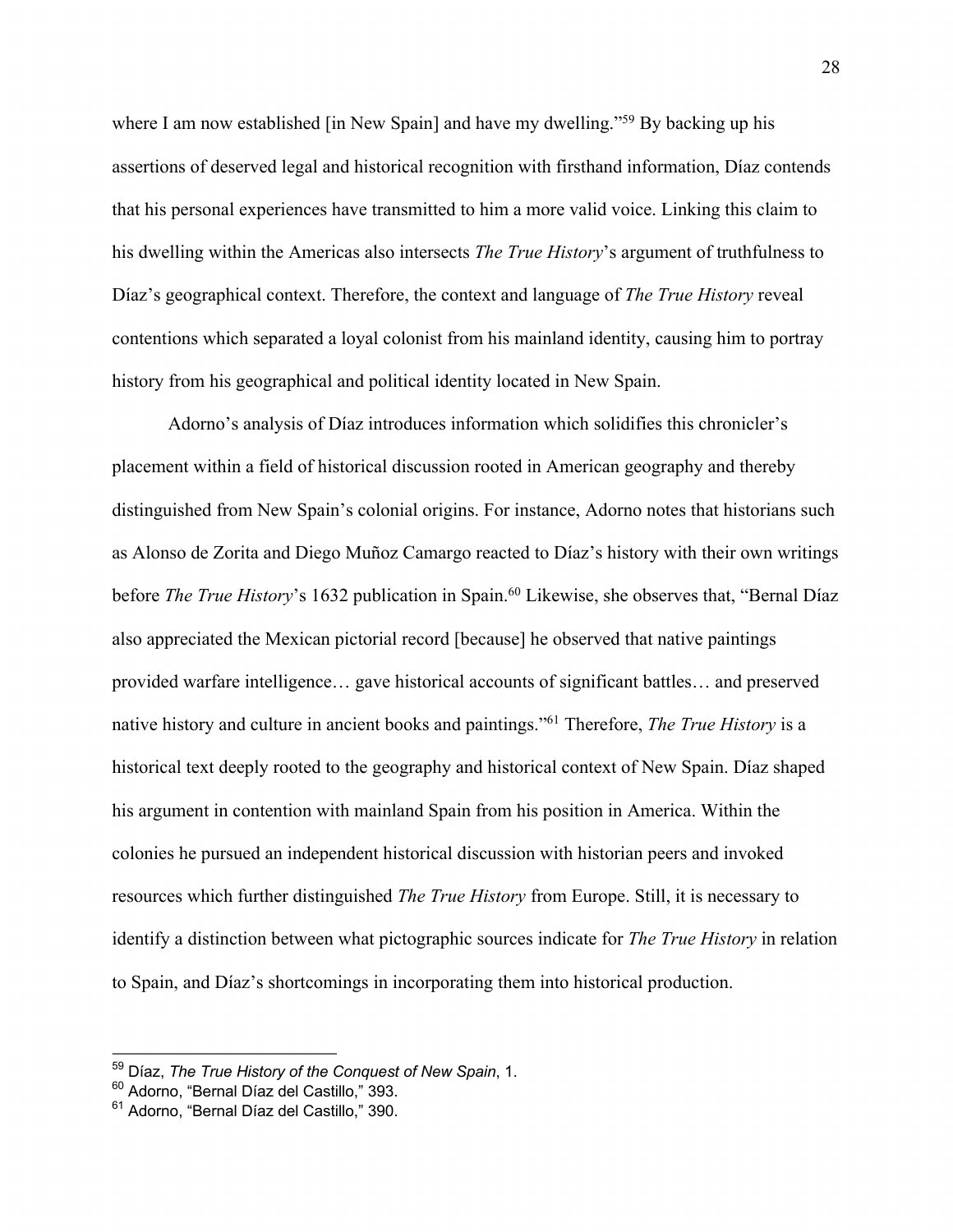While reading pictorial records reveals that Díaz tied *The True History* closely to the location of New Spain, he possessed limited capacity to associate Native American material culture with a distinct system of knowledge. In *Sweeping the Way: Divine Transformation in the Aztec Festival of Ochpaniztli* art historian Catherine DiCesare notes that pre-Columbian pictographs describing landscapes combined physical and human geographical representations; "Maps and cartographic histories depicted territorial distribution, the nature of its occupation, and ethnic migrations… [emphasizing] the conceptual intersection of time and space."62 She explains that "the graphic conventions of pre-Columbian pictorial manuscripts… were linked… with the oral, performative contexts within which the manuscripts' contents were elucidated."<sup>63</sup> Similar to how alphabets correspond to a learned skill of knowledge reproduction, pictographs necessitate oral, performative expression of the visual elements.

In comparison, when Díaz recalls encountering a pictograph detailing Pánfilo de Narváez's armada sailing to the Yucatan to capture Cortés in the fourteenth chapter of *The True History* he simply states, "They brought a picture of the whole fleet painted on some cloths, very lifelike."64 What he does and does not remember at this moment illuminates Díaz's lack of understanding about Nahua historical production. By noting that the painting was "very lifelike" Díaz focuses solely on the literal representation. At the time of remembering this event, he did not understand that pictographs blend realistic representations with equally important underlying, symbolic significances. By not mentioning a Nahuatl speaker who complimented the painting with an oral performance or questioning why such a performer was absent, Díaz reveals he lacks understanding of the interpretive skills accompanying these Nahua sources.

<sup>62</sup> Catherine DiCesare, *Sweeping the Way: Divine Transformation in the Aztec Festival of Ochpaniztli*, (Boulder; University Press of Colorado, 2009), 6.

<sup>63</sup> DiCesare, *Sweeping the Way*, 7.

<sup>64</sup> Díaz, *The True History of the Conquest of New Spain*, 262.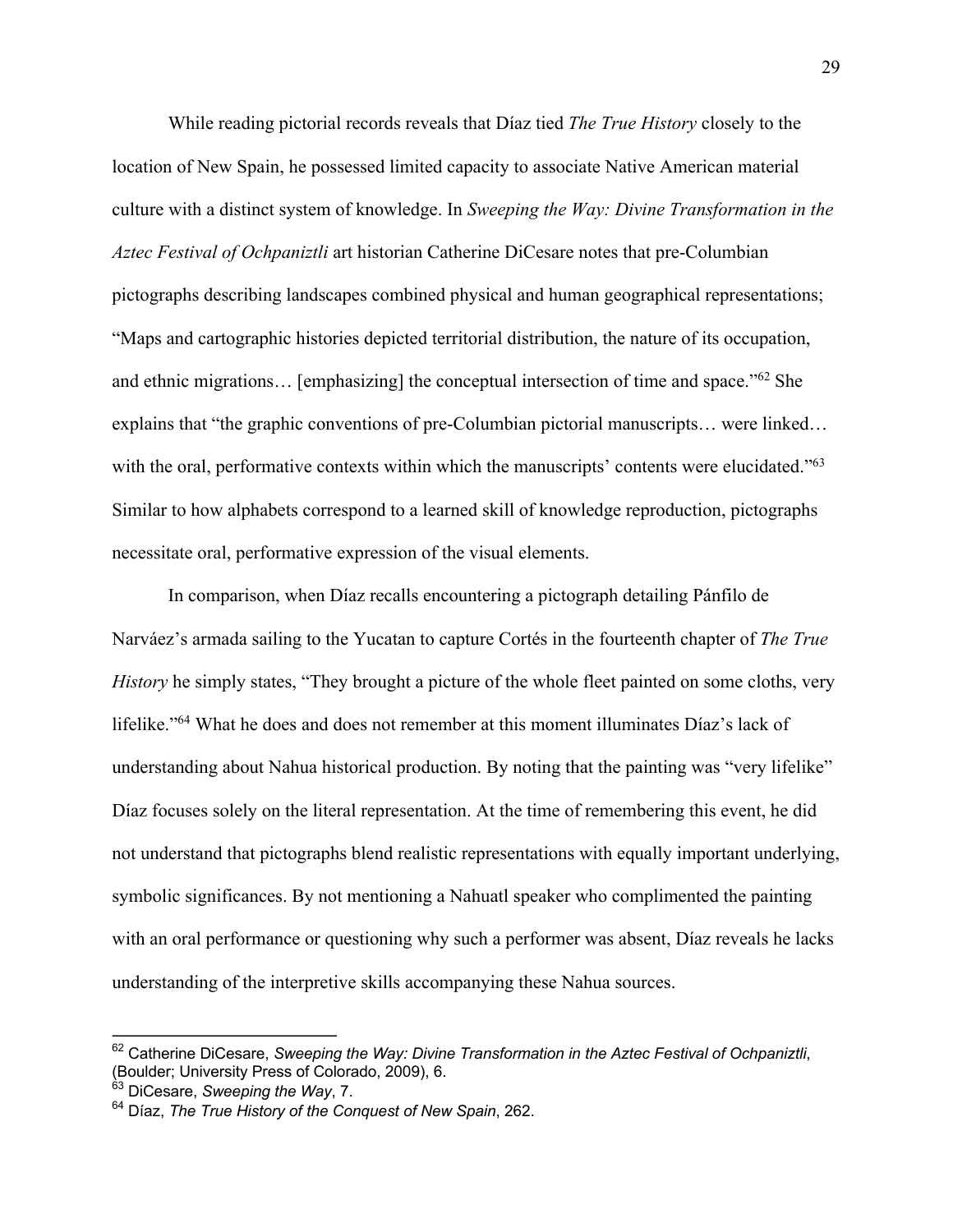This paper does not argue that Díaz's conception of history took direct inspiration from Aztec historical methodologies. But, precise knowledge of historical production is not the only manner through which colonial societies combine formerly incongruent tools into a new structure for historical discussion. In his text *Silencing the Past* historian Michel-Rolph Trouillot proposes four "conceptual tools, second-level abstractions" to help navigate the process of historical production: "the moment of fact creation (the making of sources); the moment of fact assembly (the making of archives); the moment of fact retrieval (the making of narratives); and the moment of retrospective significance (the making of history in the final instance)."65 These moments of historical production are inexhaustive, and only meant to provide generalized guidelines for researching the creation of a history: Trouillot admits "they are not meant to provide a realistic description of the making of any individual narrative."66

It therefore makes sense to propose that Díaz's history intersected with Native American systems of knowledge at a fifth moment: the moment of narrative characterization. Throughout its narrative, *The True History* links truth and history immutably to the process of Conquest. Since Díaz's characterization of American colonialism is a tool for *The True History*'s historical production, the Nahua systems of knowledge he identifies as central to conquering are historiographical forces which contribute to his unique, New Spain historical dialogue. These systems of power and communication are not typical systems for constructing history; the Nahua knowledge matrix of Nahuatl which Díaz notes as contributing to narrative characterization has wide ranging applications that extend beyond structural record keeping.

But, Nahuatl language takes on historiographic weight during historical production because Díaz reports that this was the system which enabled the Conquest of Moctezuma. In the

<sup>65</sup> Trouillot, *Silencing the Past*, 26.

<sup>66</sup> Trouillot, *Silencing the Past*, 26, 27.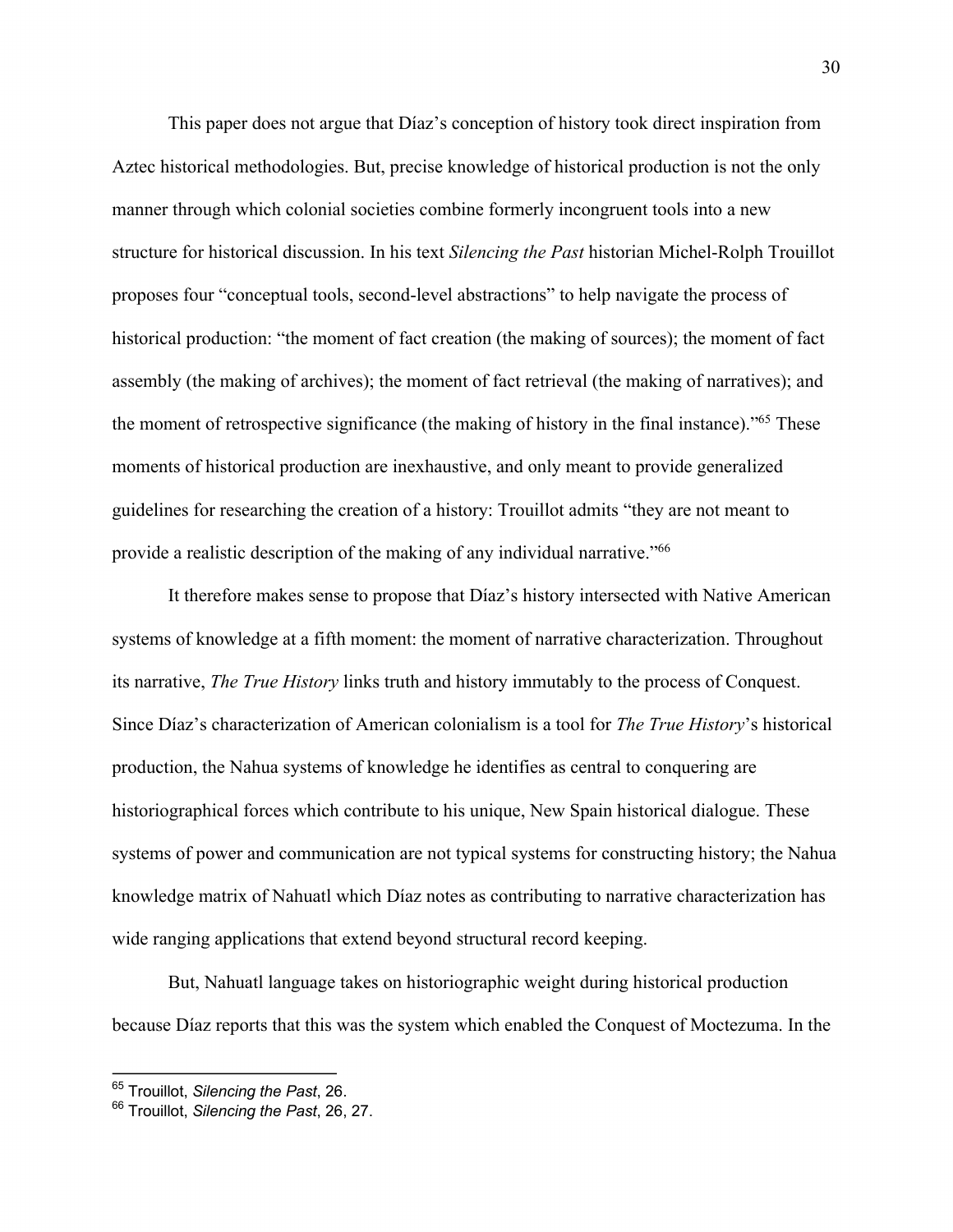*Florentine Codex* the use of language appears tangential to Nahua structures' application in the actual creation of histories. Use of the Latin alphabet to write in Nahuatl demonstrates that language intersected with conceptions of historiography, but only in the way historians translated this system into historical record keeping. However, because Díaz associates conquering with the construction of colonial histories, in the context of *The True History* the Native American languages and political ideologies which define his concept of the Conquest adopt historiographical significance.

The title of Díaz's account emphasizes that he perceives conquering as a characteristic of historical production, and his first chapter expands upon the historiographical relevance of the Conquest. Naming his chronicle *The True History of the Conquest of New Spain* envisions the truthfulness of this narrative as Díaz's historical contention. Díaz's claim that his actions conquered American civilizations is distinct from his argument that he will give a more truthful account. He determines that representing colonization as conquest is a necessary element for constructing a legitimate history, whereas truthfulness is what gives his chronicle greater importance among an already established field of historical discussion.

Díaz's silences when articulating the historiographical necessity of *The True History* and his definition of conquering illuminate how narrative characterization functions as a force of historical production. In his introduction he cedes to the training and methodology of contemporary chroniclers. He states "When I read the words [of Gómara, Illescas, and Jovio] and considered how polished they were… stopped writing… because such good histories were available."67 Therefore, Díaz admires and finds no fault in the abilities of these authors to write history.

<sup>67</sup> Díaz, *The True History of the Conquest of New Spain*, 8.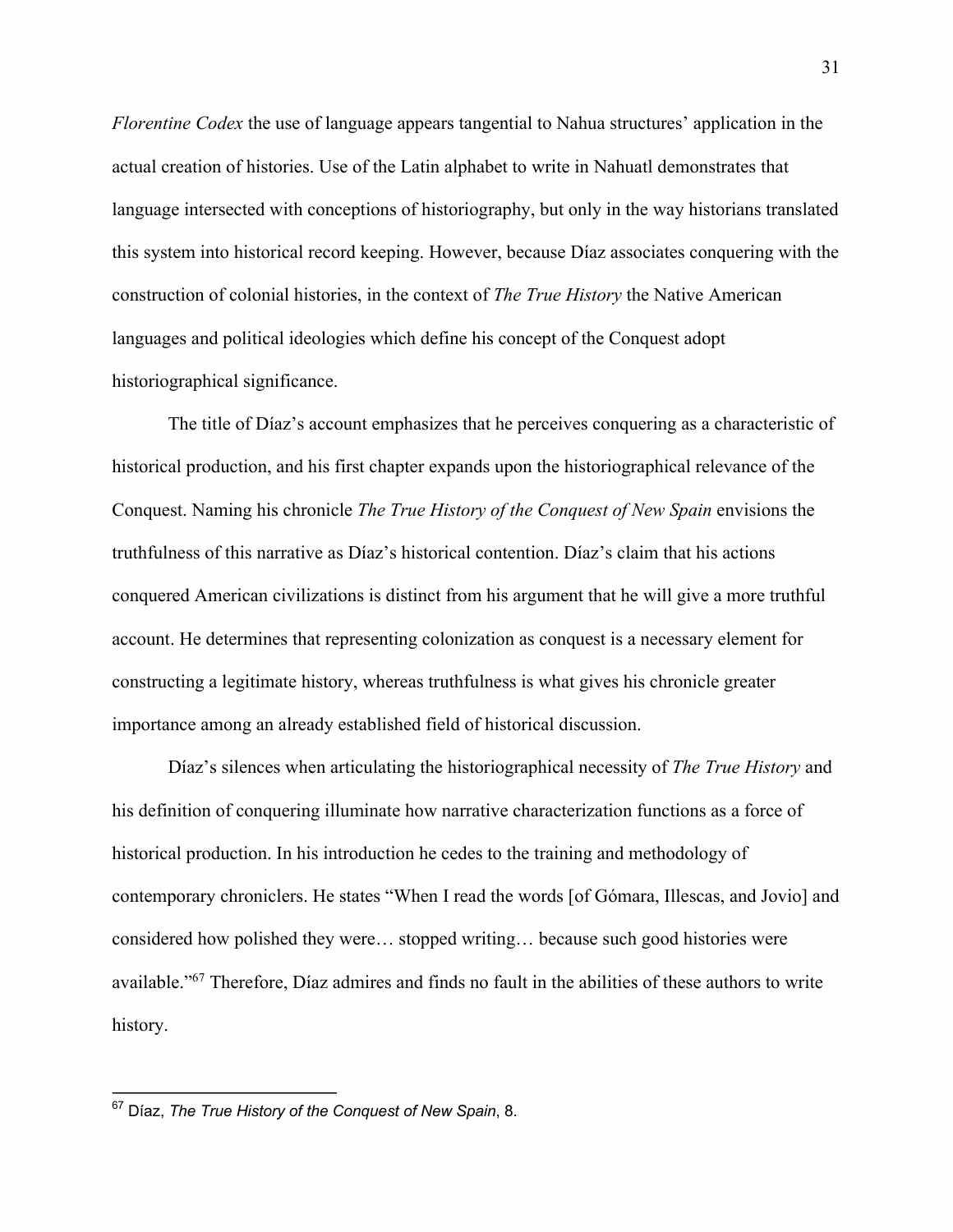But, he claims these same chronicles are thoroughly, factually inaccurate. *The True History* writes "neither in the beginning nor the middle nor the end do they talk about what really happened," and "[anyone] who [knows] what really happened will say... if everything they write... resembles what they wrote about New Spain, it will all be wrong."<sup>68</sup>

However, this claim that "it will all be wrong" only extends to details about numbers, statements, and events: "they were as likely to say eighty thousand [people] as eight thousand," "they say that some who were not among the conquistadors were there," and "they say…that Cortés secretly ordered the ships destroyed [when] he ordered them to be wrecked openly."69 Díaz does not fault their characterization of colonialism as the Conquest, which he defines as "[having] pacified the lands and settled them with Spaniards… and [delivering] those lands with much respect to our king." Even though Díaz calls "what they wrote regarding what happened in New Spain… a total mockery," the characteristic of conquest in these narratives is not faulty.

Apparently, *The True History* associates the subject of conquering with these chroniclers' tools for historical production. While he faults their representation of events and facts, he does not dispute the underlying truth that conquistadors "pacified… settled… and sent to give and deliver those lands," to the Spanish Crown in these narratives.<sup>70</sup> Díaz's silences demonstrates that the character of his account, as a history detailing successful conquest, is interlinked with his conception of the process to craft a history. In *The True History* the tools through which Díaz describes conquering Native American civilizations therefore reveal forces of his narrative's historical production.

<sup>68</sup> Díaz, *The True History of the Conquest of New Spain*, 8, 9.

<sup>69</sup> Díaz, *The True History of the Conquest of New Spain*, 8, 9, 10.

<sup>70</sup> Díaz, *The True History of the Conquest of New Spain*, 3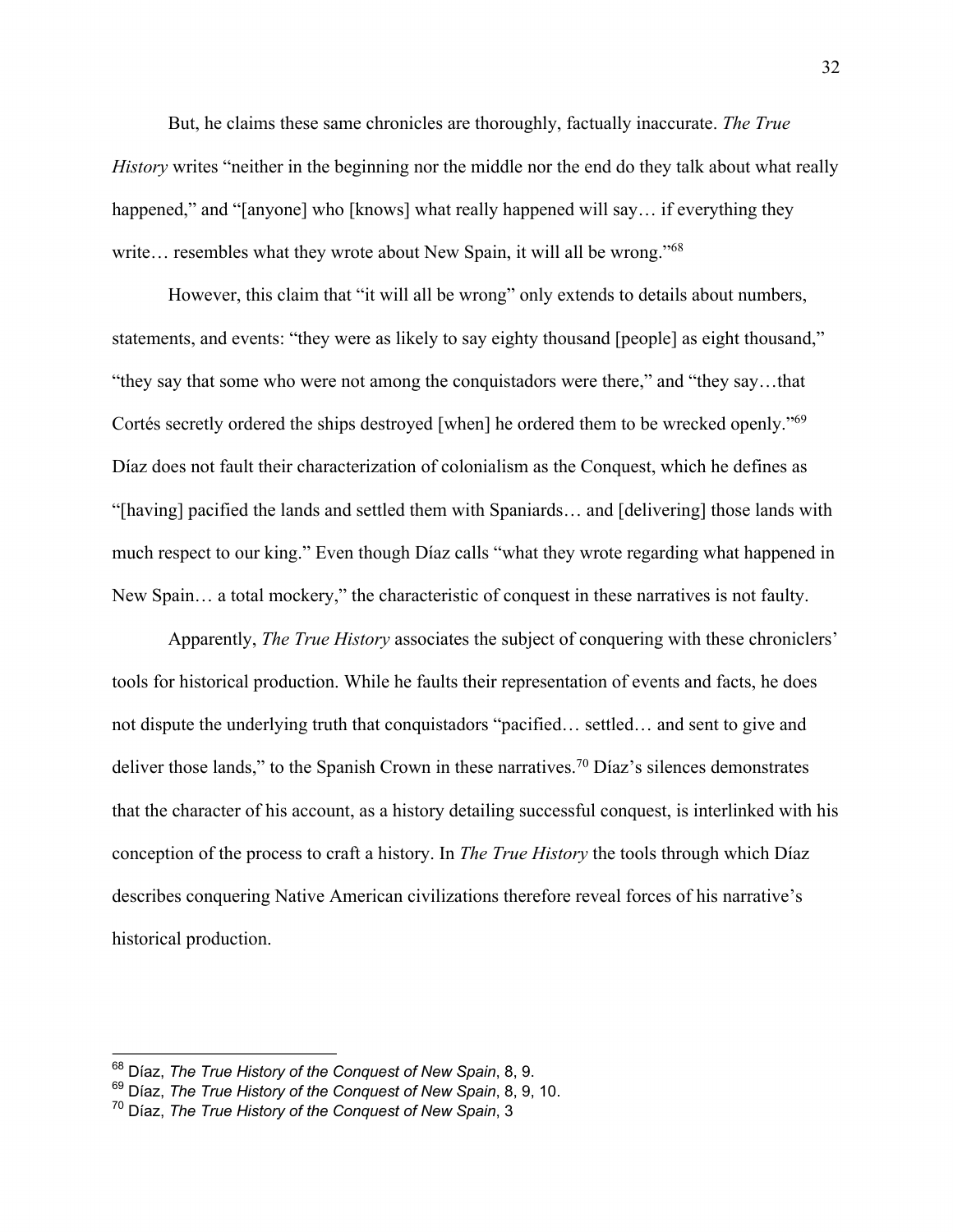The centrality of Nahuatl to the depiction of conquering Moctezuma in *The True History* shows that in the context of Díaz's narrative, this system of knowledge became a tool for historical production. The manner through which Spanish and Nahuatl combine to characterize *The True History* as the Conquest reflects Díaz's overall historiographical distinction from the mainland. This intersection articulates a historical dialogue informed by history methods on both sides of contact and rooted to New Spain.

The process through which the conquistadors conquer, or acquire dominion over, Nahuatl involves them controlling and making Spanish the female slave Malintzin who in turn provides with them information that aids the eventual conquest of Moctezuma. *The True History* describes how, in her life before contact with the conquistadors, Malinzin was a fallen noblewoman whose mother and step-father had sold into slavery and pronounced dead to the community.<sup>71</sup> But, her contact with Spaniards causes them to conquer her person, which leads her to enabling the perpetuation of conquering activities. *The True History* writes "it seems to me [Malinztin resembles] what happened to Joseph with his brother in Egypt" because, having eventually confronted her family, "She said that God had done her a great favor in getting her to give up idol worship and become Christian, to have a son by her master and lord Cortés, and to be married to a gentleman like her husband Juan Jaramillo."72 As a result, the conquistadors conquer Malintzin by taking ownership of her, forcing her to adopt identical values, and teaching her to respect their inherent, superior authority. Díaz expresses Malintzin as a truly conquered figure because her past and future orient around European tropes following contact with conquistadors. Then, this process grants her "a great presence [to command] absolutely among

<sup>71</sup> Díaz, *The True History of the Conquest of New Spain*, 54.

<sup>72</sup> Díaz, *The True History of the Conquest of New Spain*, 55.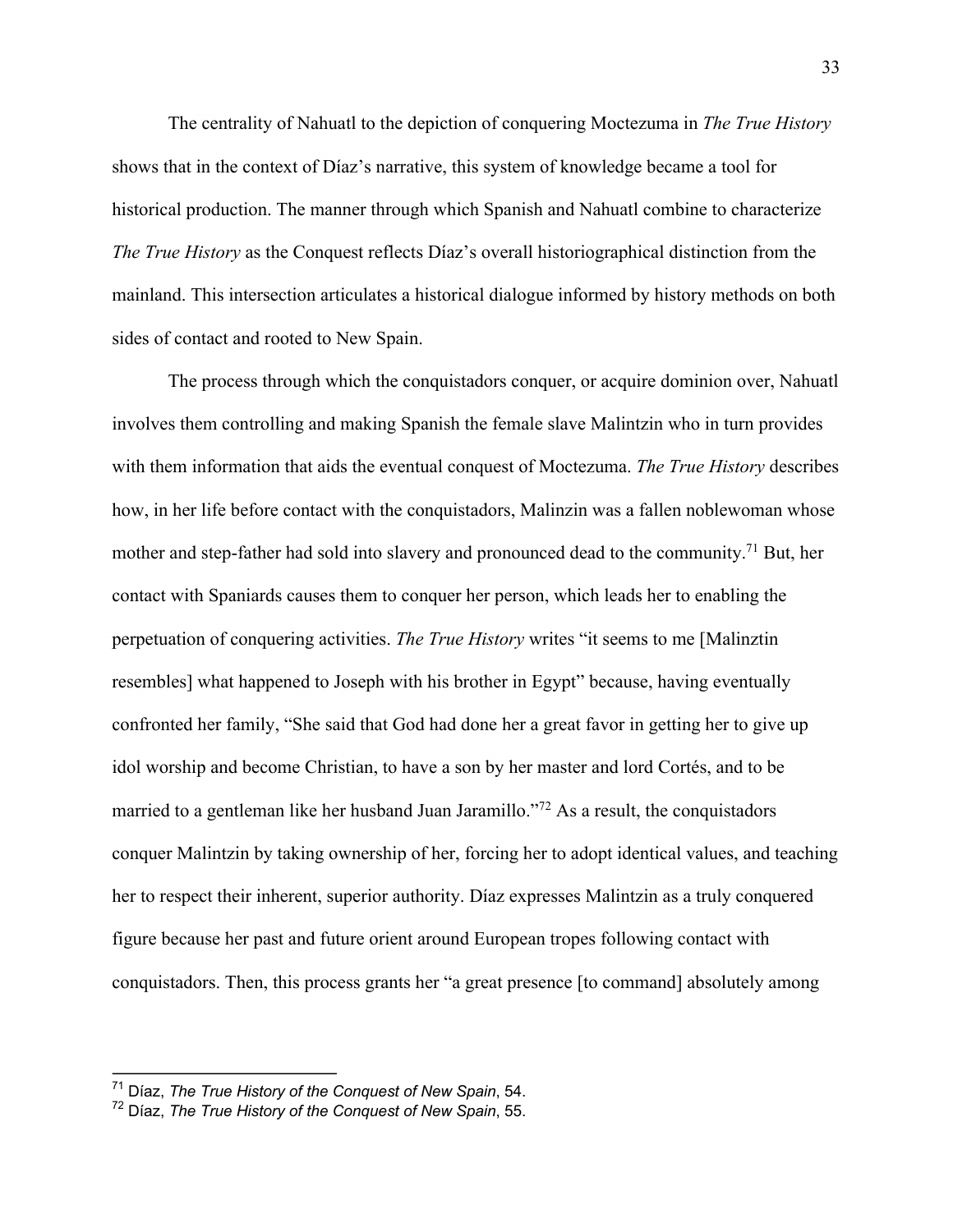all the Indians of New Spain."73 This means that the sum of her conquering and prior Native American knowledge leads to a system through which to articulate the Conquest.

By conquering her person and turning Malinztin herself into an agent of the conquistadors, *The True History* portrays new systems emerging in which Spanish authority and Nahua knowledge combine into a new conception of power. Given that Díaz considers the character of the Conquest a necessary tool for telling history, the source of authority which Malintzin personifies demonstrates that her knowledge of Nahuatl and reorientation towards Spain are forces of *The True History*'s historical production. Therefore, through Malintzin Nahua and Spanish forces of historical production meet together to express historical language unique to New Spain.

The manner through which Malintzin embodies Nahuatl and European historical systems intersecting to articulate Conquest is most clear when examining the Conquest of Moctezuma. Prior to narrating their arrival in Tenochtitlan, Díaz makes a careful distinction between the character of Cortés and the historiographical power which the conquistadors represent when communicating through Malintzin: "all the towns through which we passed and in others where they knew about us… [they] called Cortés 'Malinche,' and from here on, I will call him this, Malinche, in all the conversations we might have with any Indians in the province as well as the city of Mexico, and I will not call him Cortés except where appropriate."74 This notes a difference between Cortés himself, and the combined Nahua and Spanish systems which enable the Conquest and characterize *The True History*.

The difference between Cortés and Malinche becomes quite apparent when the conquistadors embark on the Conquest of Moctezuma. Upon their arrival in Tenochtitlan, Díaz

<sup>73</sup> Díaz, *The True History of the Conquest of New Spain*, 55.

<sup>74</sup> Díaz, *The True History of the Conquest of New Spain*, 57, 58.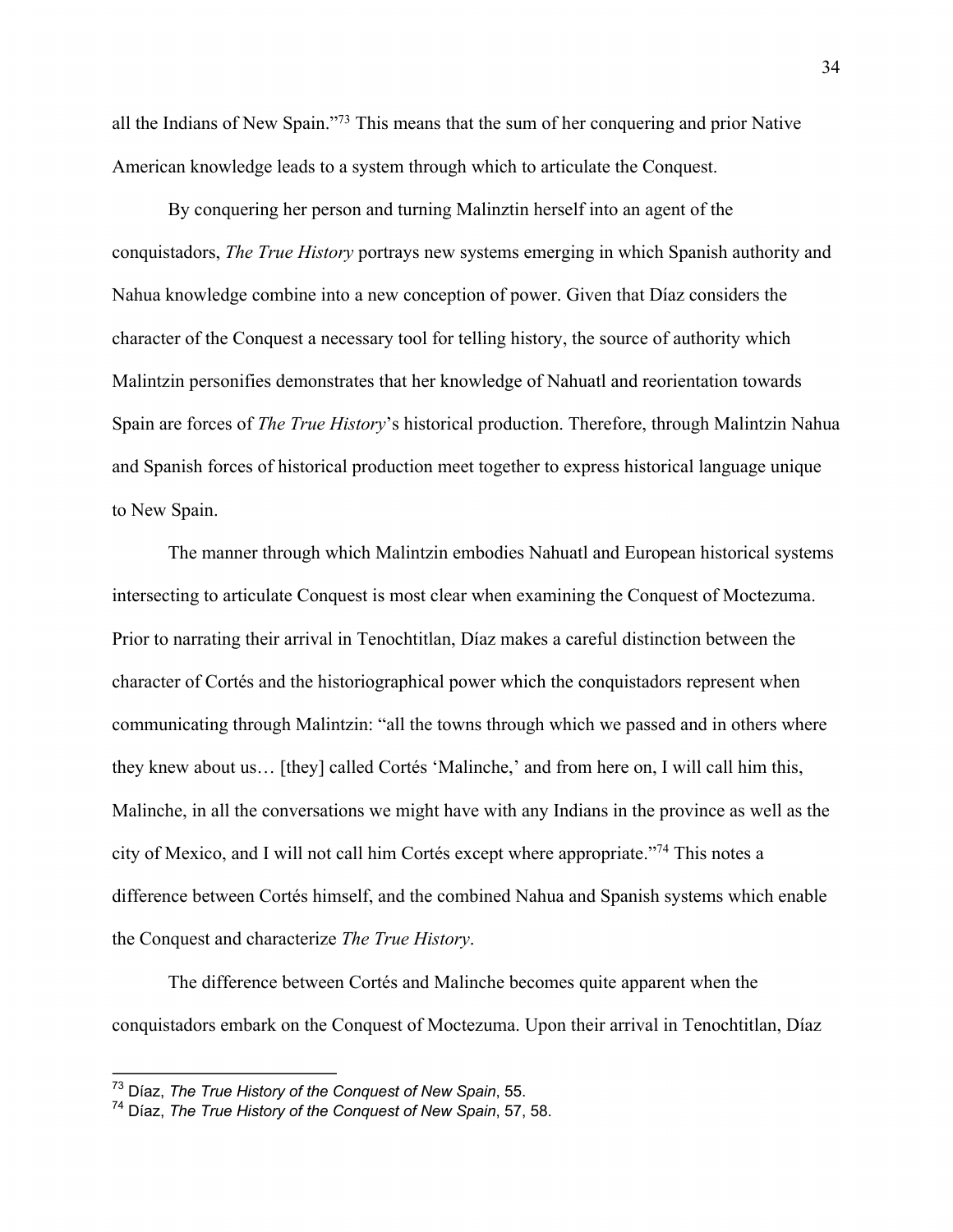portrays Cortés as a powerless, insignificant figure incapable of subduing the leader or forcing him to respect Spanish sovereignty. In this scene Moctezuma arrives draped in the finest luxuries, wearing sandals with golden soles, and surrounded by the most powerful members of Aztec nobility. He commands such authority that "Not one of these Chieftains dared even to think of looking him in the face, but kept their eyes lowered with great reverence."75 When Cortés attempts to assert control over Moctezuma by placing a necklace of Margaritas on his neck, "those great lords who were with [him] held [Cortés's] arm to keep [him] from doing it, because they consider that contempt."76

But, the Conquest of Moctezuma becomes attainable when Cortés speaks through Malintzin as Malinche. Díaz recalls that after Moctezuma leads the conquistadors into one of his palaces, Cortés and Moctezuma communicate through Malintzin and "Montezuma himself put [a gold necklace] around the neck of our captain Cortés, and the great honor he did Cortés gave his captains much to be amazed at." Moctezuma's response, "Malinche, you are in you home, you and your brothers; rest," indicates that the conquistadors have finally begun the process of conquering Moctezuma.77 So, the narrative characterization of *The True History* successfully advances through Malinche, signifying that both Nahua and Spanish systems converge to inform the driving theme of Díaz's narrative.

The authority of this new voice even entitles Cortés to question Moctezuma's Aztec religious beliefs and sway him towards Christian concepts. After spending time in Tenochtitlan's inner palace Cortés as Malinche explains to Moctezuma that "what [Aztecs] consider gods are

<sup>&</sup>lt;sup>75</sup> The History of the Conquest of New Spain by Bernal Díaz del Castillo ed. Davíd Carrasco, (Albuquerque: University of New Mexico Press, 2008), 158.

<sup>76</sup> Díaz, *The True History of the Conquest of New Spain*, 192.

<sup>77</sup> Díaz, *The True History of the Conquest of New Spain*, 194.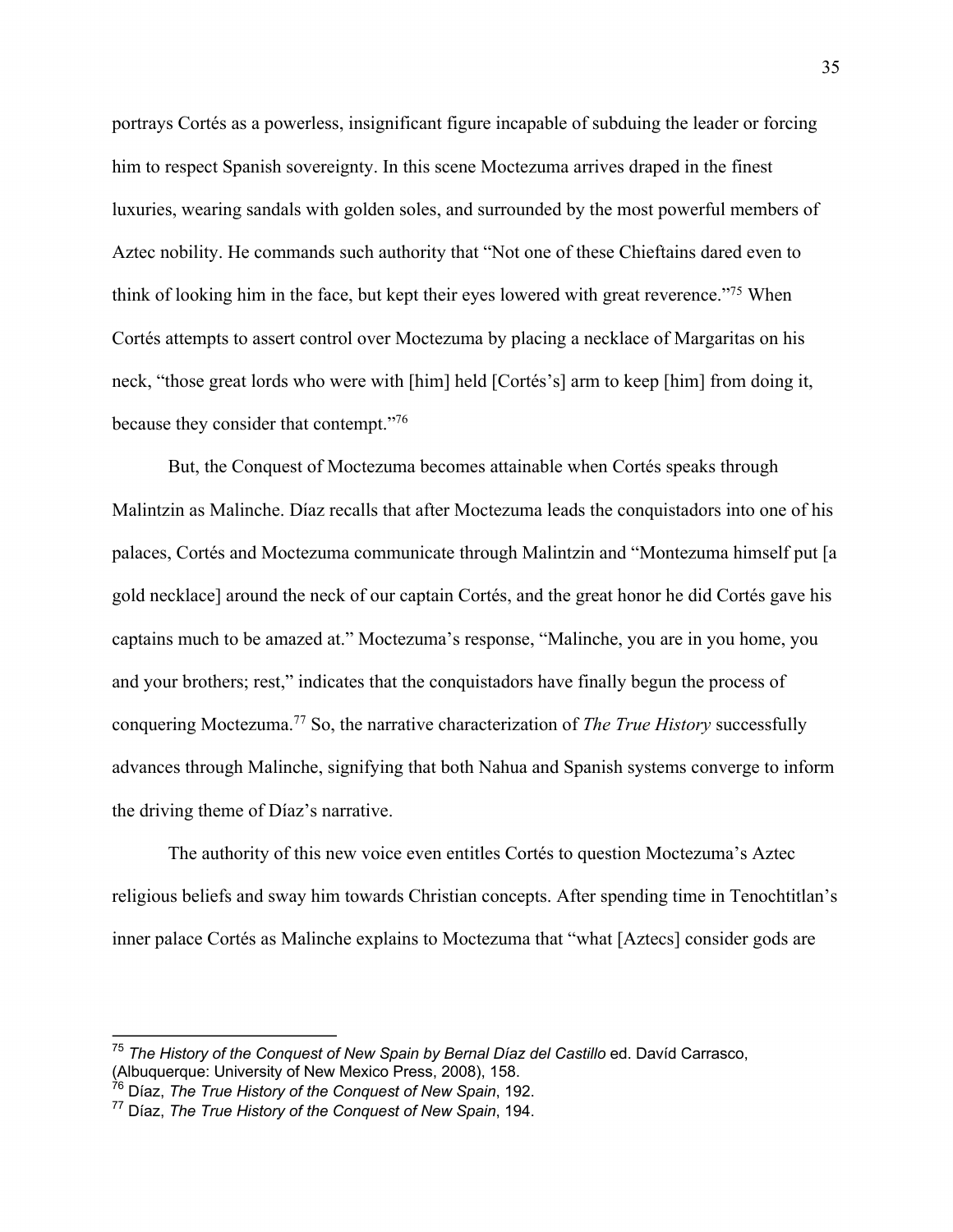not gods, but devils, which are very evil things."78 In response Moctezuma lifts his shirt and replies to "Lord Malinche" that he is not "like a god or teule," but that his "body [is] of flesh and bone like yours."<sup>79</sup> So, through "Malinche," the conquistadors, who were previously not fit to touch Moctezuma's body, are capable of swaying him away from his native practices and delivering some of his authority to Spaniards.

Díaz's introduction makes clear that *The True History* is a chronicle situated within New Spain and oriented against mainland historiography. Still, he lacks the substantive knowledge of Native American historical practices necessary to articulate his account through Spanish and Nahua structures. However, an examination of the importance of the Conquest to his narrative reveals that systems of knowledge which perpetuate conquering in *The True History* are structural elements of his chronicle. Since the Conquest holds such guiding, narrative significance to *The True History*, bodies of knowledge which characterize conquering are agents of Díaz's historical production. Therefore, in *The True History* the manner through which Malinztin's translation abilities enables the Conquest of Moctezuma demonstrates that in Díaz's text Nahua and Spanish systems of history making intersected and expressed a voice for historical narration emerging in New Spain.

<sup>78</sup> Díaz, *The True History of the Conquest of New Spain*, 196, 197.

<sup>79</sup> Díaz, *The True History of the Conquest of New Spain*, 199.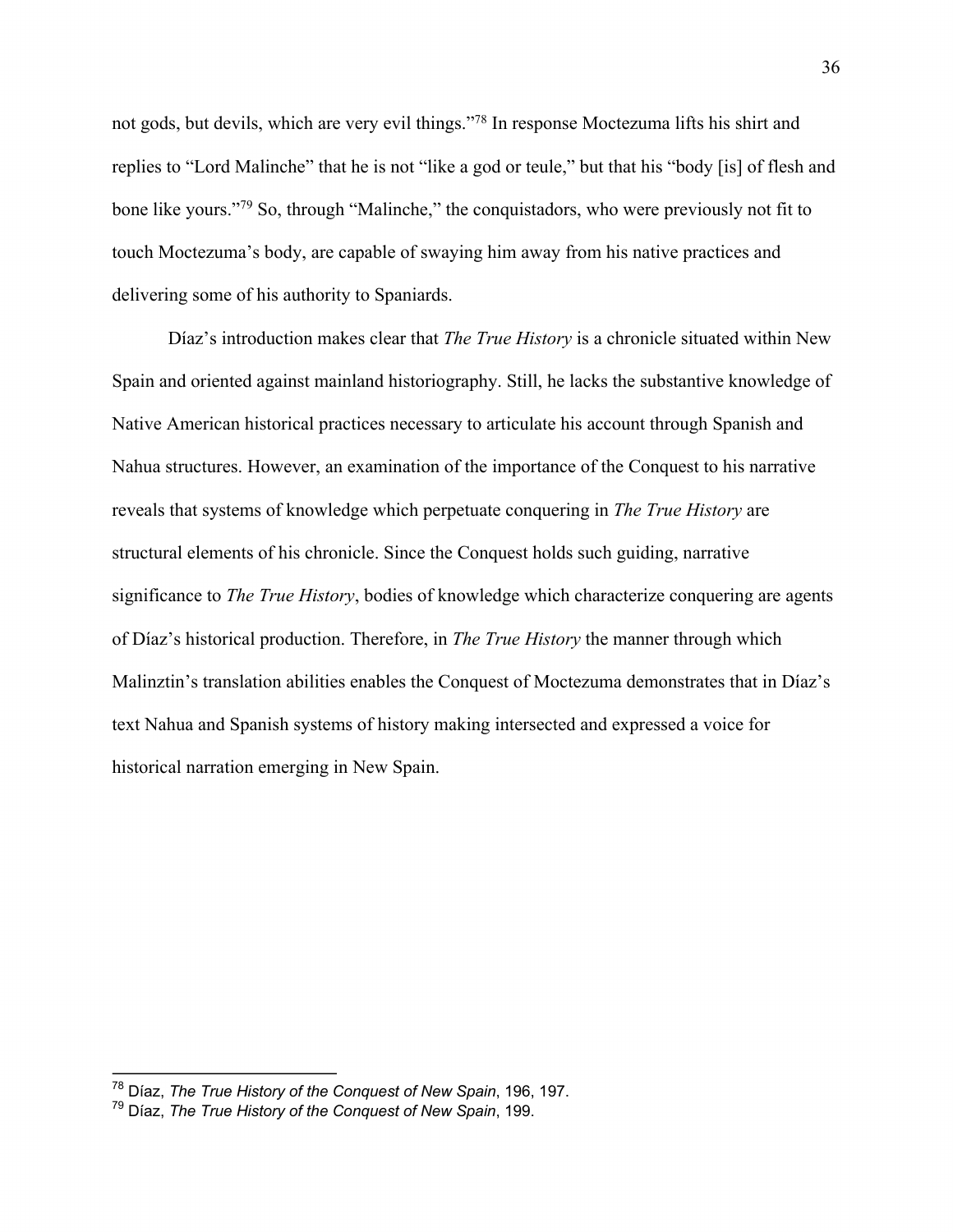### *History of the Indies of New Spain* by Fray Diego Durán

 "The Conquest of Mexico" and *The True History* learn from concepts on either side of colonial contact when crafting their chronicles, despite their accounts firmly reflecting either Nahua or Spanish historical narration. In *History of the Indies of New Spain* fray Diego Durán's characterization of Moctezuma does not depict as clear a continuity of the dominance of either Native American or European historical voices. In fact, Durán fluidly transitions between historical language, themes, and descriptions which would have been mutually incomprehensible to Nahua and Spanish historians prior to the Conquest. Therefore, the character of Moctezuma in *History of the Indies* best illustrates how disparate historical traditions combined into sixteenth century New Spain's distinct historical voice.

 The scholars who composed "The Conquest of Mexico" came from elite Nahua families and Bernal Díaz fought as a conquistador before becoming an *encomendero*. But, Durán's origins as a historian are no less dramatic. Though born in Seville, his family traveled to the American continents when he was a young boy. Scholar Doris Heyden speculates that Durán was four or five years old upon reaching America since Fernández del Castillo describes how he was "almost in the arms of his father," upon arrival. The friar himself wrote, "although I did not acquire my milk teeth in [Tezcoco], I got my second ones there."80

While it is not clear if Durán achieved native fluency in his life, though this time frame of his move to New Spain would make it a linguistic possibility, as a chronicler he valued Nahuatl deeply and demonstrated a much higher proficiency than contemporaries. In his writings he complained about conquistadors' inability to speak Native American languages, stating "they

<sup>80</sup> Durán, *The History of the Indies of New Spain*, xvi.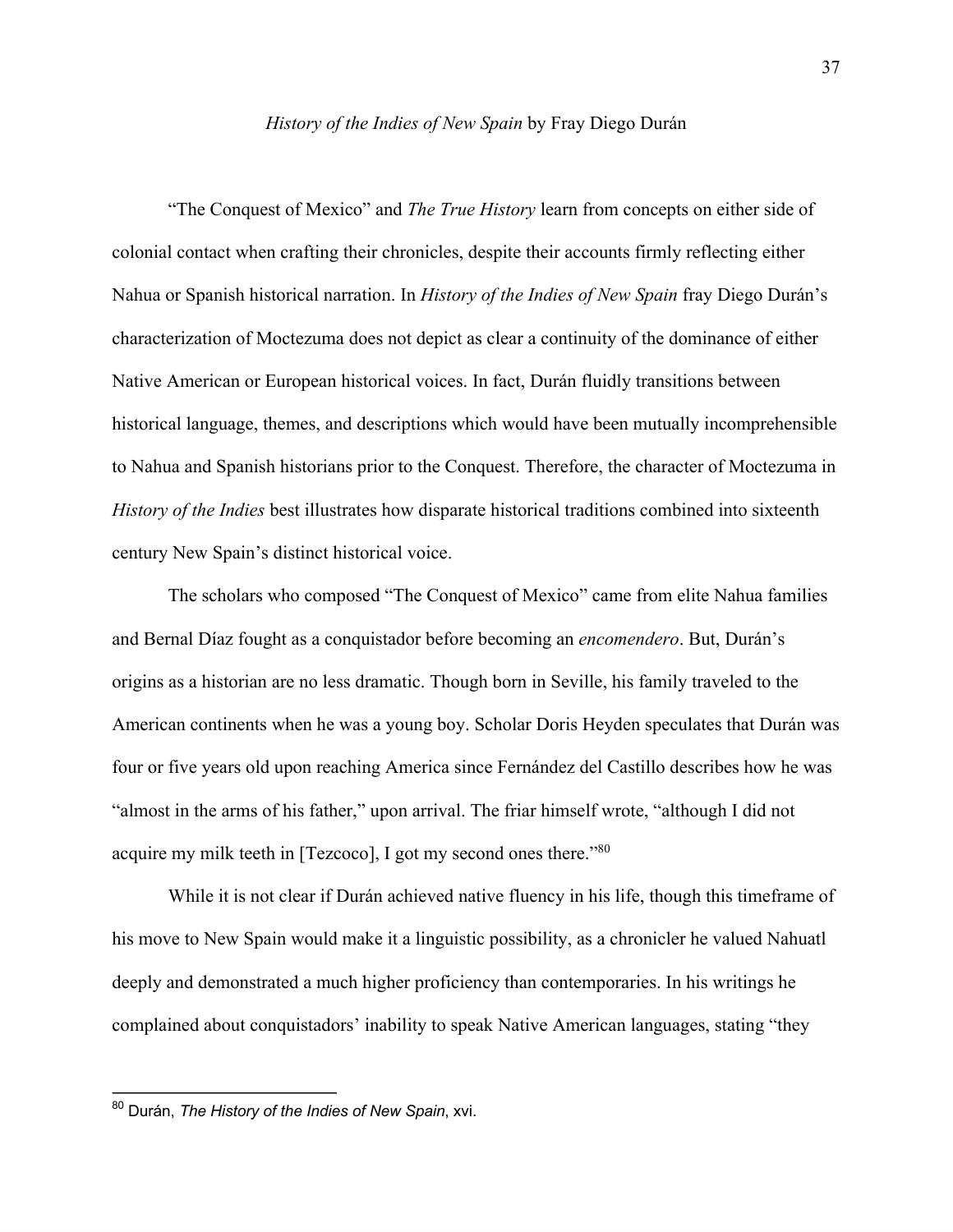should know the language well and understand [the people] if they have any pretense of obtaining fruit." He also expressed frustration at clerics' lack of carefulness when choosing Nahuatl words and noted that the "crude and rough" pronunciation by Spanish soldiers invited Nahua scorn.<sup>81</sup> These statements illustrate that Durán understood Nahuatl with enough proficiency to wield it in advanced analytical and religious scenarios.

Durán's Nahuatl ability reflects the cultural hybridity which allows *The History of the Indies* to best illustrate the Native American and European historiographical intersectionality which characterizes sixteenth century New Spain's historical voice. *The History of the Indies* famously incorporated information from the Nahuatl text *Crónica X* and personal meetings with Nahuatl-speaking native informants.<sup>82</sup> At the same time, Durán read Spanish reports and interviewed Spanish speakers such as Fray Francisco de Aguilar who had accompanied Cortés on the Conquest.83 Certain scenes from *The History of the Indies* fluidly move between and compare the testimonies from these disparate records. Likewise, Durán demonstrates a remarkable ability to narrate the history of the Conquest while invoking terminology, ideologies, and tropes from both Nahua and Spanish historical traditions. Similar to how the friar switched between Native American and Spanish languages, his voice characterizing Moctezuma draws from American and European historical legacies.

The fifty-second chapter of *History of the Indies* depicts the coronation of Moctezuma as the Aztec Empire's supreme ruler. In this scene, Durán's characterization of Moctezuma employs language reflecting his historical objectives as a Dominican friar while simultaneously depicting Moctezuma as a literary *tlatoani*. The Dominican Order, which instructed Durán to

<sup>81</sup> Durán, *The History of the Indies of New Spain*, xxi.

<sup>82</sup> Durán, *The History of the Indies of New Spain*, xx, xxiii.

<sup>83</sup> Durán, *The History of the Indies of New Spain*, xx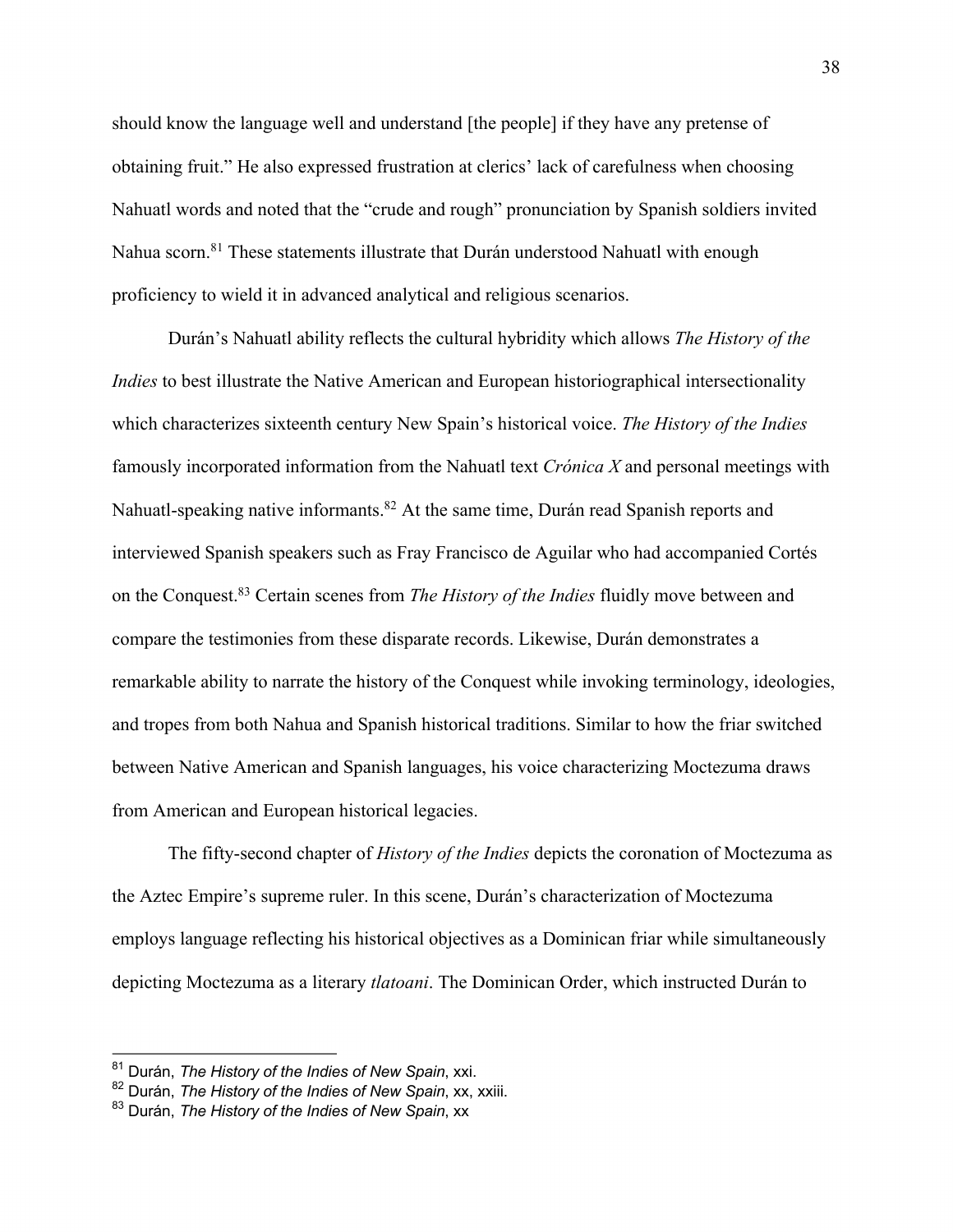compose *History of the Indies*, had in mind the goal of creating a history which would guide missionaries, the "workers in this divine task of the conversion of the natives."84 Because Durán invokes Christian language while describing uniquely Nahua historical events, his chronicle articulates New Spain's history between European and Native American historical conceptions.

When Nezahualpilli of Tezcoco initiates the process of choosing Moctezuma, he explains that "all the Aztec nobles, who are like rich feathers fallen from the wings and tails of those magnificent turkeys, the past kings," are assembled for consideration.<sup>85</sup> In the original Spanish Durán uses the word "Reyes" where Heyden translates "kings."86 Since this Spanish word describes Christian rulers in Spain during the sixteenth century, *History of the Indies* employs language reflective of Durán's Christianizing mission when describing Mexica royal lineage. Meanwhile, in Nahua cultural heritage "turkeys" embody an aspect of Tezcatlipoca, the god which touches earthly existence and embodies political authority through the *tlatoani* vessel.<sup>87</sup> Blending historical concepts indicative of his religious, historiographical mission alongside uniquely Nahua tropes corresponding to the *tlatoani* illustrates *History of the Indies* learning from both historical traditions when depicting Moctezuma.

Since Durán continues to apply Spanish titles to Nahua conceptions of power when narrating Moctezuma's coronation, his historical voice blends Native American and European historical concepts when telling this New Spain history. The original Spanish of *History of the Indies* describes how the "principe *Çiuacuatl*," speaks next. Immediately, by combining the title "principe" or prince with the Nahuatl title "*Çiuacuatl*" or "Cihuacoatl," *History of the Indies*

<sup>84</sup> Durán, *The History of the Indies of New Spain*, xxi

<sup>85</sup> Durán, *The History of the Indies of New Spain*, 387.

<sup>86</sup> Diego Durán, "Historia De Las Indias De Nueva España y Islas De Tierra Firme. : Tomo I / Por Diego Durán; La Publica Con UN Atlas De Estampas, Notas e Ilustraciones José F. Ramirez." (Biblioteca Virtual Miguel de Cervantes. Biblioteca Virtual Miguel de Cervantes), 410.

<sup>87</sup> Durán, *The History of the Indies of New Spain*, 387.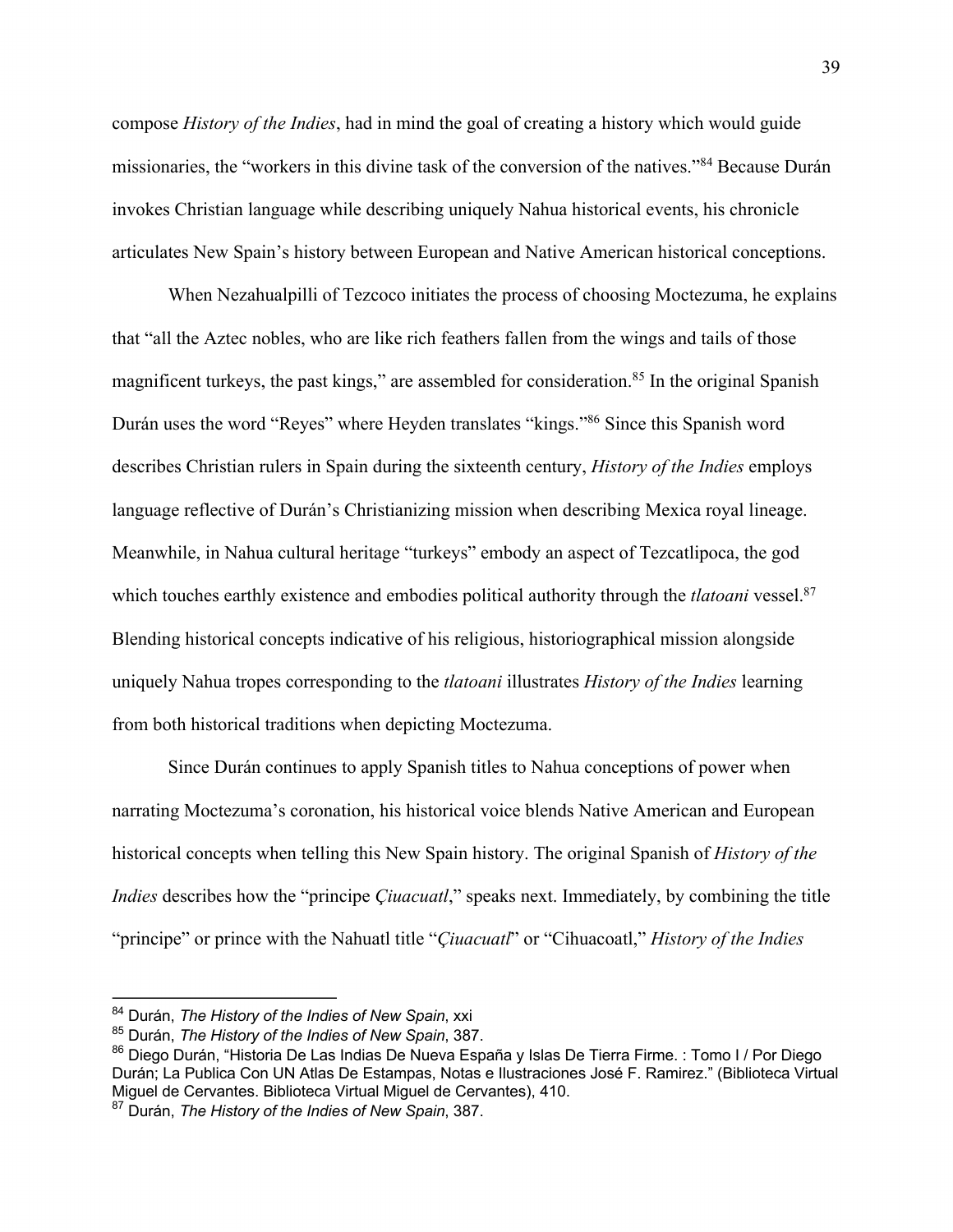navigates between Nahua and Spanish histories by employing language invoking the historical placement of two types of leaders simultaneously; "principe" historically refers to Christian leaders set to inherit a kingdom from a king, while Heyden describes Cihuacoatl as "the title of the second in command, a kind of viceroy."88

The Cihuacoatl continues, "I beg all those present not to elect children or very raw youths… Nor do we want a ruler who is so old that tomorrow it would be necessary to elect another… choose the one who seems best qualified."89 This inspires "The members of the council [to examine] the abilities of this one and that one," after which "they all turned their eyes to the great prince Motecuhzoma… [who] was at the proper age, he was mature, virtuous, generous, of invincible spirit, and possessed all the virtues that could be found in a good ruler."90 When he "had been chosen unanimously to be the king of Mexico-Tenochtitlan [Moctezuma] could not be found [because having] realized that everyone was inclined in his favor, he withdrew from the meeting... to the temple... in the Eagle Shrine."<sup>91</sup>

This exchange in which Nahua elites find Moctezuma worthy of representing the next sovereign illustrates *History of the Indies* capacity to invoke certain Spanish and Nahua historical concepts. Though Durán calls the position "king of Mexico-Tenochtitlan," thereby harkening to his Spanish origins and religious goals as a Dominican chronicler, he describes tropes characteristic of *tlatoani* candidates. As Pastrana Flores points out, Nahua histories portrayed the *tlatoani* as the figure who, "Despite being only a person, who having agreed to be elected to be *tlatoani*… transforms into the living image of power of the god Tezcatlipoca."92 Here, *History of* 

<sup>88</sup> Durán, *History of the Indies of New Spain*, 388.

<sup>89</sup> Durán, "Historia De Las Indias," 411; Durán, *History of the Indies of New Spain*, 388.

<sup>90</sup> Durán, *History of the Indies of New Spain*, 388, 389.

<sup>91</sup> Durán, *History of the Indies of New Spain*, 389.

<sup>92</sup> "Y a pesar de sólo ser un hombre, quien era elegido para ser *tlatoani* accedía… se transformaba en la imagen viva del poder del dios Tezcatlipoca."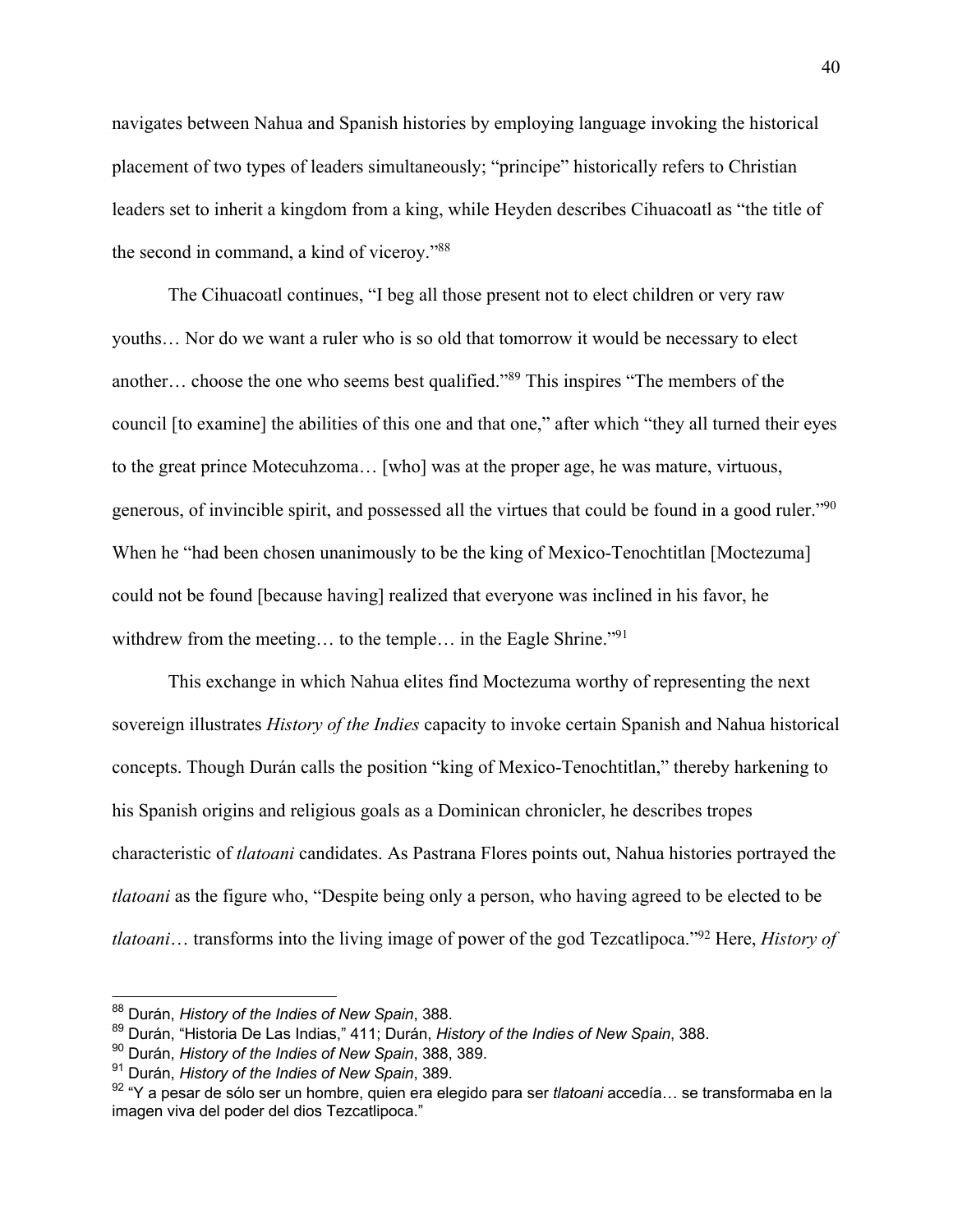*the Indies* acknowledges the *tlatoani* trope of human, fallible embodiment of a divine duty; the nobles surrounding Moctezuma pick him unanimously because he has achieved the most within his corporeal limits.

Likewise, an essential characteristic of the *tlatoani* in historical depictions is that the Mexica elect "a religious man of good customs who is humble, devout, and penitent," because he must master self discipline when gifted this powerful position.<sup>93</sup> By depicting Moctezuma leaving the election room to pray in solitude upon realizing he will win, *History of the Indies* includes Nahua historical characteristics alongside European titles.

Subsequently, when depicting Moctezuma's transitions into the *tlatoani*, Durán's choice of language reflects his Dominican historiographical origins; but, the religious duties he names are indicative of *tlatoani* in literature. After the moment of Moctezuma's coronation, the Nezahualpilli, "king of Tezcoco," states "The high and powerful Lord has delivered his kingdom to you and he has assigned the royal seat to you. Therefore, my son, you will now begin to labor in the fields of the gods like a farmer who works his land. Cast out weakness from your manly heart, do not faint, do not be careless in your duties. Remember that all of this has not been given you to sleep away in idleness and pleasure."94

Historical methodology of Spanish origin occurs in his language, through the capitalized "Lord," and the phrase "my son"; these particular wordings appear frequently in Christian texts, thereby linking Durán's style of writing to his training and enlistment by the Dominican Order. Meanwhile, the description which Nezahualpilli gives of Moctezuma's leaderly duties encompass responsibilities closely associated with the *tlatoani*.

Flores, *Historias de la conquista*, 130.

<sup>93 &</sup>quot;Un hombre religioso de buenas costumbres que sea humilde, devoto y penitente." Flores, *Historias de la conquista*, 134.

<sup>94</sup> Durán, *The History of the Indies of New Spain*, 391.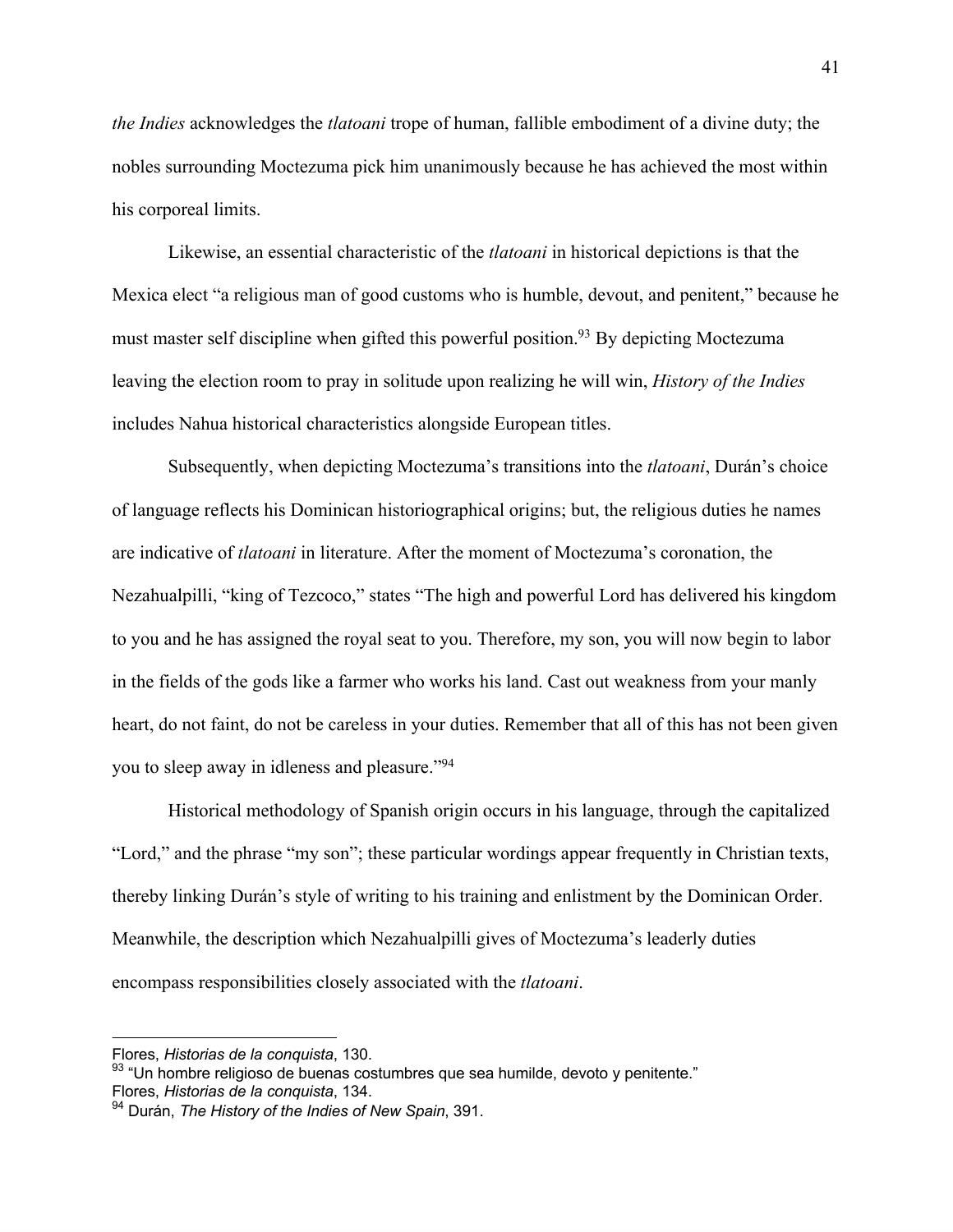*Historias de la conquista* explains that the principle duties of the *tlatoani* are to maximize his connection with Tezcatlipoca through consistently and carefully performing rituals. As "the head of the city and the town," his actions and focus must always extend to the farthest reaches of the Aztec Empire.<sup>95</sup> It is necessary that "at all times he should guard the seriousness and dignity of the position."96

Since Nezahualpilli informs Moctezuma that his new position will encompass a "labor," and commands him to stay stern in his demeanor, *History of the Indies* portrays the position of Aztec sovereign with similar characteristics as Flores-Fontanilla points out as associating closely with the *tlatoani* in Nahua histories. Moreover, by noting the importance of keeping his heart healthy and pure, Durán reflects a similar focus on the physical body of a *tlatoani* which Nahuas portrayed as corresponding to the health of his surrounding nation. So, in this scene from *History of the Indies*, tropes which characterize the *tlatoani* in Nahua histories appear alongside the religious, historical language of Durán's Dominican Order training. As a result, *History of the Indies* reveals how a dialogue emerged in New Spain which borrowed characteristics of Spanish and Nahua historical production, demonstrating a new voice for history that corresponded to colonial contact.

Like "The Conquest of Mexico" and *The True History*, *History of the Indies* reveals that a new historical dialogue emerged in New Spain as a result of colonialism. Still, the voices of these two previous chronicles align with one side of contact over the other due to the origins of their authors: the Nahua scholars who composed "The Conquest of Mexico" received their testimonies from elders raised in elite positions during the Aztec Empire, while Díaz took

<sup>&</sup>lt;sup>95</sup> "La cabeza de la ciudad y del pueblo."

Flores, *Historias de la conquista*, 131.

 $96$  "En todo momento debía guardar la seriedad y dignidad propias del cargo." Flores, *Historias de la conquista*, 131, 132.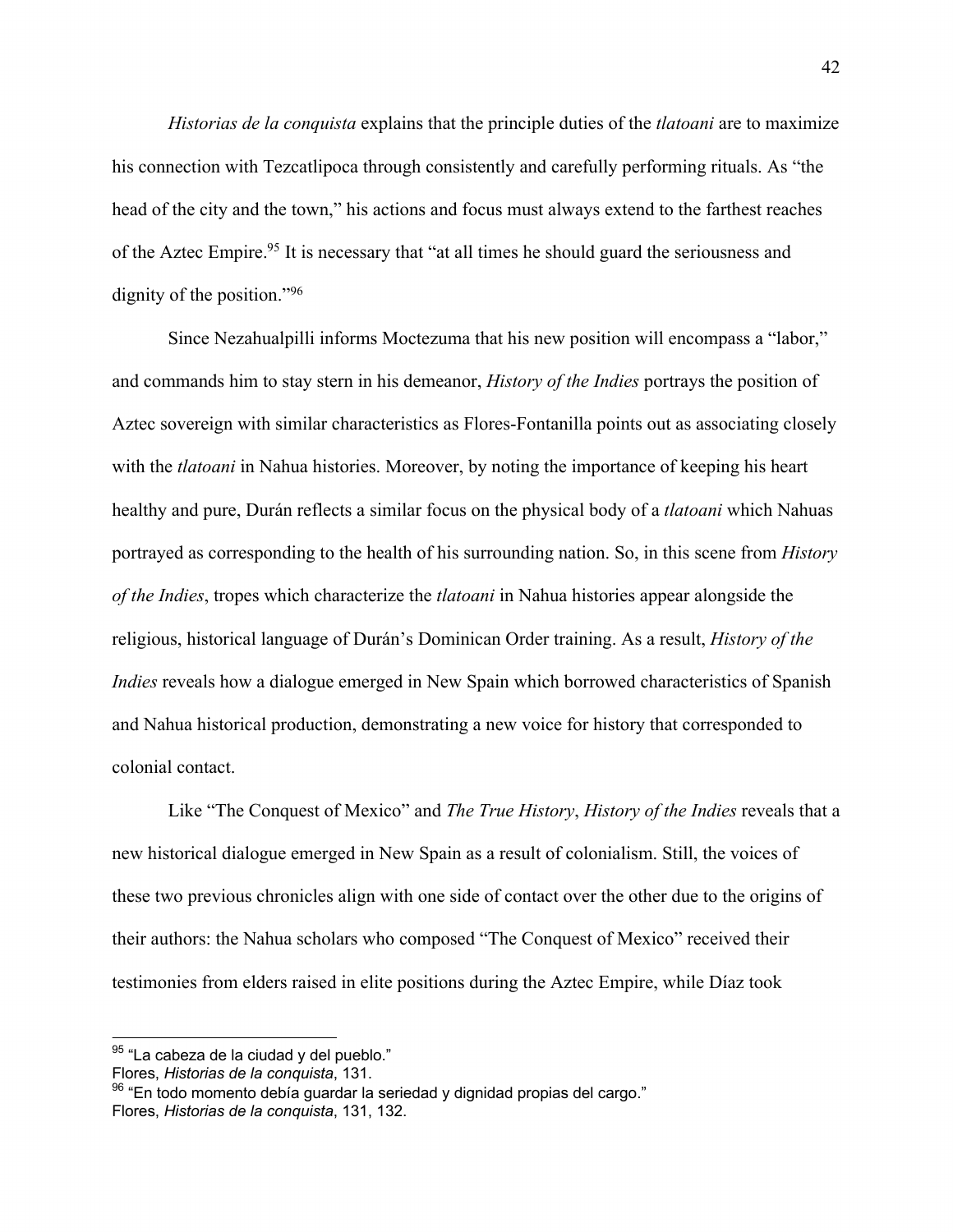personal part in initiating the Conquest. Conceptions of history changed upon the establishment of New Spain on August 18, 1521. In reaction, both Spanish and Nahua historians adopted methodology to accommodate their new context. Depictions of Moctezuma's death in "The Conquest of Mexico" and *The True History* illuminate how these chroniclers still tightly held onto distinctly Nahua and Spanish narratives, rather than embrace New Spain as a historical vision.

Durán, in contrast, was a child of the colonial order which emerged from the aftermath of Spanish colonization of Aztec society. Not only does his historical production employ knowledge of European and Native American origin, but binds Nahua and Spanish arguments into a single narrative. He portrays colonialism not as an abhorrent possibility or goal to strive for, but a social reality. Comparing three versions of Moctezuma's death reveals Durán to best encapsulate how New Spain's history invoked and departed from the historical legacies of Native America and Spain.

"The Conquest of Mexico," does not depict the moment of Moctezuma's passing, but historical silences attribute the death to the conquistadors. The Twenty-second Chapter narrates the Spaniards killing waves of "brave warriors" before retreating and locking themselves in Moctezuma's palace.<sup>97</sup> Next, this account describes how "four days [later, the Spaniards] came to cast away [the body of] Moctezuma… at the water's edge."98 Responsibility for the Aztec leader's death goes unsaid, but fits neatly into a wider context of abuse by Spanish invaders.

Moctezuma's end characterizes the conquistadors as greedy, violent, and ignorant, thereby justifying resistance against their imposition of colonialism. In the final chapter of "The Conquest of Mexico," the remnants of Aztec leadership reflect on Moctezuma's significance

<sup>97</sup> Sahagún, *Florentine Codex*, 62, 63.

<sup>98</sup> Sahagún, *Florentine Codex*, 65.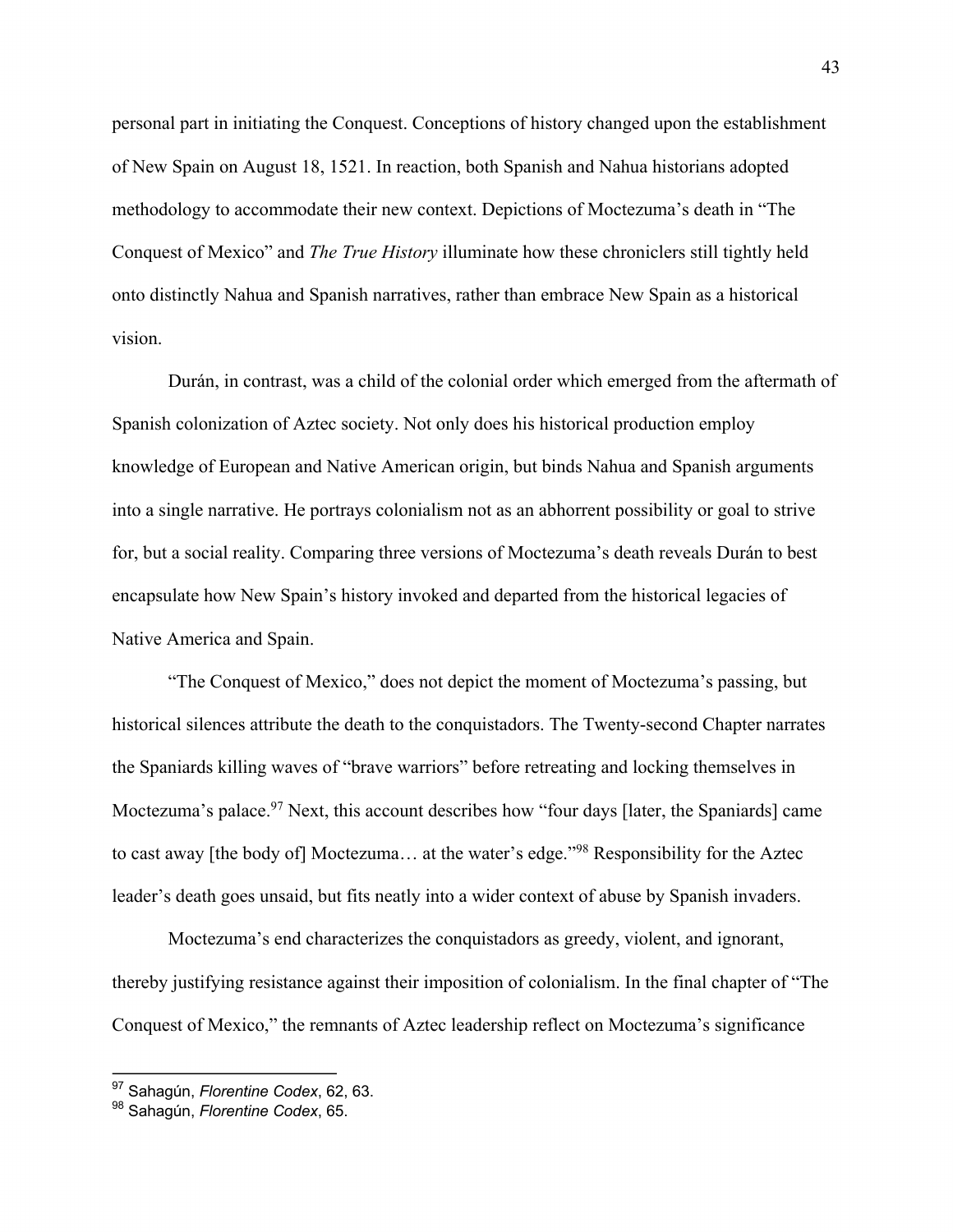when confronted with Cortés's demand to supply him with gold. A noble named Auelitoctzin explains that, "When there was yet Moctezuma, when there was a conquest, the Mexicans, the Tlatilulcans, the Tepanecans, the Acolhuans moved together… They brought their tribute… They gave it to Moctezuma... All the tribute, the gold was together there in Tenochtitlan."<sup>99</sup>

What Auelitoctzin describes is how Moctezuma's livelihood as *tlatoani* corresponded to the political and social organization which produced wealth for the Aztec Empire. His murder not only illustrates Spanish brutality, but demonstrates the conquistadors' inability to satiate their desire for gold because of their bloodlust and ignorance of Native American society. Moctezuma's death informs an argument that Imperial Spain lacks the basic knowledge and discipline necessary to govern in America, and that therefore warfare against them is legitimate. While the *Florentine Codex* takes on European features as a source, Moctezuma's death also aligns "The Conquest of Mexico" with the message of Nahua who fought a war with Cortés against colonial subjugation.

*The True History* uses this event as an opportunity to argue in favor of colonialism, thereby linking Díaz to his Spanish, historical beliefs from the immediate aftermath of Moctezuma's death. In *The True History*, Moctezuma dies following an injury he sustains while imploring the city of Tenochtitlan to spare the lives of the Spaniards. His own people hurl stones at him, which damage him so greatly he passes away.<sup>100</sup> Since Díaz notes "we felt [sad] when we saw that Montezuma had died, and we thought badly of the Mercedarian friar who was always with him for not being able to convince Montezuma to become Christian," his account advocates for the religious necessity of Spanish presence in America. Because even Moctezuma "the best

<sup>99</sup> Sahagún, *Florentine Codex*, 126.

<sup>100</sup> Díaz, *The True History of the Conquest of New Spain*, 313, 314.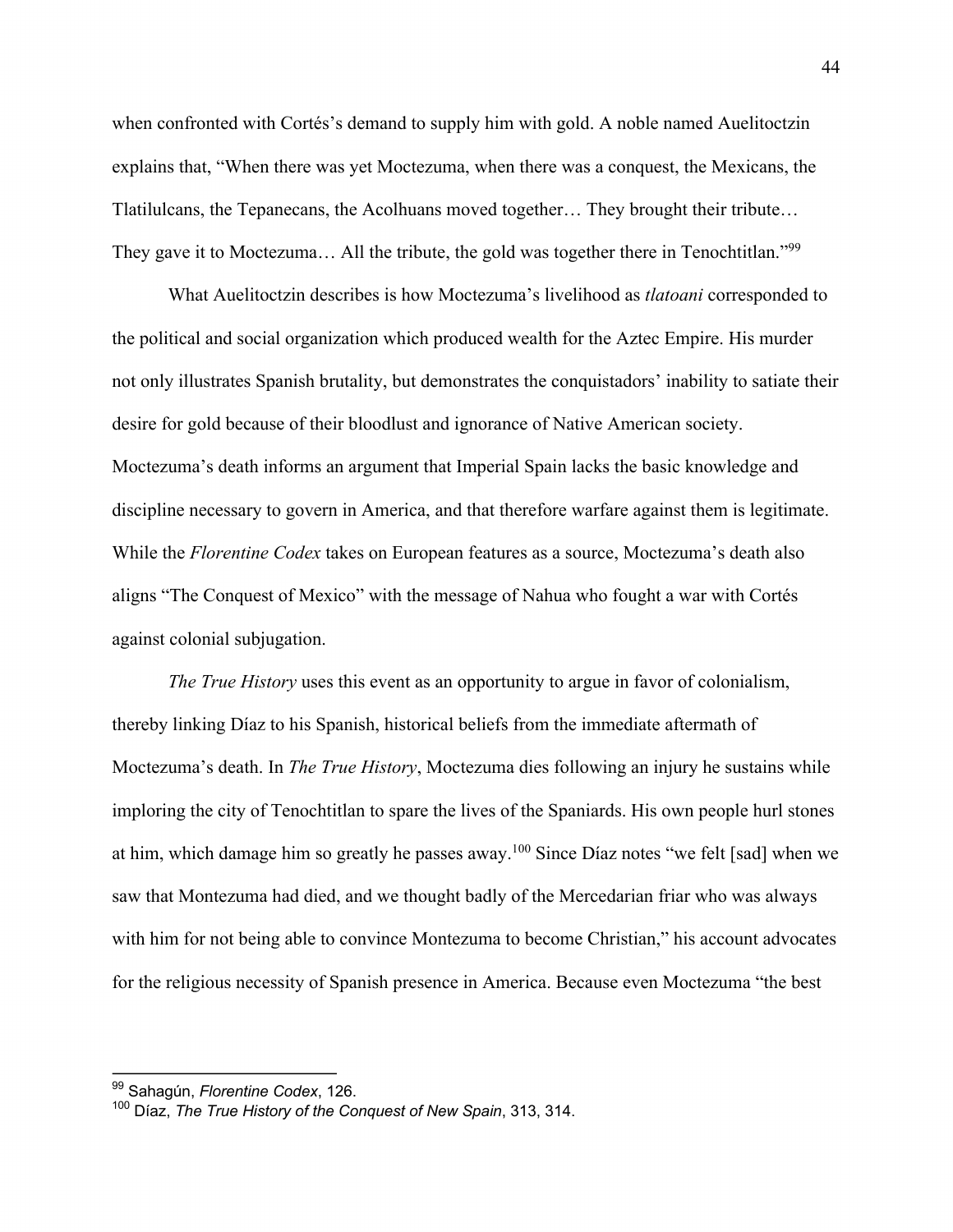king there had ever been in Mexico," could not be successfully saved, the Spaniards have an increased obligation to protect Native American souls through conversion.<sup>101</sup>

Representing Moctezuma's death as an act of betrayal also nullifies the right for Mexica autonomy. Díaz narrates how the conquistadors demanded that Tenochtitlan recognize one of Moctezuma's sons as leader rather than his cousin Tlacotzin who had been elected *tlatoani* earlier. *The True History* remembers that "the one they had raised up as lord did not come by it rightfully," and how the conquistadors threatened to "come out to attack them, burn all their houses, and do them much harm," if they refused to remove him from power.<sup>102</sup> So, Díaz depicts Moctezuma's death as justification to violently subjugate Native Americans because they practice heresy and follow non-legitimate leaders. This scene reveals continued adherence to the conquistadors' historiography following Moctezuma's passing and before their successful Conquest of the Aztec Empire. In this moment, Díaz frames colonization as a future necessity, thereby recalling a narrative he formed as a Spanish conquistador, prior to the establishment of New Spain.

*History of the Indies* reveals itself as the chronicle most representative of New Spain's historiographical uniqueness because Durán presents conflicting Nahua and Spanish memories of Moctezuma's death in cooperation. He finds the inhabitants of Tenochtitlan guilty of violating their responsibilities as citizens and Spaniards responsible for Moctezuma's actual killing. But, by calling Moctezuma a tyrant then rewarding more compassionate actions by Cortés, Durán blends these conflicting accounts into a distinct message which justifies the contemporary colonial order.

<sup>101</sup> Díaz, *The True History of the Conquest of New Spain*, 314.

<sup>102</sup> Díaz, *The True History of the Conquest of New Spain*, 315.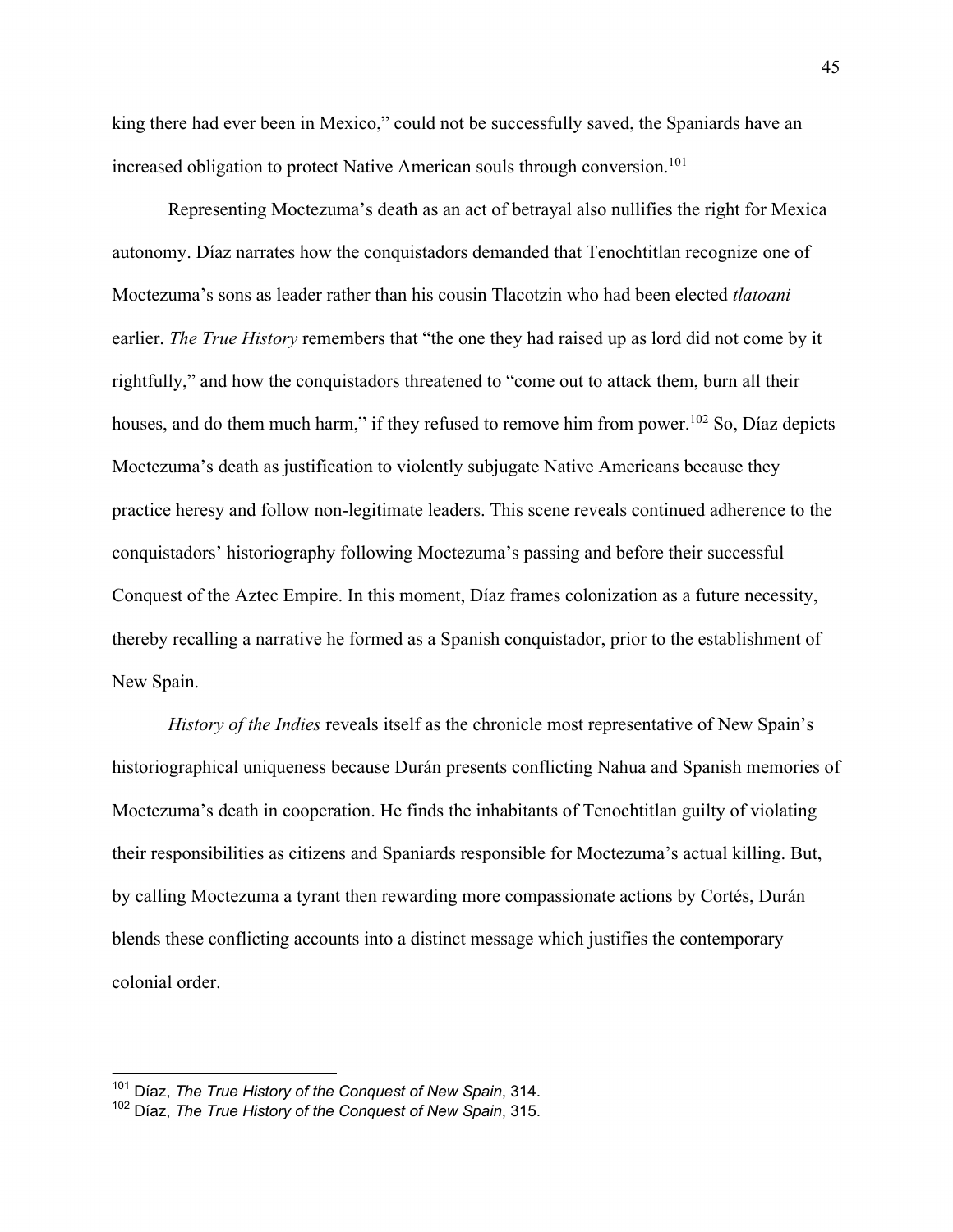He narrates a scene in which, like *The True History*, the Nahua people attack their own leader and perpetuate warfare. *History of the Indies* explains that "the Spaniards became weary of so much sorrow and affliction [so] Cortés decided to make Motecuhzoma appear in public and with his own lips command his people to be calm and cease their attacks." When Moctezuma begins to speak, "The Aztec captains… closest to him, began to insult him with ugly words, telling him that he was a mistress of the Spaniards, and, as such, that he had helped them plan the massacre of the great warriors and brave lords." Then "The Aztecs… no longer recognized Motecuhzoma as king [and] one of the Aztecs threw a stone that struck Motecuhzoma high on the forehead." Even though in this version "it was only a glancing blow," the people of Tenochtitlan are still responsible for the end of the Aztec Empire because they betray and reject their leader. $103$ 

*History of the Indies* contends that the Spaniards likewise possess culpability for the fracturing, as Moctezuma inspires this response "because the people were possessed by a raging fury against the Spaniards."104 So, in the events leading to Moctezuma's death, Durán invokes the Nahua argument of "The Conquest of Mexico" and Spanish reasoning of *The True History*. He holds Nahua people accountable for attacking their own ruler, thereby rejecting and ending the Aztec Empire. But, the brutality of conquistadors' actions exacerbates tensions and inspire this reaction.

Describing Moctezuma's actual death, Durán explains that the Nahuatl *Crónica X* "tells us that… the Aztecs entered the chambers of King Motecuhzoma in order to treat him with the same cruelty that had been inflicted upon the Spaniards [but] they found him dead with a chain about his feet and five dagger wounds in his chest." Again, the Aztec people's actions depict a

<sup>103</sup> Durán, *The History of the Indies of New Spain*, 540.

<sup>104</sup> Durán, *The History of the Indies of New Spain*, 541.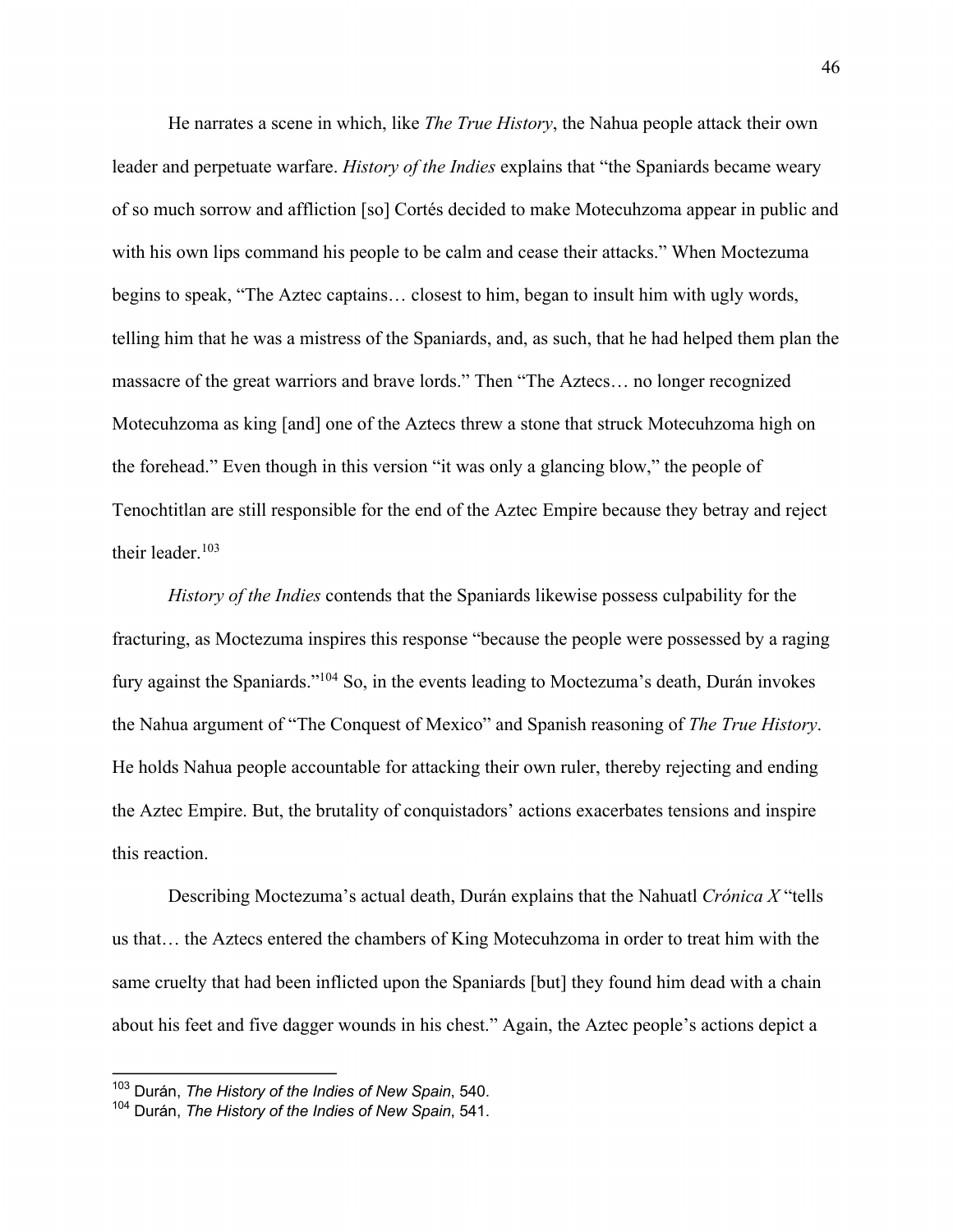rupture in their statecraft; since they decide to cruelly kill their own leader, they have abandoned their own political order.

Still, through a process which requires him to harness learning of Nahua and Spanish histories, Durán concedes that the conquistadors were ultimately responsible for his death. He admits "If it were not that the *Historia* states all these things and a certain painted document verifies them, I would find it difficult to believe." By acknowledging "I am obliged to record what the authors tell, write, or paint," Durán cedes to the account he hears in the *Crónica X*; to transition information from this account into *History of the Indies* Durán employed his knowledge of Nahuatl and familiarity with Nahua narration styles and pictographic representations. He mentions "In order to clear up this point to my satisfaction, I again asked my informant… But I was told that the wound from the stone had been nothing… and that in truth he had been found knifed." Since his "informant" was likely former conquistador Francisco de Aguilar, Durán's historiographical process to record Moctezuma's death involves verifying his research of Indigenous sources against interviews with former Spaniards. So, *History of the Indies*'s investigation transitions between Native American and European methods of historical production to determine culpability for Moctezuma's death. By ultimately attributing culpability to the conquistadors while faulting the Aztec people for revoking their political order, Durán blends Nahua and Spanish historiographies and narratives into a single message.

This death criticizes the Aztec and Spanish sides of the Conquest and *History of the Indies*, ultimately reaffirming the society of New Spain which ensues in the aftermath. Durán's text claims that "It seems that [God] wished to inflict a rigorous punishment on Motecuhzoma for his intolerable tyranny, cruelty, and abominable and unspeakable vices in which he lived,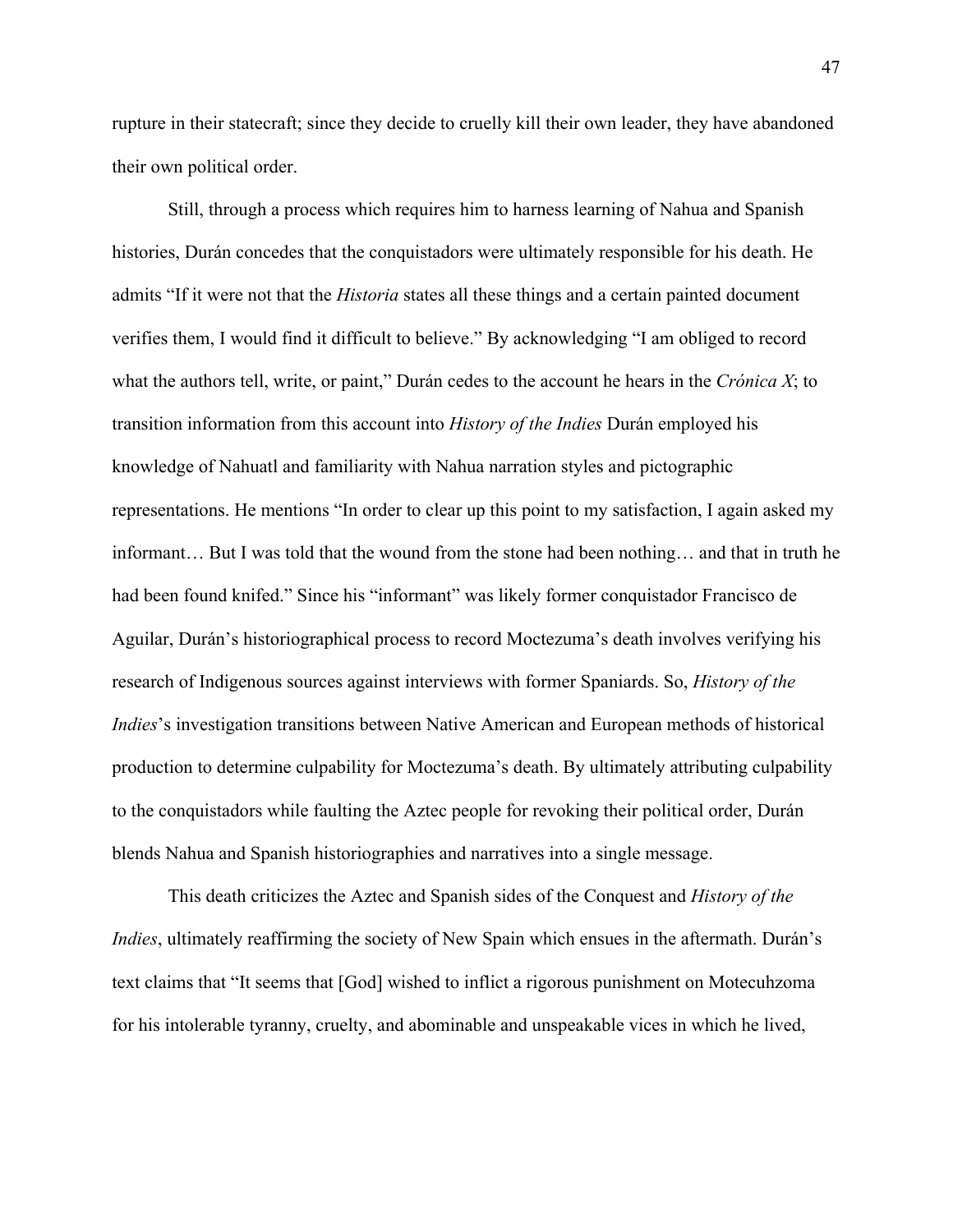more than any man in the history of the world."105 Portraying Moctezuma as the most corrupt, tyrannical leader of all time justifies the initiation of a new social and political order. Likewise, Durán explains that "Cortés, after he had gained the goodwill of most of the people in the land and more men had joined his ranks, returned to Tenochtitlan and captured that city."106 *History of the Indies* does not show the conquistadors as inherently worthy of Native American submission. Instead, New Spain traces its origins to more virtuous, moral behavior by Cortés which inspired the surrounding Nahua people to join him.

*History of the Indies* best illustrates the new form of historical thought emerging in New Spain by borrowing from Nahua and Spanish versions of history while navigating the contentious issue of Moctezuma's death. By recognizing conquistadors' violence while agreeing that Aztec people abandoned their right to self determination, Durán borrows elements from incongruent narratives which continue to divide "The Conquest of Mexico" and Díaz along the sides of the Conquest. Asserting that Moctezuma was an egregious tyrant and that Cortés needed to change to earn native peoples' trust articulates that New Spain originated from Native American and Spanish cooperation. So, *History of the Indies* best encapsulates how intersecting versions of history characterize sixteenth century New Spain's chronicles as historiographical products of colonial contact.

<sup>105</sup> Durán, *The History of the Indies of New Spain*, 545.

<sup>106</sup> Durán, *The History of the Indies of New Spain*, 548.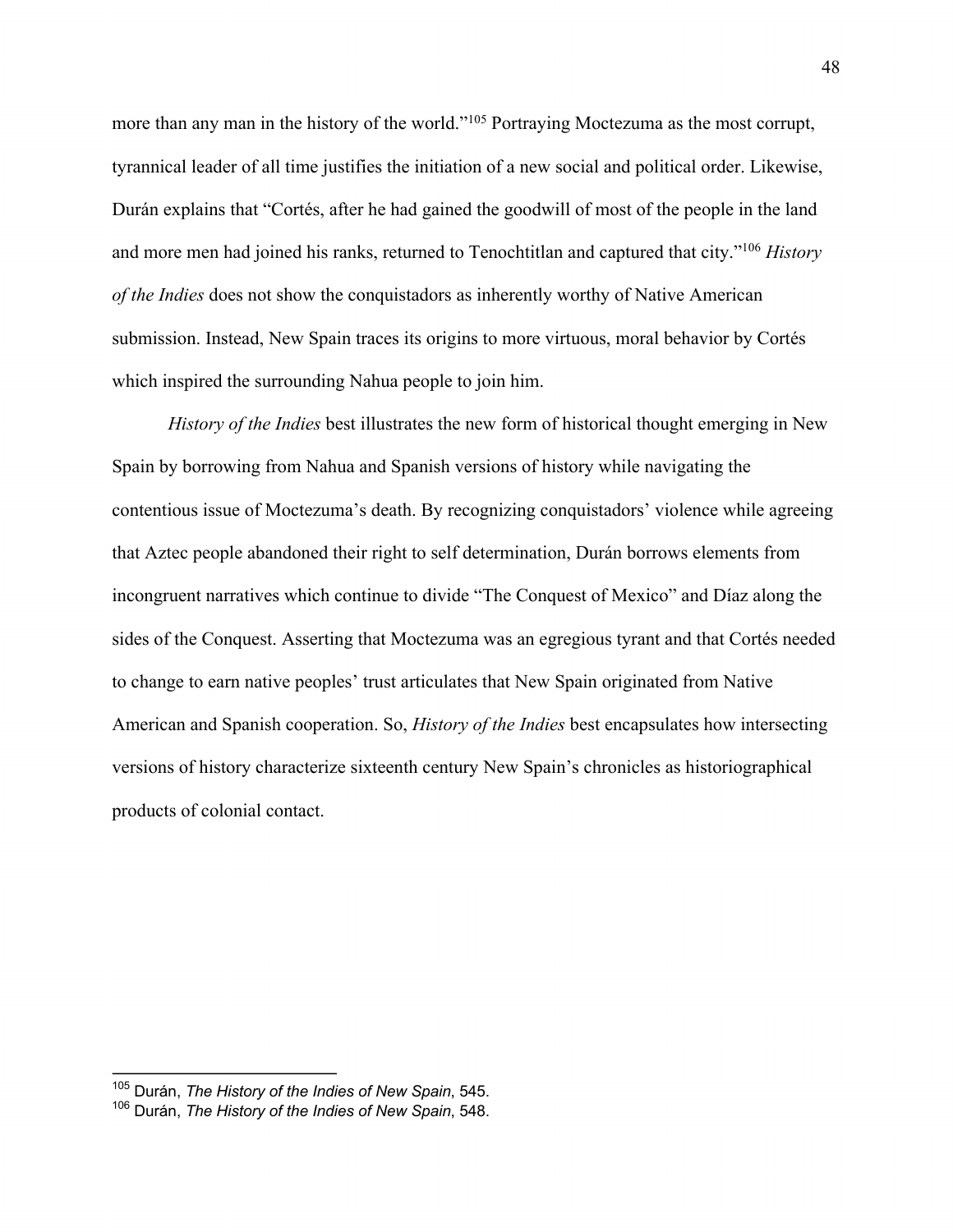Sixteenth century chroniclers concerned themselves with the Spanish and Aztec Empires, but their narratives speak most truly to life within the colonies. In New Spain, the colonial context informed scholars to modify how they conceived of history to accommodate their intersecting, incongruent social surroundings. However, contemporary academics often obstruct the process of observing New Spain's chronicles through the framework of a shared historiographical experience by separating Spanish and Native American source work. Despite this, close reading of historian Matthew Restall's book *Seven Myths of the Spanish Conquest* and Miguel Pastrana Flores *Historias de la conquista* reveals that modern researchers possess the capacity to recognize an overarching New Spain historiography. Still, modern literature has not given New Spain the historiographical analysis it deserves as the location in which centuries old, distinct ideologies collided.

Latin American Intellectual History professors Janet Burke and Ted Humphrey illustrate that historians classify Díaz within a continuous European tradition of history in the introduction to their translation of *Historia verdadera de la conquista de la Nueva España*. They identify as Díaz's contemporaries a number of chroniclers with different levels of proximity to the colonies: Gonzalo Fernández de Oviedo, Bartolomé de las Casas, Hernando Cortés, and Francisco López de Gómara.107 Since this list contains chroniclers who spent their entire lives in Europe alongside those with different levels of experience in the Americas, Burke and Humphrey see little need to specifically distinguish Díaz among his New Spain peers. Also, they exclude mention of de

<sup>107</sup> Díaz, *The True History of the Conquest of New Spain*, xi.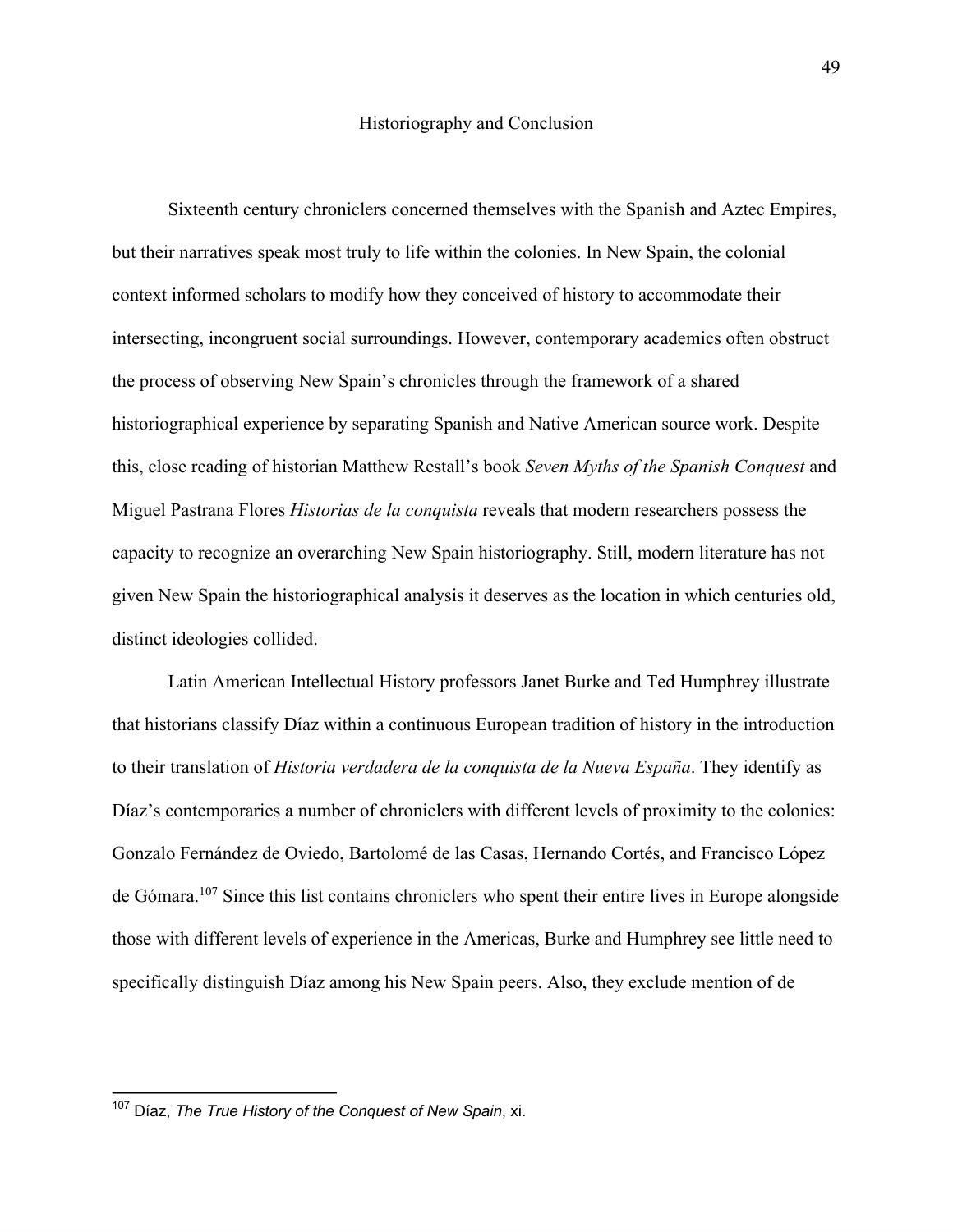Sahagún and Durán who focused intently on indigenous records, indicating that modern historians separate Díaz's account from sources with heavy Native American influence.

When classifying "The Conquest of Mexico" and *History of the Indies*, academics perpetuate the separation of Native American and Western histories by categorizing these chronicles as ethnographies. Regarding the *Florentine Codex*, Anthropologist H.B. Nicholson claims that "the principle task remaining in the field of Sahaguntine scholarship is one of more penetrating interpretations… of the invaluable materials that… earned him the title of the 'Father of Modern Ethnography."108 This statement separates "The Conquest of Mexico" from *The True History* by depicting the *Florentine Codex* as primarily important for ethnographic purposes and not crucial to historical analysis.

Likewise, scholar Doris Heyden reveals that academia divides between sixteenth century chronicles with extensive Nahua influence and less immersed New Spain texts when she calls Diego Durán "one of the earliest and most knowledgeable of ethnographers."<sup>109</sup> The field of ethnography performs a vital purpose but also serves to separate Nahua and Spanish histories. But, by classifying *History of the Indies* and the *Florentine Codex* as ethnographic and *The True History* as history, modern categorization prevents an overarching investigation into the historiography of the region.

Historians are capable of historiographically examining Native alongside Western histories by focusing on the context of New Spain's cultural contact. Matthew Restall illustrates this in his text *Seven Myths of the Spanish Conquest.* He explains "the accounts by Díaz, Cortés, and other Spaniards of what they saw and did in the Americas were inescapably framed by the

<sup>108</sup> H.B. Nicholson, *Representing Aztec Ritual: Performance, Text, and Image in the Work of Sahagun*, edited by Eloise Quiñones Keber, (University Press of Colorado, 2002), 34.

<sup>109</sup> Durán, *The History of the Indies of New Spain*, xvii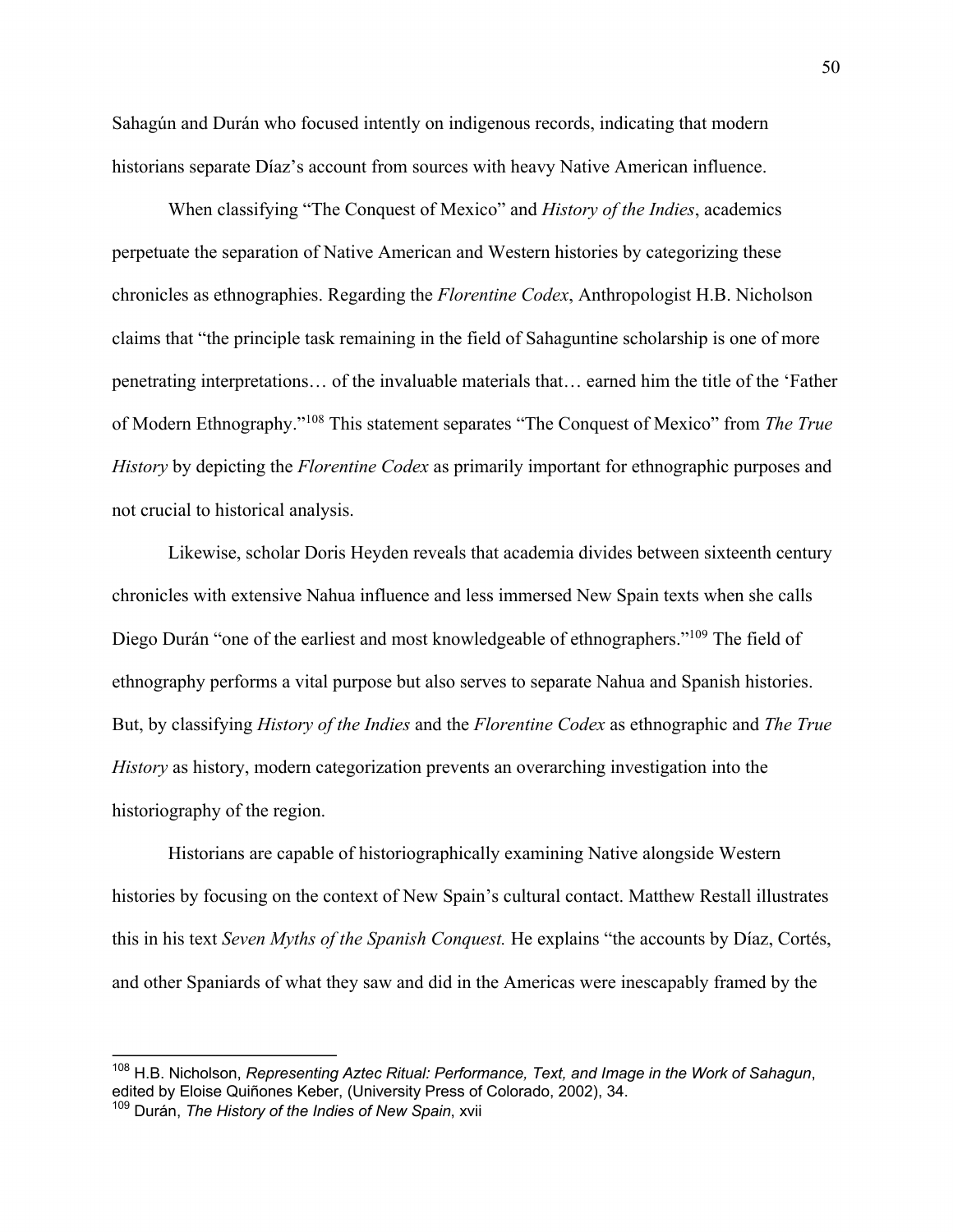concepts and language of their own culture," but "a set of interrelated perspectives soon developed into a fairly coherent vision and interpretation of the Conquest."110 Restall understands that Spanish colonists held perspectives of what constituted society and history which were incompatible with corresponding Nahua beliefs. But, he recognizes that upon contact these views changed to accommodate previously unimaginable concepts.

He also acknowledges that Native American methods of history are worthy of historiographical analysis and valuable beyond their ethnographic contributions: "Mesoamericans viewed the past in a way we would characterize as combining elements of myth and history… [blending] mythic and historical components into one epic narrative." Then, he determines that through "this ambiguous relationship between myth and history… We can compare the truths of the conquistadors to our truths about them, and as a result achieve a better understanding of the Conquest."<sup>111</sup> As a result, Restall demonstrates that historians have the knowledge and understanding capabilities to examine New Spain as the place where systems of thought converged into new, shared modes of thinking distinct from previous models.

But rather than intently examine this location of historiographical overlap, Restall shifts his focus to uncovering "truths" about the conquistadors contained within the myths of their history. *Seven Myths* describes its mission as "[to juxtapose] false and accurate descriptions of the Conquest," and thereby glean a better understanding of how and where mythical elements of the Conquest grew out of true events.112 Restall seeks to place different historical traditions into conflict and through that process trace the paths of the Conquest's "myths" and "truths." This

<sup>110</sup> Matthew Restall, *Seven Myths of the Spanish Conquest*, (Oxford: Oxford University Press, 2003).

<sup>111</sup> Restall, *Seven Myths of the Spanish Conquest*, xvii

<sup>112</sup> Restall, *Seven Myths of the Spanish Conquest*, xvi.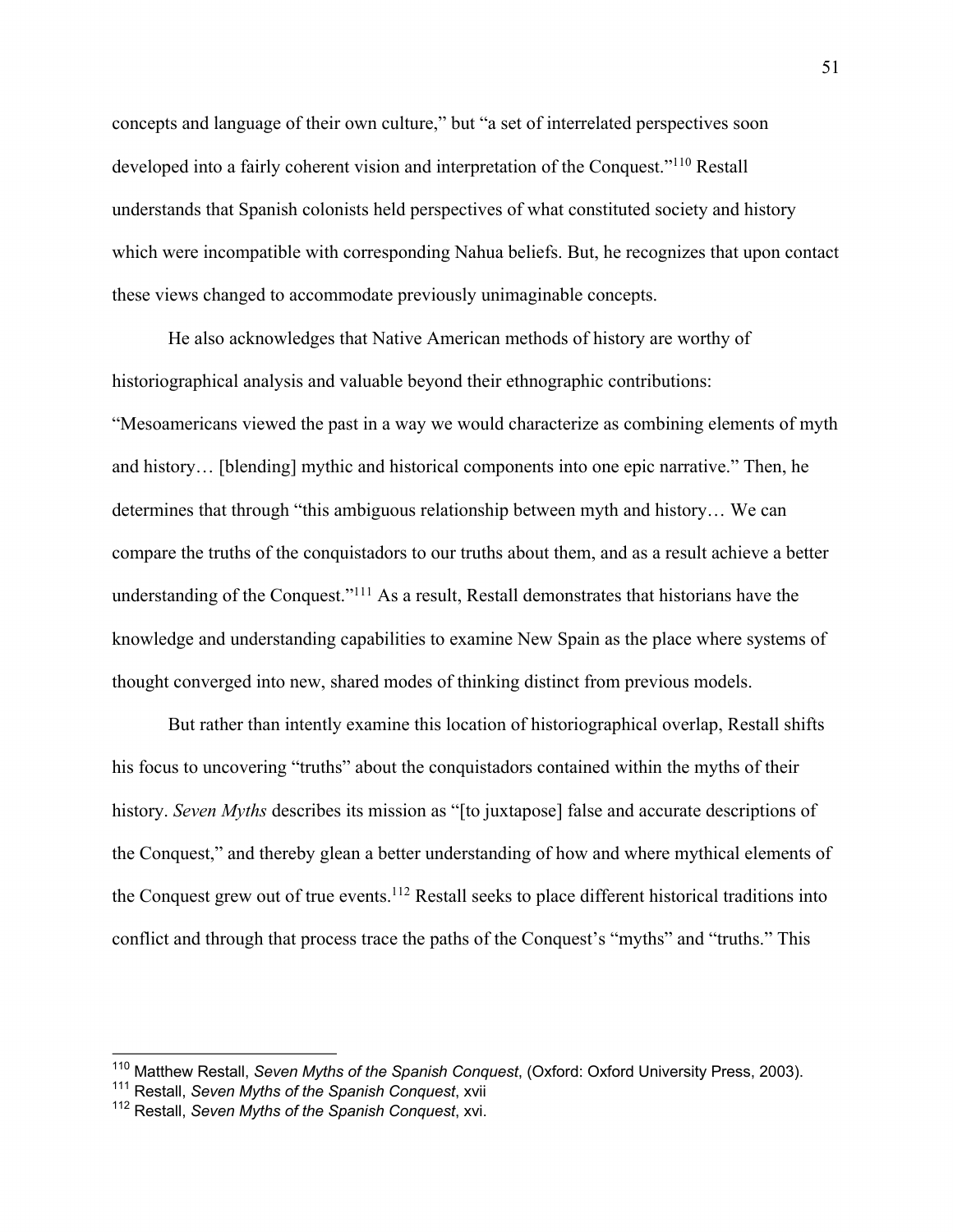contrasts this paper's mission to investigate how forms of historical production intersected during colonialism to differentiate New Spain's historiography from what came before.<sup>113</sup>

Pastrana Flores recognizes Indigenous-influenced sources often associated with ethnography as definitively historical. His introduction cites historiography as "the concept… expressed by Charles Olivier Carbonel for whom it is 'the history of discourse- a written discourse and one that says to be correct what people have done about the past; about their past.'"114 He argues that "the current debate about the 'mythic' or 'historic' content of works from the indigenous tradition is irrelevant, because what one looks for is to understand forms of conceiving, representing, and understanding the past."115

However, *Historias de la conquista* also stops short of an overarching examination of New Spain's historiography because Pastrana Flores marks a clear distinction between the Spanish and Nahua historical legacies. He recognizes that colonialism influenced the intersection of Nahua and Spanish historical production, especially regarding religion. For instance, he notes that in Nahuatl chronicles "indigenous omens assimilated to the mentality of the conquistador or evangelizer. If they were a divine work, it would help to prove the intervention of the Creator's favor and the Castillians' mission of providence."<sup>116</sup> But, the title of Pastrana Flores' book states "Histories of the Conquest: Aspects of the Historiography of the Nahuatl Tradition." The bounds

<sup>114</sup> "el concepto… expresado por Charles Olivier Carbonel para quien es 'la historia del discurso- un discurso escrito y que dice ser cierto- que los hombres han hecho sobre el pasado; sobre su pasado." <sup>115</sup> "el debate actual sobre el contenido 'mítico' o 'histórico' de las obras de tradición es irrelevante, porque lo que se busca es entenderlas como formas de concebir, representar y comprender el pasado." Flores, *Historias de la conquista*, 8.

<sup>113</sup> Restall, *Seven Myths of the Spanish Conquest*, xvi, xvii.

<sup>&</sup>lt;sup>116</sup> "los presagios indígenas se asimilan a la mentalidad del conquistador o evangelizador. Si son obra divina, ayudarían a probar la intervención del Creador a su favor y la misión providencial de los castellanos."

Flores, *Historias de la conquista*, 17.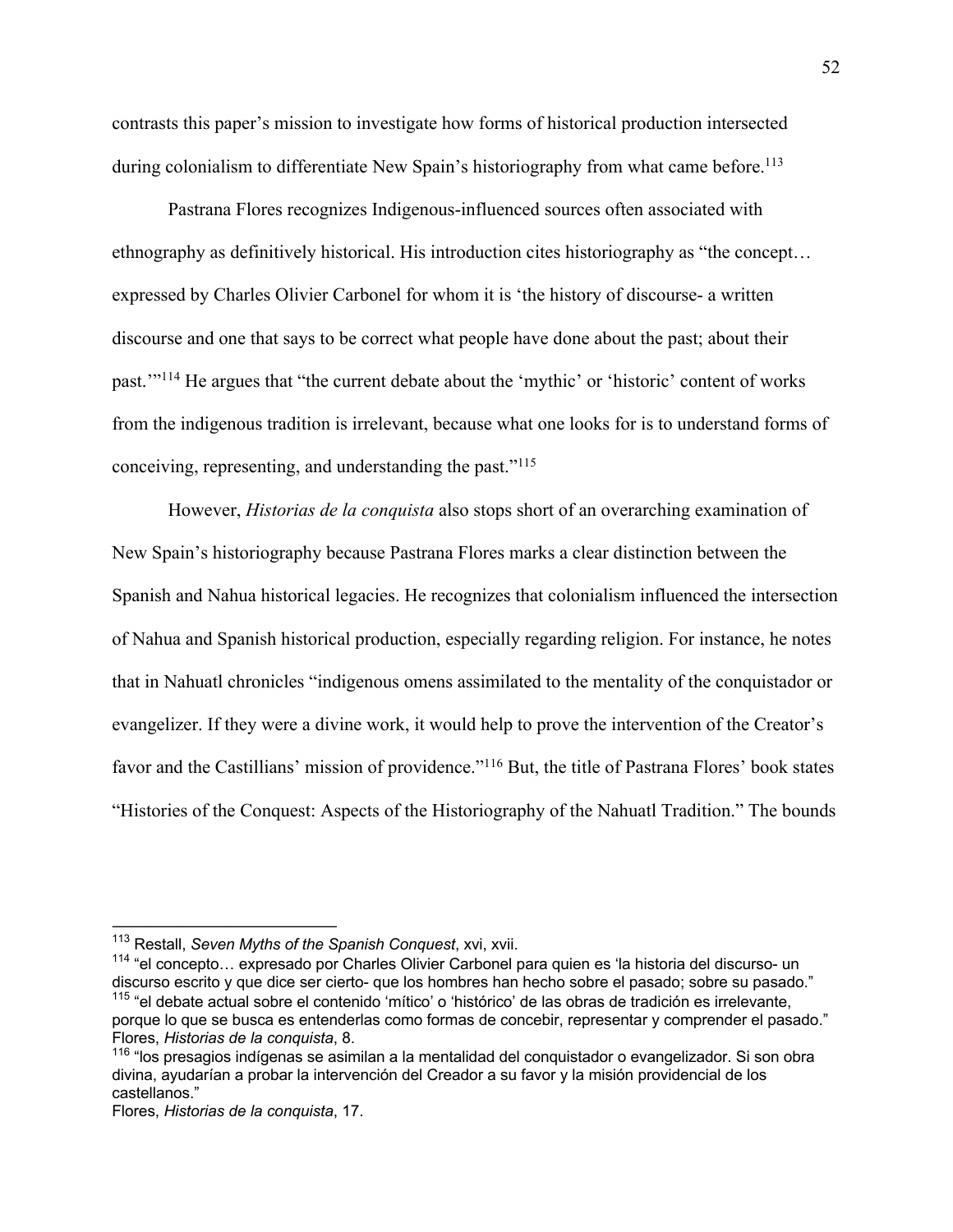of the Nahuatl language thereby prevent him from incorporating Díaz's *The True History* into historiographical analysis.

This paper tackles a significant historical issue by addressing a gap in current academic historical works. While historians seem capable of recognizing the historical merit of New Spain's context and sources including Native American influence, the legacy of distinction between Nahua and Spanish history persists into today. It is important to recognize that following colonization, cultural contact informed a change to the manner through which New Spain's residents conceived of history. Before the Conquest, American and European models, tools, and narratives for producing history included ideas too distinct to comfortably overlap. But by the mid and late sixteenth century historians of different backgrounds had learned to employ various structures emanating from both historical legacies. Examining where these interpretations intersect reveals historiographical conflict and cooperation which challenges even contemporary perspectives of the Conquest.

In *Silencing the Past*, Trouillot points to a paradox in how history is produced versus consumed. While professional historians devote their lives to constructing narratives, the lessons of amateur historians ranging from authors, journalists, teachers, or interested citizens often reach a wider, more impactful audience.<sup>117</sup> Because guild members so closely regulate their discourse to conform to specific standards, academics' voices come off as "bland or irrelevant" compared to the politically charged, passionate, and invigorated tones through which those not bound to professional conformity discuss the past.

Even though professional historians style themselves at the center of historical discourse, "those to whom history [matters] most [look] for historical interpretations on the fringes of

<sup>117</sup> Trouillot, *Silencing the Past*, 19, 20.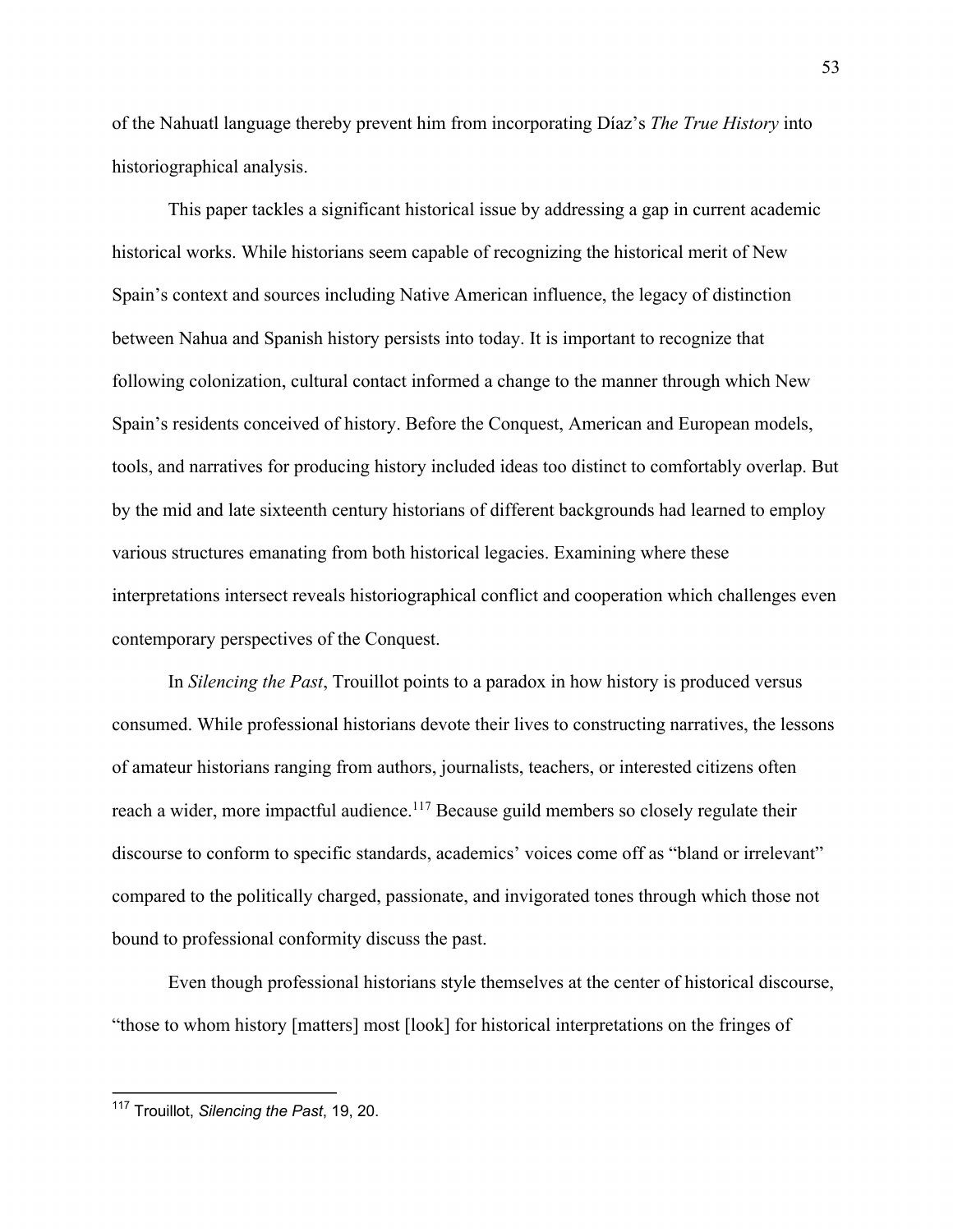academia when not altogether outside it."118 The 2006 movie *Apocalypto*, which ends with a fictional Mayan warrior observing the arrival of conquistadors in the Yucatan, grossed over 120 millions dollars at the world box office. A movie co-written, produced, and directed by Mel Gibson has likely informed more living human beings about pre-Conquest Mesoamerica than the combined lifetime efforts of Restall and Pastrana Flores.

But when dealing with primary sources, such as *The True History*, the *Florentine Codex*, or *History of the Indies*, academics take their turn occupying the "the fringes." In classwork and course curriculums, students are far more likely to read *Seven Myths* than *The True History*, much less *History of the Indies*. Even when professors incorporate primary source work, they will assign far fewer pages and require less detailed comprehension of the texts. Often, university teachers still have power over their students' ability to interpret while encountering the text for the first time; professors tend to guide their class towards the conclusions they deem most in a primary source immediately after passing out the documents.

Modern academic discussion of *The True History*, "The Conquest of Mexico," and *History of the Indies* does not reflect the vast power discrepancies which informed the original documents' constructions. Nor does secondary literature on these chronicles pertain to the most relevant questions regarding the ancestors of Aztecs, Spanish colonists, and their history. But even today, analysis of these primary sources unduly separates those with Native American and Spanish backgrounds, when a common thread of New Spain's origin should invite discussion of the new history that emerged upon contact.

<sup>118</sup> Trouillot, *Silencing the Past*, 21.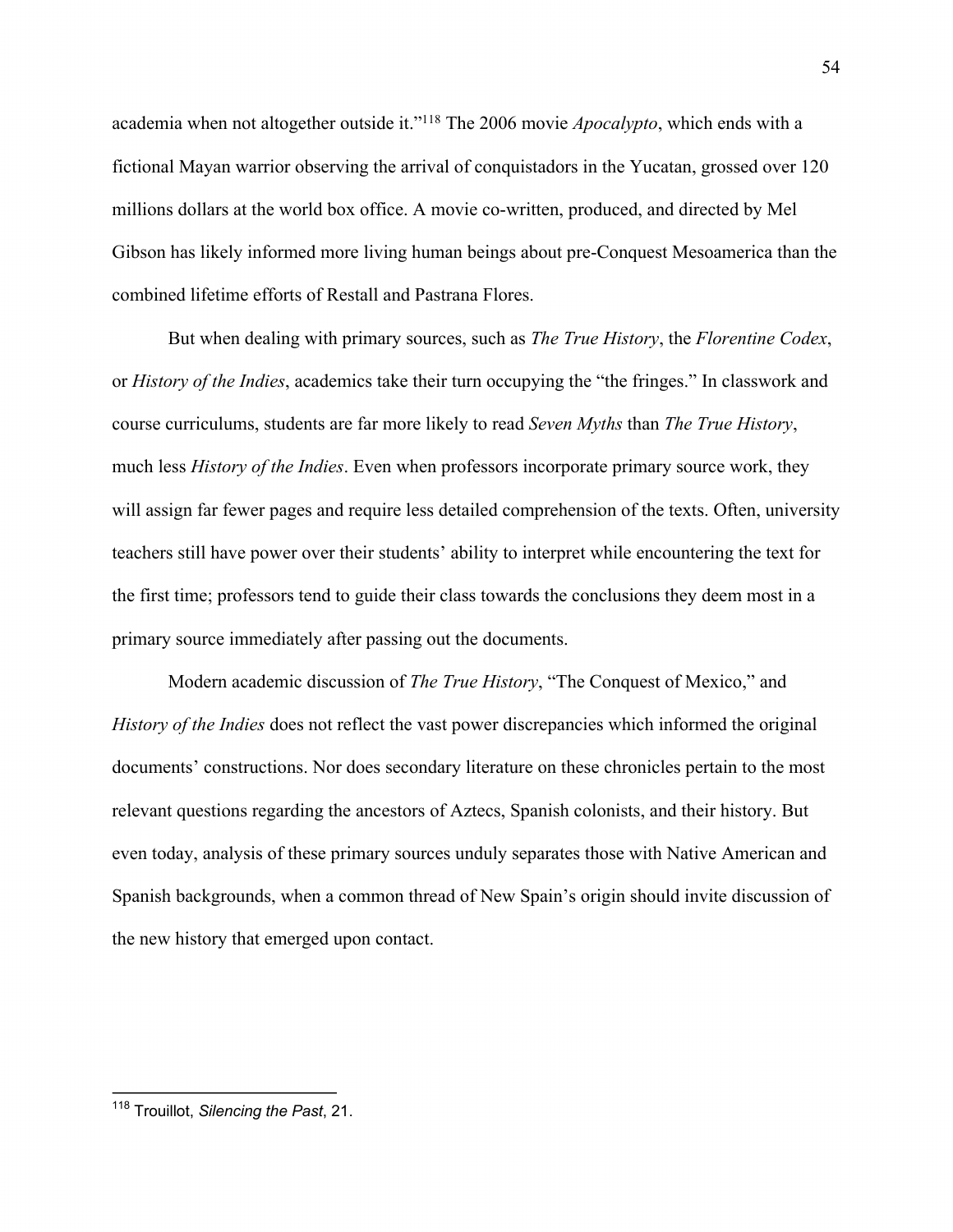### Bibliography

Angulo-Cano, Yanira. "The Modern Autobiographical 'I' in Bernal Díaz Del Castillo." MLN 125, no. 2 (2010): 287–304. http://www.jstor.org/stable/40606257.

Bernardino. General History of the Things of New Spain; Florentine Codex, Translated from the Aztec into English, with Notes and Illus., by Arthur J. O. Anderson [and] Charles E. Dibble. 2d ed. revised. Santa Fe, N.M: School of American Research, 1975.

Boivin, Nicole, Dorian Q Fuller, and Alison Crowther. "Old World Globalization and the Columbian Exchange: Comparison and Contrast." World Archaeology 44, no. 3 (2012): 452–69. http://www.jstor.org/stable/42003541.

Bröchler, Anja. "Revisioning the Conquest of Mexico: Image and Text in the Florentine Codex (1578–80)." The Medieval History Journal 12, no. 1 (January 2009): 47–76. https://doi.org/10.1177/097194580901200103.

Díaz del Castillo, Bernal, and Davíd Carrasco. 2008. The History of the Conquest of New Spain. Albuquerque: University of New Mexico Press.

Díaz del Castillo, Bernal, Janet Burke, and Ted Humphrey. The True History of the Conquest of New Spain. Indianapolis: Hackett Publishing Company, Incorporated, 2012.

DiCesare, Catherine. Sweeping the Way: Divine Transformation in the Aztec Festival of Ochpaniztli. Boulder: University Press of Colorado, 2009.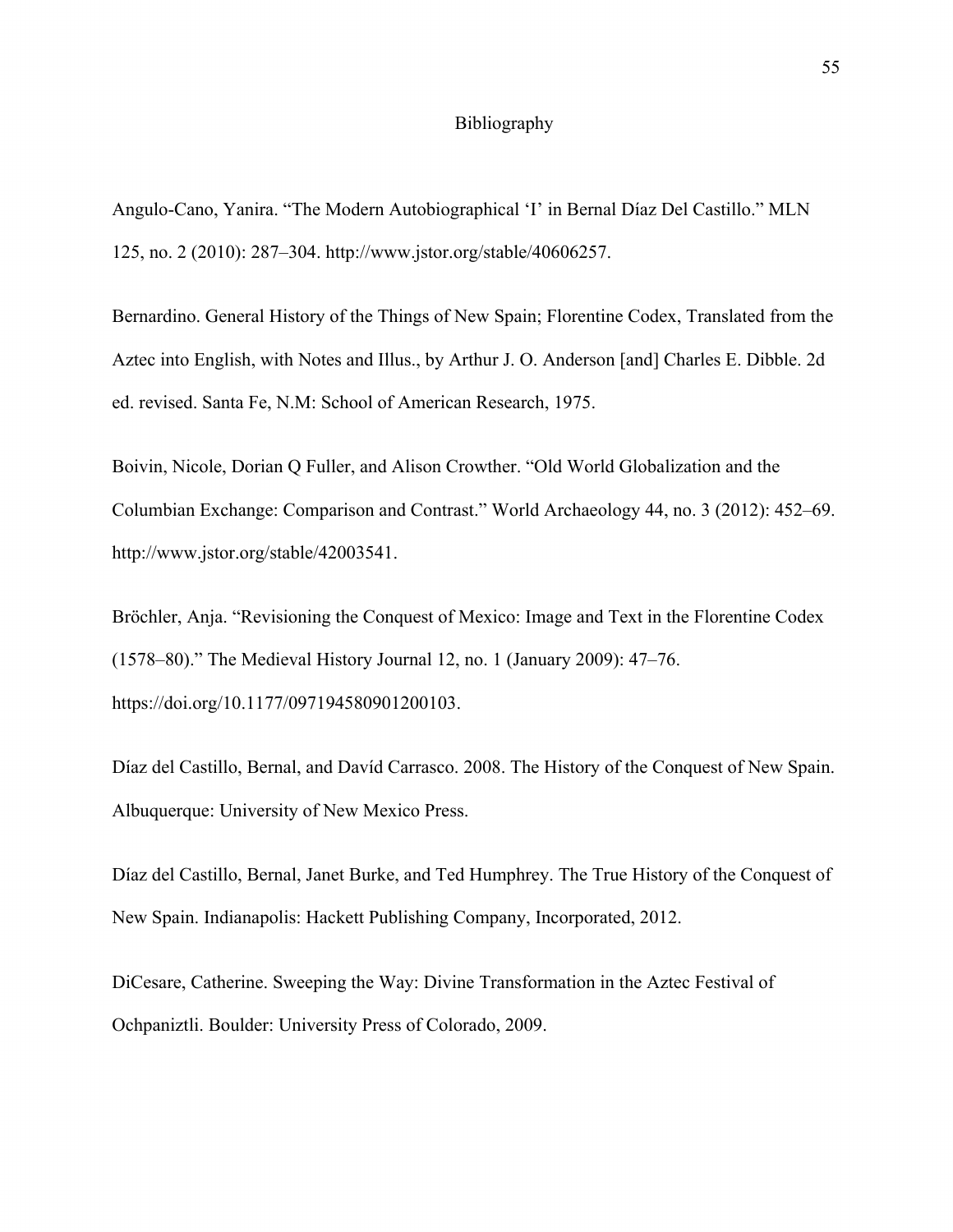Dufendach, Rebecca. 2019. "'As If His Heart Died': A Reinterpretation of Moteuczoma's Cowardice in the Conquest History of the Florentine Codex." Ethnohistory 66 (4): 623–45. doi:10.1215/00141801-7683240.

Durán, Diego. "Historia De Las Indias De Nueva España y Islas De Tierra Firme. : Tomo I / Por Diego Durán; La Publica Con UN Atlas De Estampas, Notas e Ilustraciones José F. Ramirez." Biblioteca Virtual Miguel de Cervantes. Biblioteca Virtual Miguel de Cervantes. Accessed April 7, 2022. https://www.cervantesvirtual.com/obra-visor/historia-de-las-indias-de-nueva-espana-yislas-de-tierra-firme-tomo-i--0/html/514896e8-f194-46bb-95fc-ff8cca6a87ea\_427.htm.

Durán, Diego, and Doris. Heyden. The History of the Indies of New Spain / by Diego Durán ; Translated, Annotated, and with an Introduction by Doris Heyden. Norman: University of Oklahoma Press, 1994.

Hébert, John R., and Abby L. Forgang. "Small Particulars: Variant Titles and Dates to the Manuscript of Fray Diego Durán." The Americas 55, no. 2 (1998): 299-313. Accessed September 8, 2021. doi:10.2307/1008056.

Hunt, Lynn. Measuring Time, Making History Lynn Hunt. Budapest ;: Central European University Press, 2007. Print.

Kellogg, Susan. American Anthropologist, New Series, 97, no. 3 (1995): 598-99. Accessed September 8, 2021. http://www.jstor.org/stable/683296.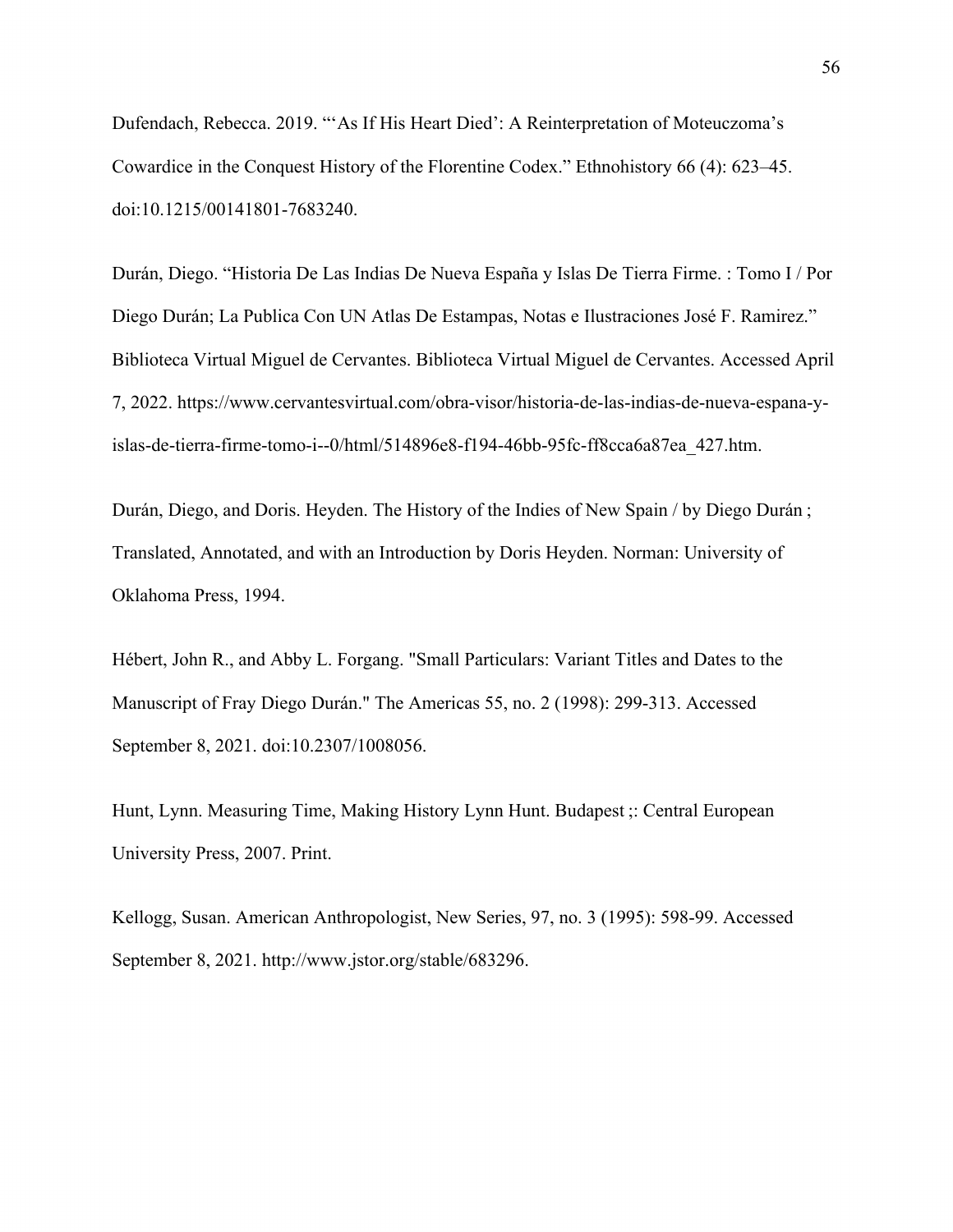Maynez VidalL, Pilar. "Fray Diego Durán Y Los Trabajos De Traducción De Un Nuevo Mundo." Caravelle (1988-), no. 66 (1996): 95-102. Accessed September 10, 2021. http://www.jstor.org/stable/40852530.

McCook, Stuart. "The Neo-Columbian Exchange: The Second Conquest of the Greater Caribbean, 1720-1930." Latin American Research Review 46, no. 4 (2011): 11-31. doi:10.1353/lar.2011.0038.

Nicholson, H. B. American Anthropologist, New Series, 66, no. 6 (1964): 1408-411. Accessed September 8, 2021. http://www.jstor.org/stable/668010.

Nicholson, H. B. "Fray Bernardino de Sahaqún: A Spanish Missionary in New Spain, 1529– 1590." In Representing Aztec Ritual: Performance, Text, and Image in the Work of Sahagun, edited by Eloise Quiñones Keber, 21–40. University Press of Colorado, 2002. http://www.jstor.org/stable/j.ctv1bm5tr1.5.

Pastrana Flores, Miguel, Historias de la conquista. Aspectos de la historiografía de tradición náhuatl, México, Universidad Nacional Autónoma de México, Instituto de Investigaciones Históricas, 2009, ilustraciones, 300 p. (Serie Teoría e Historia de la Historiografía, 2), www.historicas.unam.mx/publicaciones/publicadigital/libros/historias\_conquista/438a.html (consulta: xx de xx de xxxx).

Restall, Matthew. Seven Myths of the Spanish Conquest Matthew Restall.Oxford ;: Oxford University Press, 2003.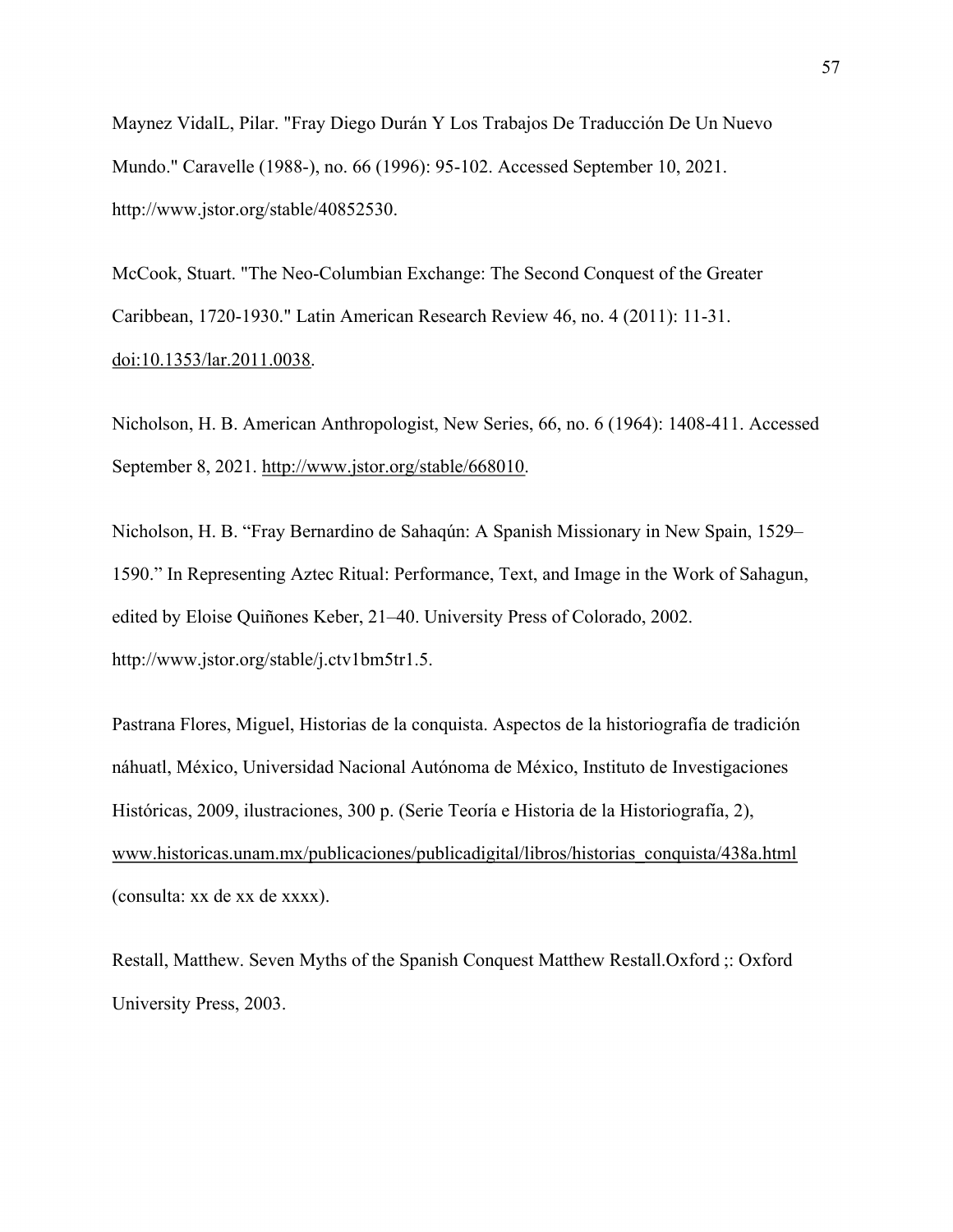Roith, Christian. "Representations of Hands in the Florentine Codex by Bernardino de Sahagún (ca 1499-1590)." Paedagogica historica 54.1/2 (2018): 114–133. Web.

Sánchez-Perry, Josefrayn. "Exclusive Monotheism and Sahagún's Mission: The Problem of Universals in the First Book of the Florentine Codex." Religions (Basel, Switzerland ) 12.3 (2021): 204–. Web.

Sayre, Gordon M. 2005. The Indian Chief As Tragic Hero : Native Resistance and the Literatures of America, From Moctezuma to Tecumseh. Chapel Hill: The University of North Carolina Press. https://search.ebscohost.com/login.aspx?direct=true&db=nlebk&AN=158324&site=ehostlive.

Schwartz, Stuart B. Victors and Vanquished : Spanish and Nahua Views of the Conquest of Mexico / [edited with an Introduction by] Stuart B. Scwhartz.Boston: Bedford/St. Martin's, 2000.

Seaman, Rebecca M.,. Conflict in the Early Americas: An Encyclopedia of the Spanish Empire's Aztec, Incan, and Mayan Conquests : An Encyclopedia of the Spanish Empire's Aztec, Incan, and Mayan Conquests. Santa Barbara, California, 2013: ABC-CLIO. https://search.ebscohost.com/login.aspx?direct=true&db=nlebk&AN=654768&site=ehost-live.

Torres, Yolotl González. Historia Mexicana 46, no. 3 (1997): 659-61. Accessed September 8, 2021. http://www.jstor.org/stable/25139075.

Townsend, Camilla. "Moctezuma era más sabio." Nexos: Sociedad, Ciencia, Literatura, January 2019, 28+. (accessed September 17, 2021). http://tinyurl.gale.com/tinyurl/Dmr2iX.